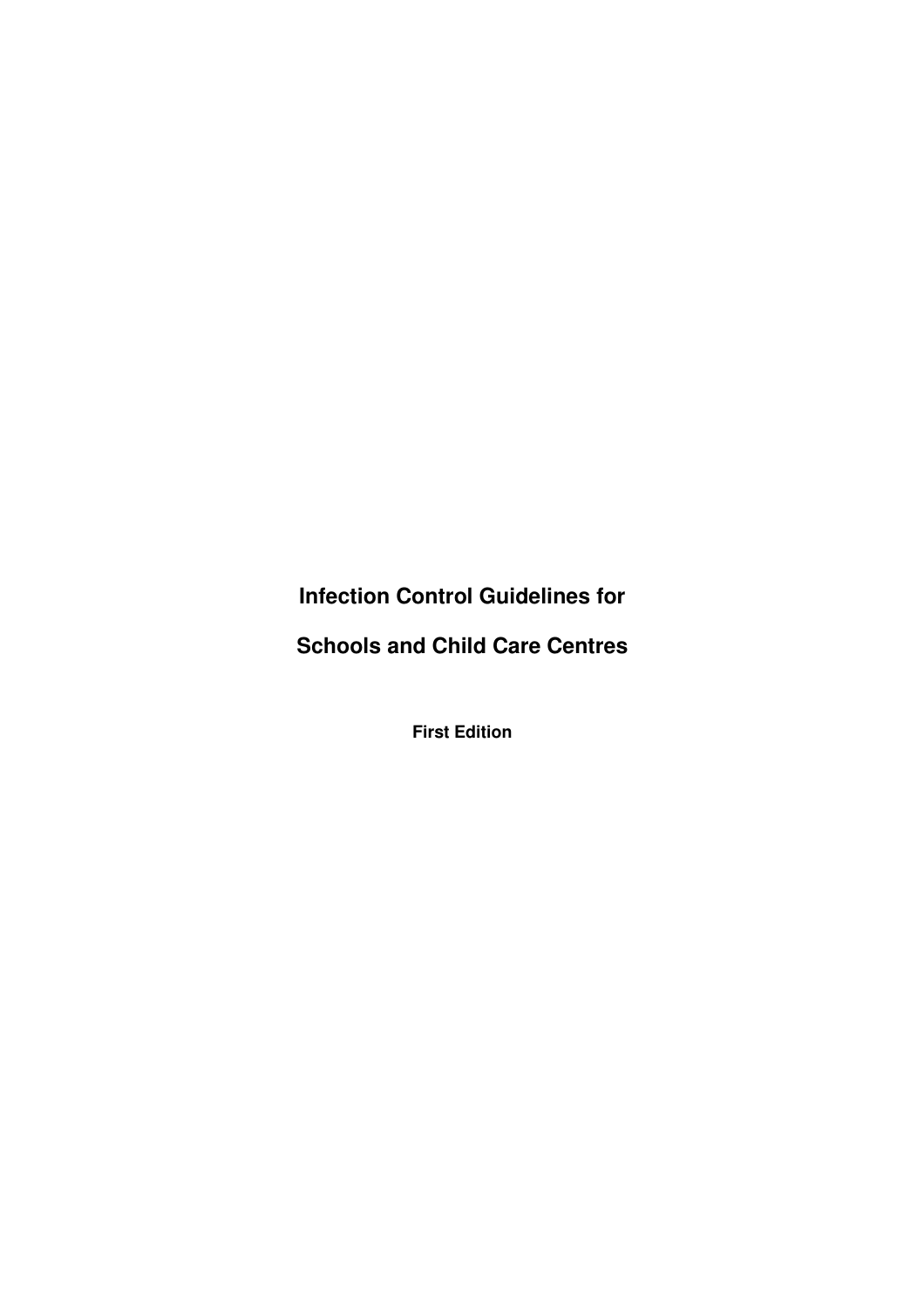# **Contents**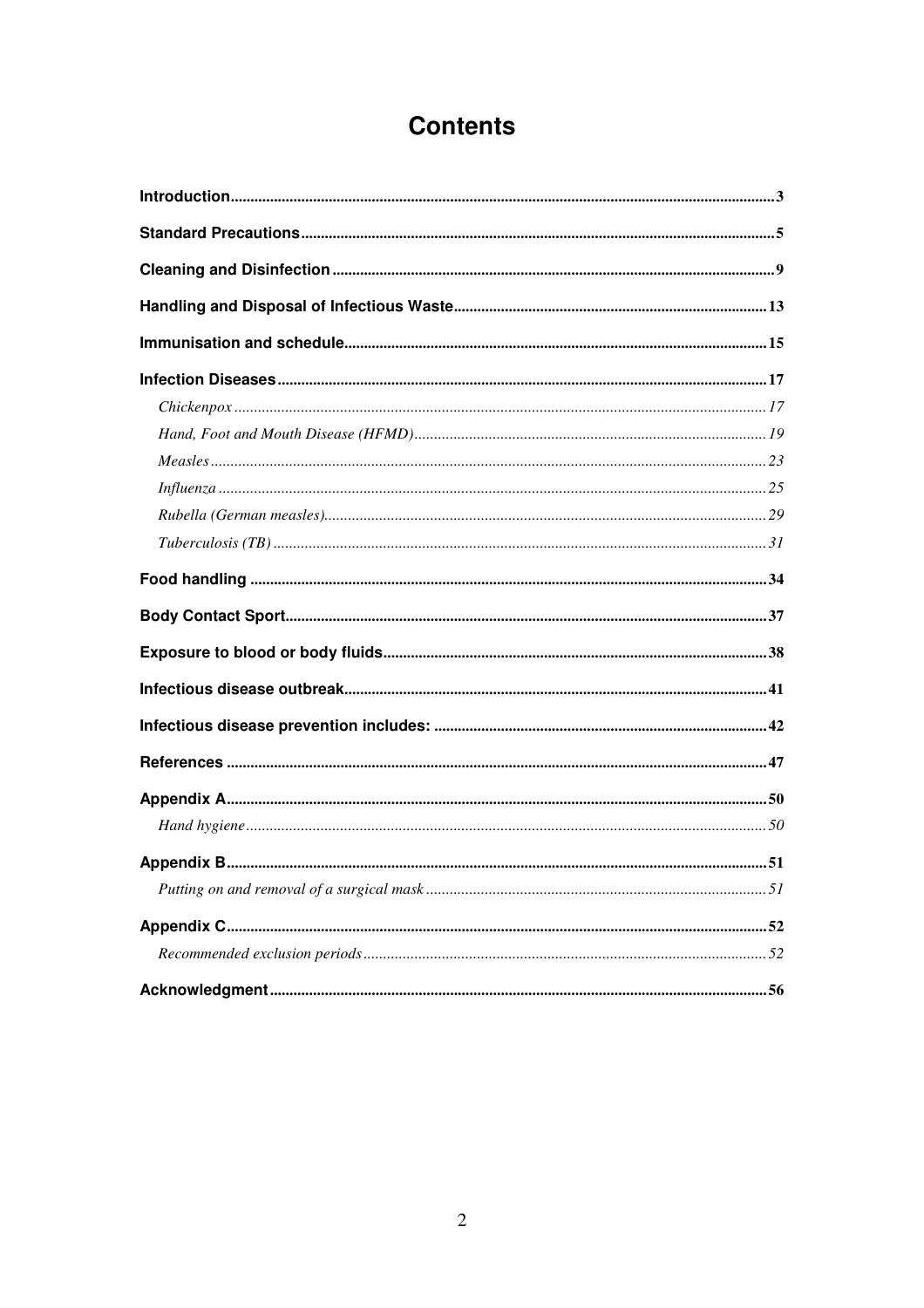### **Introduction**

The purpose of the infection control guideline is to assist schools to prevent or minimise the spread of infectious diseases to staff, students and others. Spread of infectious diseases requires a source of infection, a route of mode of spread and a host-person capable of acquiring the illness or disease. Most infectious diseases are spread by a single, well-defined route.

#### **Routes of mode of spread include:**

**(a) Droplet -** When infected people sneeze, cough or talk, germs can spread by way of respiratory droplets. Hands and other surfaces soiled with nasal and throat discharges are often responsible for the spread of disease. Examples of infectious diseases spread by droplet mode of spread include: common cold, influenza, parvovirus B19, measles, mumps, rubella and pertussis (whooping cough).

**(b) Airborne** – This occurs when bacteria or viruses have the ability to remain suspended in the air and be borne by air currents e.g. after sneezing. Examples of infectious diseases spread by airborne mode of spread include chickenpox, tuberculosis.

**(b) Faecal-oral** – Some viruses, bacteria and parasites are spread by this route. In these cases they are present in the faeces of infected people and may be passed directly from soiled hands to others either directly to the mouth or indirectly via objects, surfaces or food. The sites most commonly contaminated with faeces are hands, floors, tap handles, toilet areas (e.g. flush handles/buttons) handrails, door handles and tabletops. Examples of infectious diseases transmitted via the faecaloral route are bacterial and viral gastroenteritis, giardia, hepatitis A, Salmonella,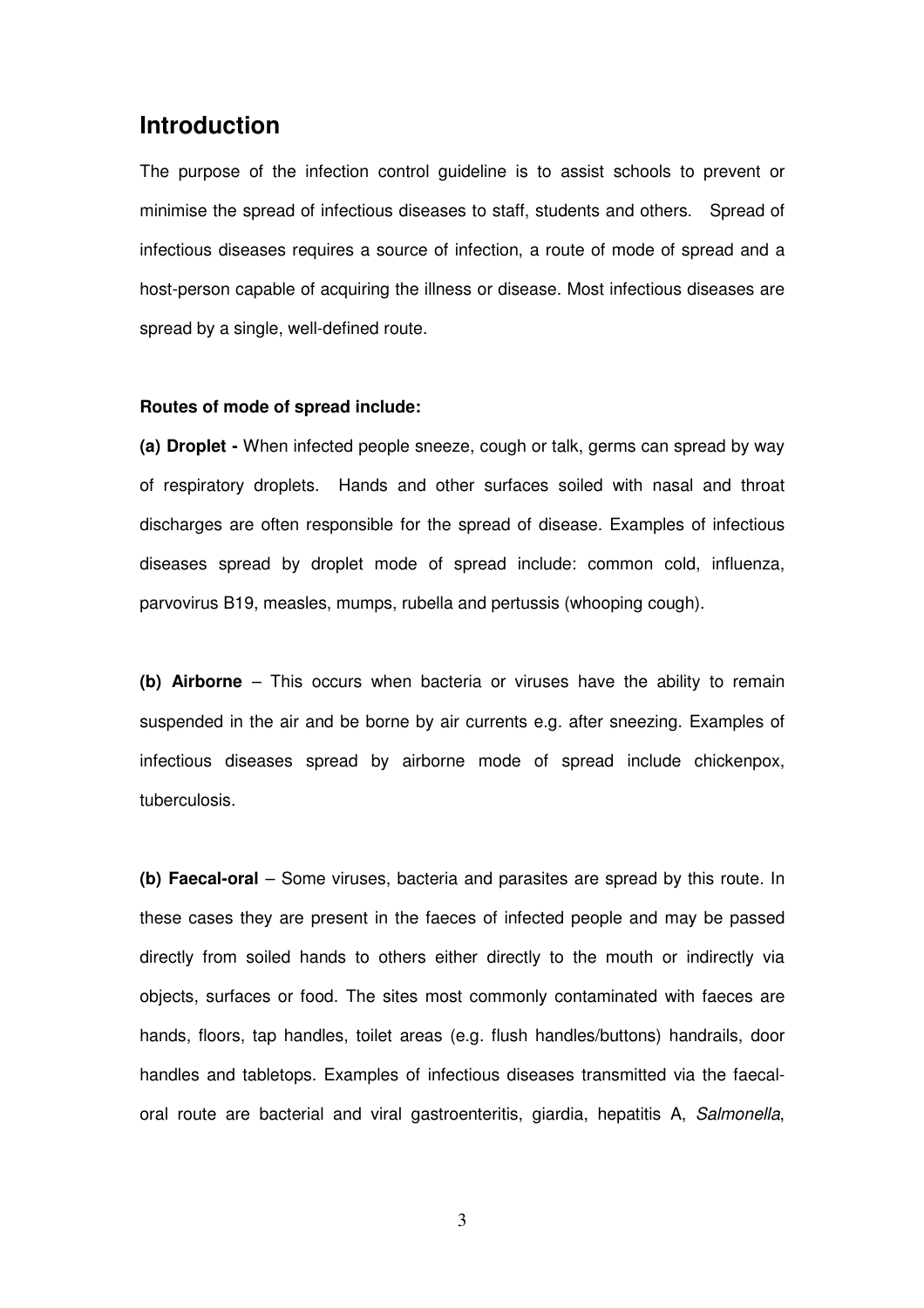Shigella and a variety of intestinal viruses including Enteroviruses that cause hand, foot and mouth disease.

**(c) Contact** - Some diseases can be spread directly via skin-to-skin contact, or indirectly by contact with contaminated objects or surfaces. Such spread can occur with impetigo (skin boils or sores), ring worm, scabies and head lice.

**(d) Vector -** Some viruses are spread by insect-to-blood contact through mosquito bites such as dengue, malaria, Japanese encephalitis.

**(e) Blood or blood products** - Some diseases, such as AIDS, caused by the human immunodeficiency virus (HIV), hepatitis B and hepatitis C are spread through blood or blood products. Mode of spread can occur when infected blood or blood products enters another person through broken skin, mucous membranes of the eyes, nose and mouth. It has been noted that such diseases can spread via needle-stick injuries if the needle is still infectious with a blood borne organism.

**(f) Urine** – Urine can carry infectious organisms. Hands, objects or surfaces that have been soiled by urine from an infected person can enable the spread of infection, such as cytomegalovirus (CMV).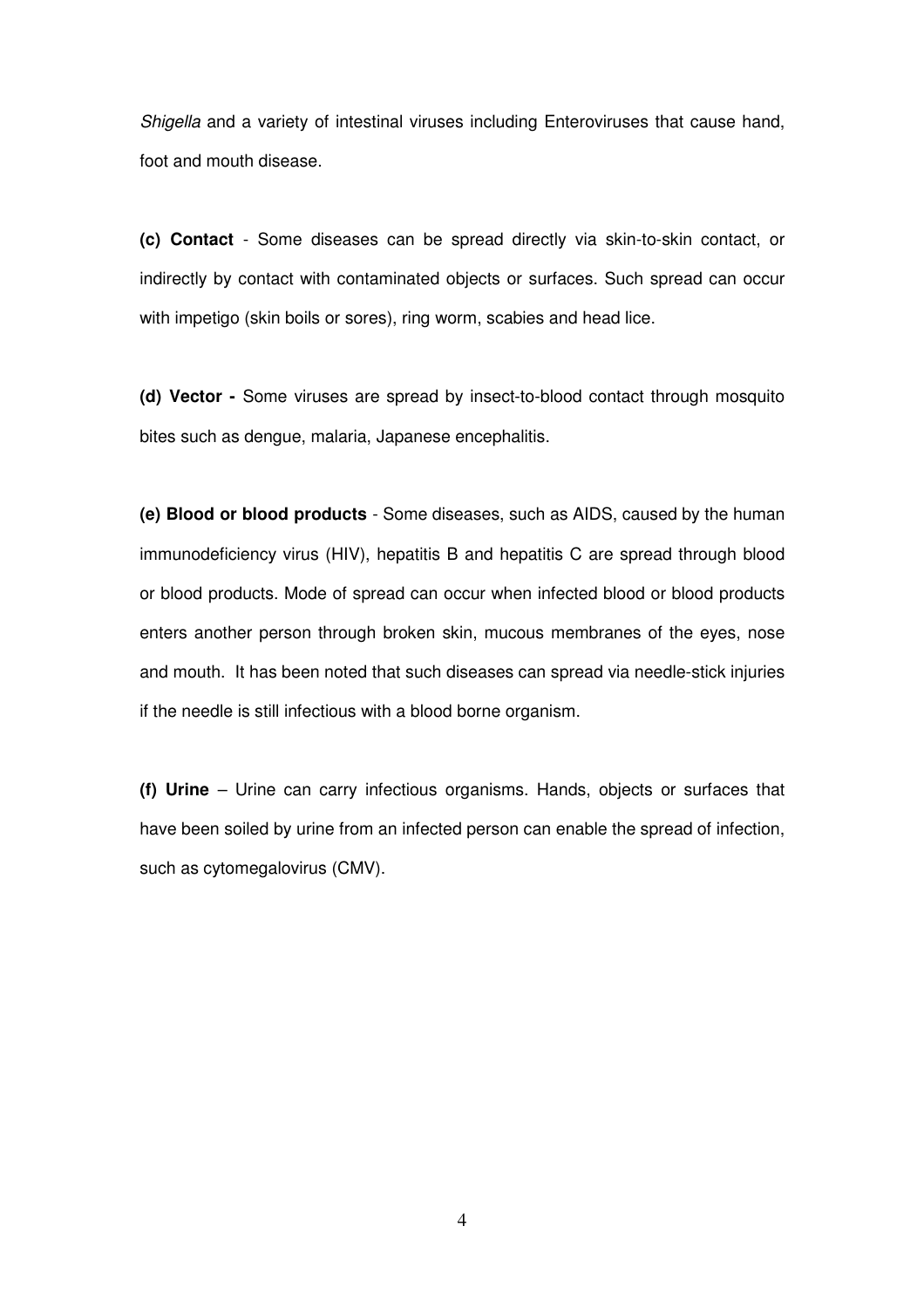## **Standard Precautions**

Standard Precautions are to be adopted at all times. Standard precautions are work practices that assume that all blood and body fluids are potentially infectious. These precautions should be used as a first-line approach to preventing infection and should be adopted for contact with all blood and body fluids. Gloves are worn to prevent contact with non-intact skin, moist mucous membranes, and body fluids; masks and eye protection are worn when there is a chance of splashing body fluids into the eyes, nose or mouth; gowns are worn if there is a chance that clothing may become soiled with body fluids. Precautions also include proper disposal of contaminated equipment and good hand washing practices

In summary, the precautions include:

- 1. Good hygiene practices, including hand washing
- 2. Use of personal protective equipment (PPE)
- 3. Appropriate handling and disposal of sharps and other infectious waste
- 4. Appropriate cleaning and disinfection of contaminated items.

#### **Good hygiene practices include:**

#### **Hand washing**

- a. Hand washing is one of the most important measures in preventing mode of spread of infection.
- b. Mild liquid soap should be available at hand basins. Antiseptic soaps are not necessary and may irritate some skin types. Liquid soap dispensers should be fitted in preference to bars of soap.
- c. Paper towels or air dryers should be available at hand basins for drying hands and in other relevant areas for general drying and cleaning. Clean fabric cloths, towels or rags may be used in place of paper towels for single-use drying or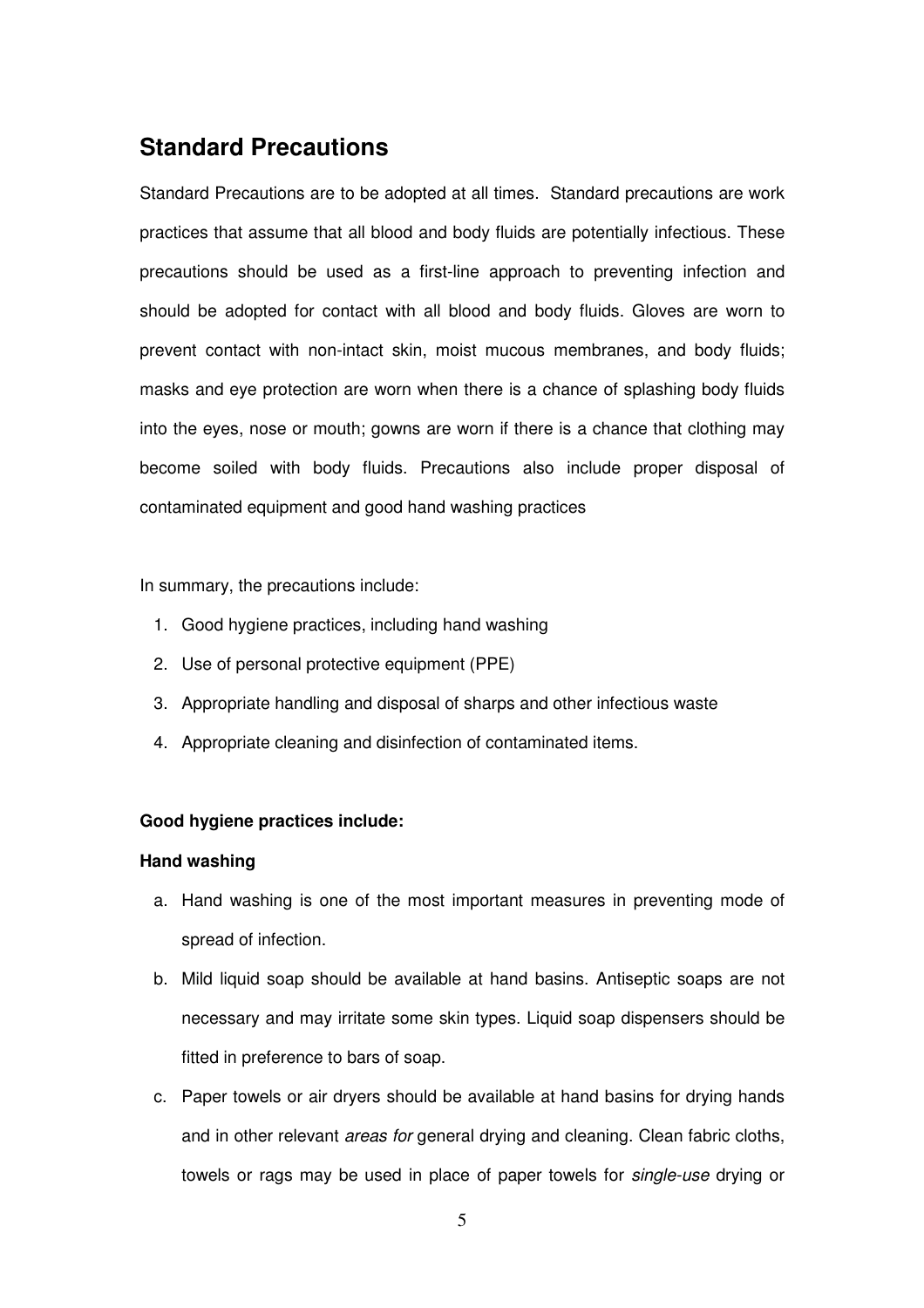cleaning. Individual cloth towels may be provided for students in some settings, such as prep/childcare, provided these are laundered regularly and not shared between students. Communal cloth towels should not be used.

- d. A copy of the picture on Hand Washing Technique (Appendix A) should be laminated or placed in a plastic sleeve and placed on the wall adjacent to washing facilities.
- e. Hands should be washed using soap and water and then dried:
	- o before handling, preparing or eating food
	- o before and after assisting students with eating/meals
	- $\circ$  before and after assisting students with toileting
	- o before and after providing first aid or medication
	- o before and after touching an ill or injured person
	- o after touching blood or body fluids
	- o after removal of protective gloves
	- o after using the toilet; and
	- o after touching animals.
- f. Alcohol-based hand rubs can be used routinely however the safety issues, including flammability, skin reaction and student access to the product (i.e. ingestion) must be considered. Further, hands must be clean (free of debris) if hand rubs are to be effective for infection control. Alcohol-based hand rubs may also be used in emergency or field situations (such as excursions, camps or off-campus activities) where hand washing facilities are limited or not available.

#### **Footwear**

Staff, students and others must wear footwear that is appropriate for the activity they are undertaking.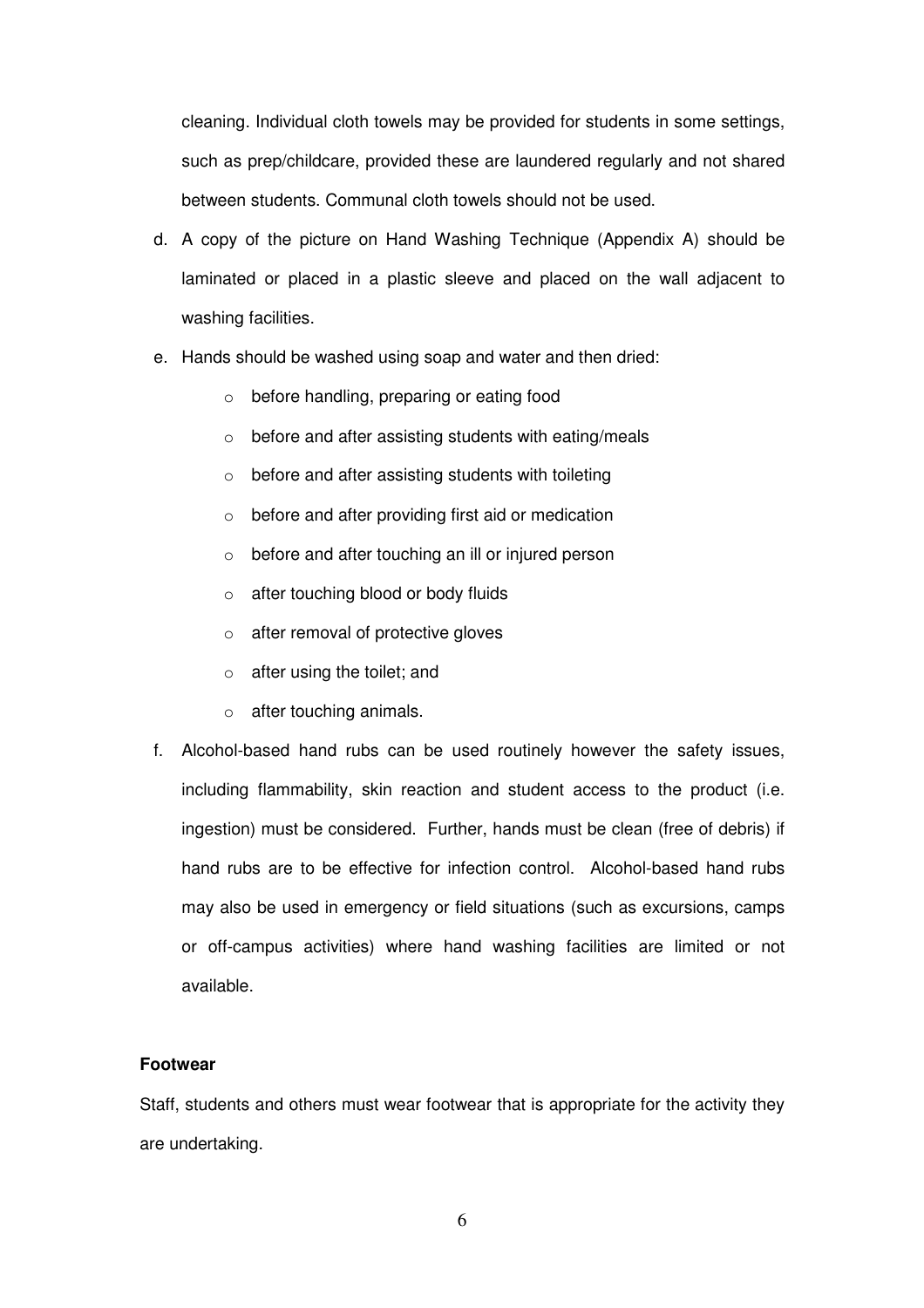#### **Wounds**

Keep wounds covered (e.g. with a water-resistant dressing).

#### **Personal Protective Equipment (PPE), Facilities and Materials**

The use of personal protective equipment (PPE), facilities and materials is required to prevent or minimise the spread of infection, illness and disease. The following PPE, facilities and materials should be readily available in the workplace, particularly in food preparation, first aid, and special and physical education areas:

- 1. Hand-basins in or near toilet facilities, first aid and food preparation areas.
- 2. Disposable gloves and plastic aprons for all situations involving contact with blood and body fluids (Gloves should be powder-free latex or vinyl). Food handling type gloves do not provide adequate protection. Disposable gloves are for single-use only and are not to be re-used.
- 3. Waste handling equipment e.g. a pair of sturdy tongs for handling potentially infectious waste.
- 4. Leak-proof sealable plastic bags for disposal of potentially infectious waste.
- 5. Rigid-walled, puncture-resistant container such as a sharps container for disposing of "sharps" e.g. used needles or syringes (Sharps disposal kits containing a small sharps container, disposable gloves and band-aids, plastic disposable tweezers, and an antiseptic cleaning tissue, may be purchased. Note that plastic tweezers are not recommended for handling used needles and syringes as these can cause the sharp to flick and cause injury).
- 6. Refuse disposal bins containing a sealable plastic lining.
- 7. If there is a risk of discarded needles and syringes; leather or puncture-resistant gloves should be provided to at-risk staff such as school cleaners, and Schools Officers (Facilities and Grounds).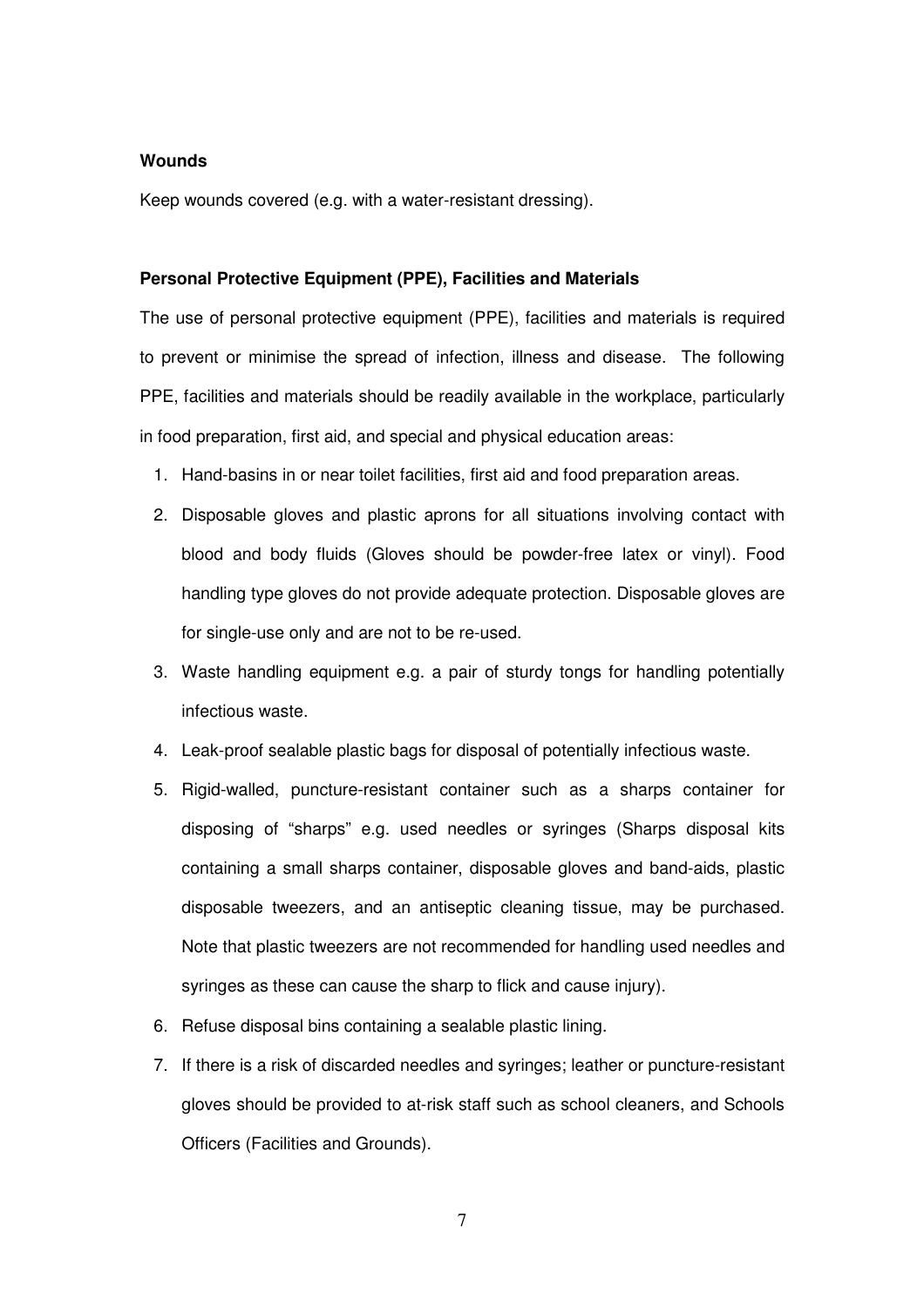#### **Relevant PPE, facilities and materials should be used during the following:**

- 1. Handling or preparing food (to avoid latex contamination of food, do not use latex gloves for food handling and preparation).
- 2. Administering or assisting with first aid or medication (First aid staff, facilities and equipment should be provided in accordance with the relevant departmental procedure for first aid.)
- 3. Assisting a student to change clothing soiled with blood or body fluids (including excreta such as urine and faeces), use the toilet to change sanitary pads and soiled clothing.
- 4. Assisting a student in feeding involving potential contact with saliva.
- 5. Administering medication into the gastrostomy tube feeding or rectal valium such as gastrostomy tube feeding or rectal valium.
- 6. Handling or disposal of potentially infectious waste such as when cleaning and disinfecting blood or body fluid spills.
- 7. Emptying or disposal of containers of potentially infectious waste such as rubbish or soiled dressings.
- 8. On playground duty, bus duty or similar work activity, it is recommended that staff carry a pair of disposable gloves in case they need to attend to an ill or injured student.
- 9. If general waste is to be picked up it is recommended that gloves and waste collecting equipment (e.g. a pair of sturdy tongs) be used to protect against injury from concealed sharps and to prevent direct contact with soiled items such as used tissues.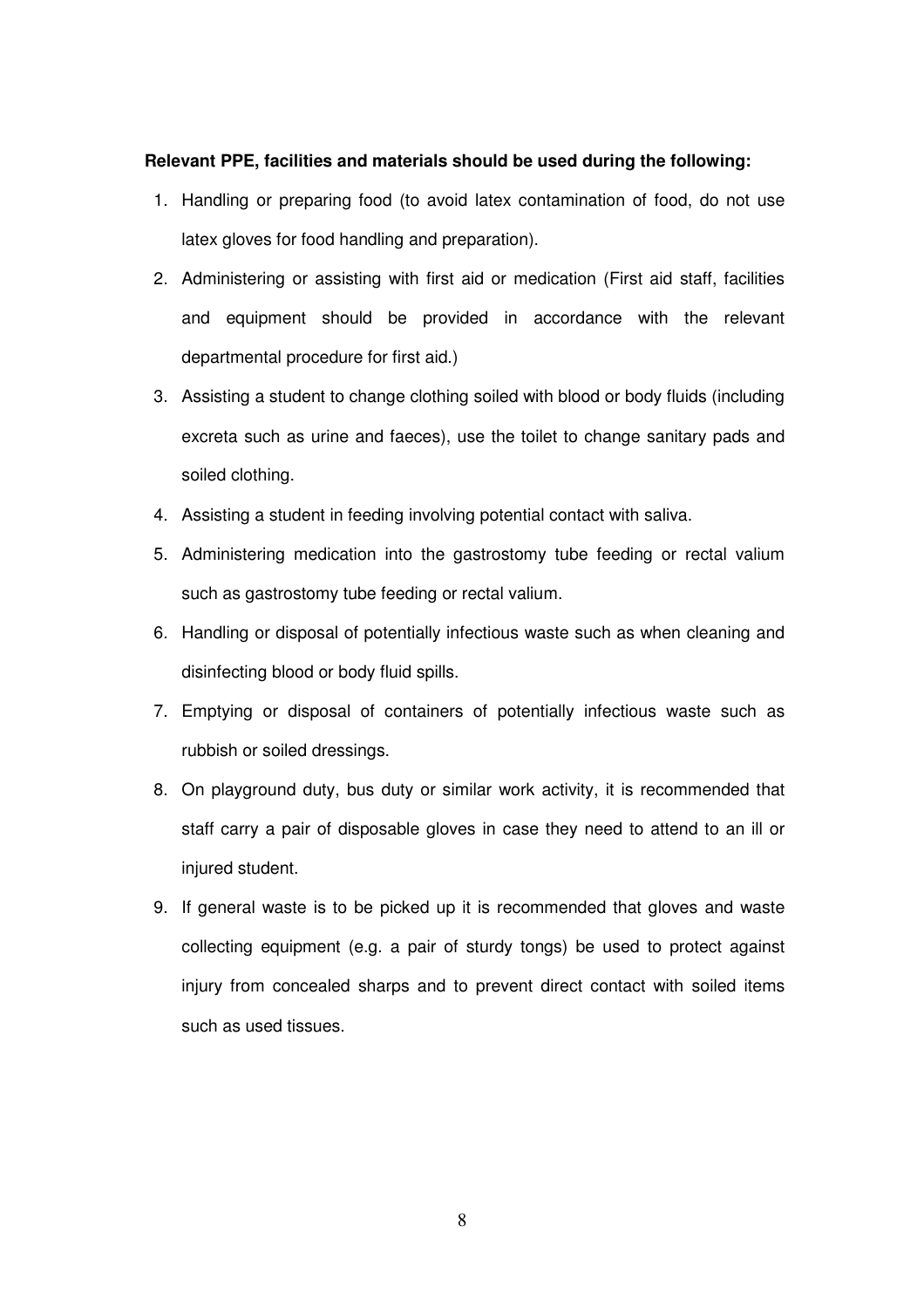# **Cleaning and Disinfection**

Adequate cleaning and sanitizing in childcare settings will help prevent mode of spread. Proper cleaning reduces the number of germs or microorganisms available to cause illness or infection. In order for a disinfectant to work properly, a dirty surface should first be cleaned with a detergent and water solution, and then disinfected. Disinfectants will not work properly without first removing the gross contamination or soil.

| S/No.          | Item & recommendations                                                                                                                                                                                            | <b>Dilution guide</b>                                                                                                                                                                                                             | <b>Remarks</b>                                                                                                                                                                                                                                                                       |
|----------------|-------------------------------------------------------------------------------------------------------------------------------------------------------------------------------------------------------------------|-----------------------------------------------------------------------------------------------------------------------------------------------------------------------------------------------------------------------------------|--------------------------------------------------------------------------------------------------------------------------------------------------------------------------------------------------------------------------------------------------------------------------------------|
| $\overline{1}$ | <b>Communal toys</b><br>Communal toys that are<br>shared between 'children'                                                                                                                                       | Disinfect at least daily or at<br>the end of every session.                                                                                                                                                                       | The used toys should be<br>segregated in an empty<br>basin that is out of the<br>children's reach until<br>disinfected and dried.                                                                                                                                                    |
| (a)            | Any toy that is contaminated<br>by saliva, stool, blood or<br>body fluids.                                                                                                                                        | Wash with soap and water<br>and wipe with antiseptic<br>wipes before being<br>handled by other children.                                                                                                                          | Toys that are allowed:<br>Washable toys, toys with<br>hard surfaces that can be<br>easily disinfected by wiping<br>with antiseptic wipes.<br>Diapered children should<br>be given only washable<br>toys.                                                                             |
| (b)            | All washable toys should be<br>cleaned daily.                                                                                                                                                                     |                                                                                                                                                                                                                                   | Individual toys belonging to<br>the 'child' are to be cared<br>for by his/ her own family.<br>These toys are not shared<br>with other 'children' and<br>are to be kept with the<br>patient.<br>Toys that<br>are<br>brought from home should<br>not be shared with other<br>children. |
| (c)            | Immersible toys are toys<br>with no moving parts, no<br>hollow spaces and a non-<br>porous surface and they will<br>not soak up water into<br>closed cracks<br>or spaces<br>(e.g. stacking cups, Lego<br>blocks). | Disinfect as follows:<br>a) immerse in warm soapy<br>water, wash surfaces,<br>rinse in clean water and<br>dry. Disinfect by<br>submerging in household<br>bleach diluted 1part of<br>bleach with 10 parts of<br>water and air dry |                                                                                                                                                                                                                                                                                      |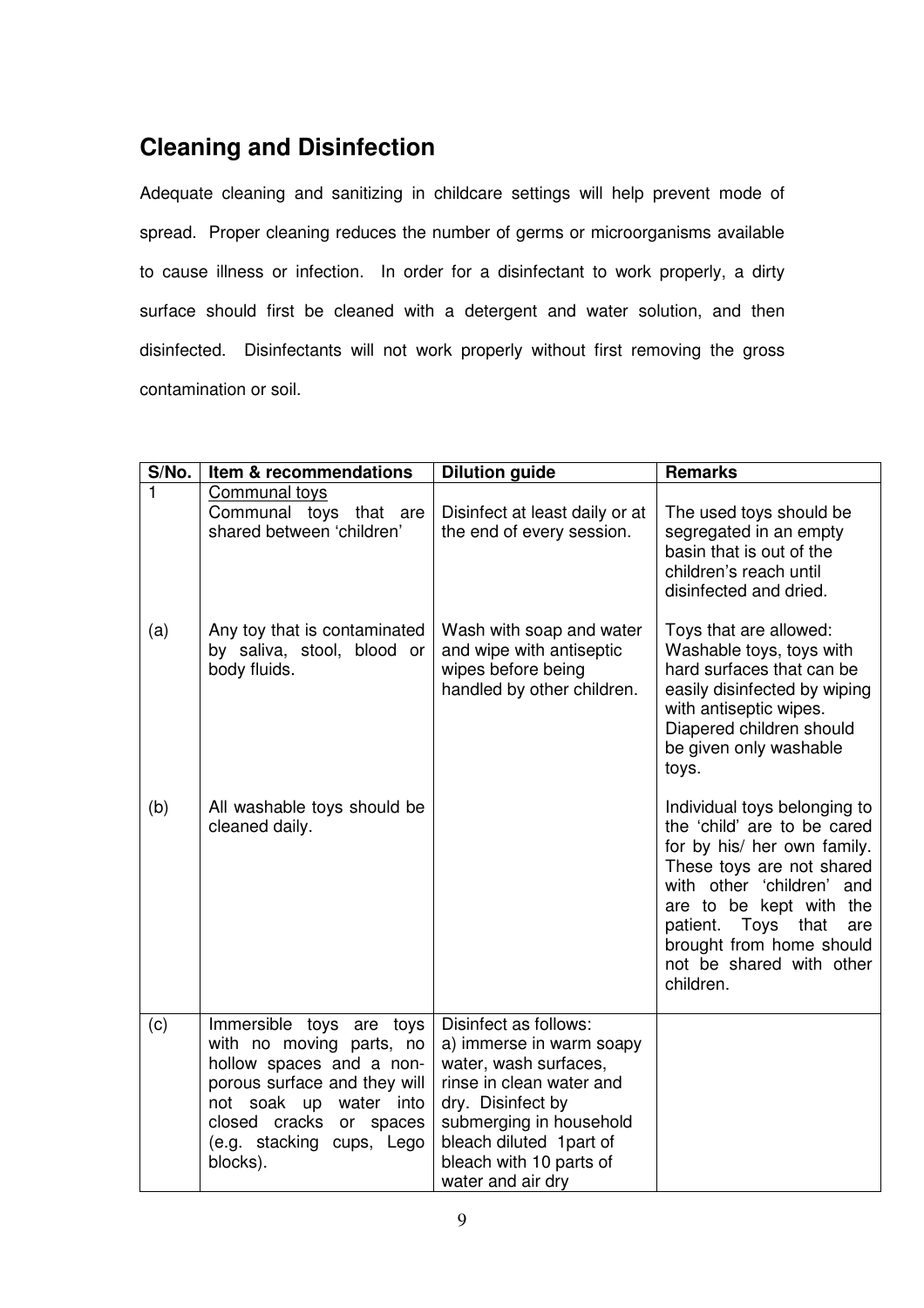| S/No. | Item & recommendations                                                                                                                                                                                                                                                        | <b>Dilution guide</b>                                                                                                                                                                                                       | <b>Remarks</b>                                                                                                                                                                                                                          |
|-------|-------------------------------------------------------------------------------------------------------------------------------------------------------------------------------------------------------------------------------------------------------------------------------|-----------------------------------------------------------------------------------------------------------------------------------------------------------------------------------------------------------------------------|-----------------------------------------------------------------------------------------------------------------------------------------------------------------------------------------------------------------------------------------|
| (d)   | Non-immersible toys $-$ toys<br>with inside spaces, small<br>openings or hinges (e.g.<br>robots, cars) or are too large<br>to be immersed (e.g. slides,<br>castles).                                                                                                          | <b>OR</b><br>b) Wipe surface of toy<br>thoroughly using alcohol<br>impregnated wipe<br>Wipe surface of toy<br>thoroughly using alcohol<br>impregnanted wipe (e.g.<br>mediwipe). Clean all the<br>nooks and crannies.        |                                                                                                                                                                                                                                         |
| (e)   | Uncleanable toys - toys that<br>can soak up water and are<br>damaged<br>by<br>immersion<br>(e.g. games, soft books,<br>activity<br>puzzles,<br>books,<br>crayons, stuffed toys). Use<br>is discouraged.                                                                       | <b>NA</b>                                                                                                                                                                                                                   | Use is discouraged                                                                                                                                                                                                                      |
| (f)   | Board games are allowed<br>provided the parts can be<br>easily disinfected. Cards /<br>false money e.g. Monopoly<br>etc should be laminated to<br>allow for easy disinfection.                                                                                                |                                                                                                                                                                                                                             |                                                                                                                                                                                                                                         |
| (g)   | Toys that are not allowed:<br><b>Stuffed</b><br>(unless<br>toys<br>disinfected<br>by<br>high<br>temperature washing), toys<br>that resemble food items (as<br>children<br>will<br>be<br>more<br>inclined to place them in<br>mouths)<br>their<br>or<br>non-<br>washable toys. | <b>NA</b>                                                                                                                                                                                                                   | Such items are prohibited                                                                                                                                                                                                               |
| 2     | Utensils and milk bottles                                                                                                                                                                                                                                                     | Used milk bottles and teats<br>are to be washed and<br>sterilized, using the<br>sterilizer, immediately after<br>use.                                                                                                       | Sterilization<br>of<br>utensils,<br>teats and milk bottles                                                                                                                                                                              |
| 3     | Soiled clothing                                                                                                                                                                                                                                                               | Soiled clothing should be<br>placed into a separate pail<br>which should not be used<br>for any other purpose. The<br>pail should be stored in a<br>designated place. This<br>pail should be disinfected<br>after each use. | Clothing soiled with urine<br>or stool is to be rinsed at<br>the centre. It should be<br>done in a pail designated<br>or this purpose in the<br>centre. The soiled clothing<br>should be packed in plastic<br>bags to minimize exposure |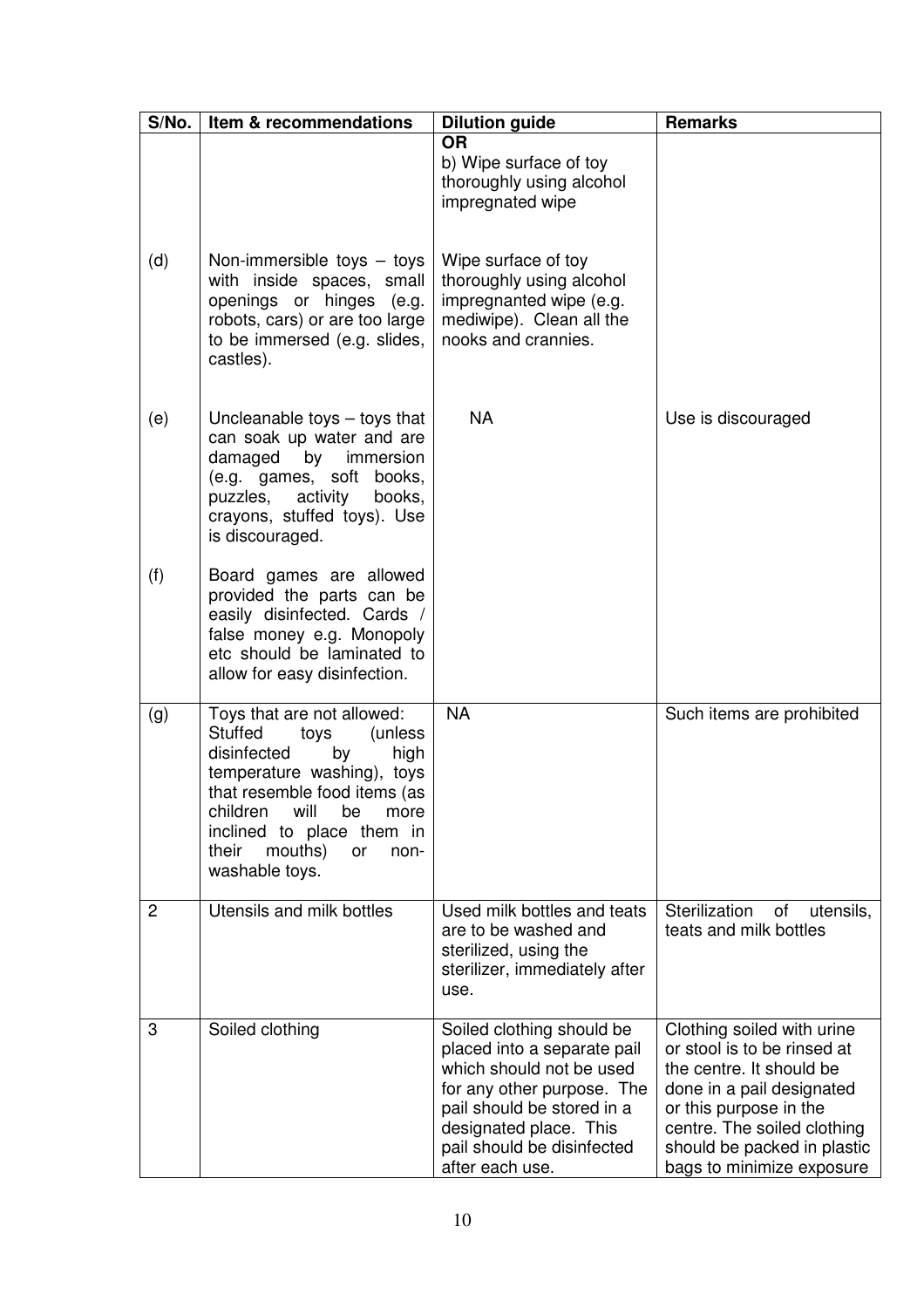| S/No.          | Item & recommendations                                                                                                                                                                                           | <b>Dilution guide</b>                                                                                                                                                                           | <b>Remarks</b>                                                                                                                                                                                                                                                                                  |
|----------------|------------------------------------------------------------------------------------------------------------------------------------------------------------------------------------------------------------------|-------------------------------------------------------------------------------------------------------------------------------------------------------------------------------------------------|-------------------------------------------------------------------------------------------------------------------------------------------------------------------------------------------------------------------------------------------------------------------------------------------------|
|                |                                                                                                                                                                                                                  |                                                                                                                                                                                                 | of staff and children to<br>disease-carrying agents.                                                                                                                                                                                                                                            |
|                |                                                                                                                                                                                                                  |                                                                                                                                                                                                 | Hands should be washed<br>handling<br>soiled<br>after<br>clothing.                                                                                                                                                                                                                              |
| $\overline{4}$ | Diaper-changing areas                                                                                                                                                                                            | Disinfect with a solution of<br>household bleach diluted 1<br>part of bleach with 10 parts<br>water.                                                                                            | Diaper-changing surfaces<br>should be sanitized<br>between uses.<br>Alternatively, the diaper<br>changing surface should<br>be covered with disposable<br>paper pads, which are<br>discarded after each use.<br>If the surface becomes wet<br>or soiled, it should be<br>cleaned and sanitized. |
| 5              | Potty chair $-$<br>the use of potty chairs<br>should be discouraged.<br>However, if used, potty<br>chairs should be emptied<br>into the toilet, cleaned in a<br>utility sink, and disinfected<br>after each use. | Disinfect with a solution of<br>household bleach diluted 1<br>part of bleach with 10 parts<br>of water in a utility sink.<br>After 2 minutes contact<br>time with the bleach, rinse<br>and dry. |                                                                                                                                                                                                                                                                                                 |
| 6              | <b>General Surfaces</b><br>Floor,<br>shelves,<br>low<br>doorknobs<br>other<br>and<br>surfaces often touched by<br>diapered children                                                                              | Wash and disinfect daily<br>with household bleach<br>diluted 1 part of bleach<br>with 10 parts of water.                                                                                        | The disinfecting cloth<br>should not be washed in a<br>sink used for washing<br>hands. If it is, all surfaces<br>of the sink should be<br>properly cleaned and<br>disinfected with diluted<br>household bleach (1 part<br>bleach with 10 parts water)<br>after use.                             |
| 7              | Centre premise and toilets                                                                                                                                                                                       | Wash and disinfect daily<br>with household bleach<br>diluted 1 part of bleach<br>with 10 parts water                                                                                            | Clean and disinfect 2 to 3<br>times throughout the day<br>to provide a clean and safe<br>environment.                                                                                                                                                                                           |
| 8              | Mattress covers                                                                                                                                                                                                  | Warm water and detergent                                                                                                                                                                        | Should be used only by a<br>single child and should be<br>cleaned and sanitized<br>before being assigned to<br>another child.                                                                                                                                                                   |
| 9              | Bedding sheets and<br>blankets                                                                                                                                                                                   | Warm water and detergent                                                                                                                                                                        | Should be assigned to<br>each child and cleaned<br>and sanitized when soiled<br>or wet.                                                                                                                                                                                                         |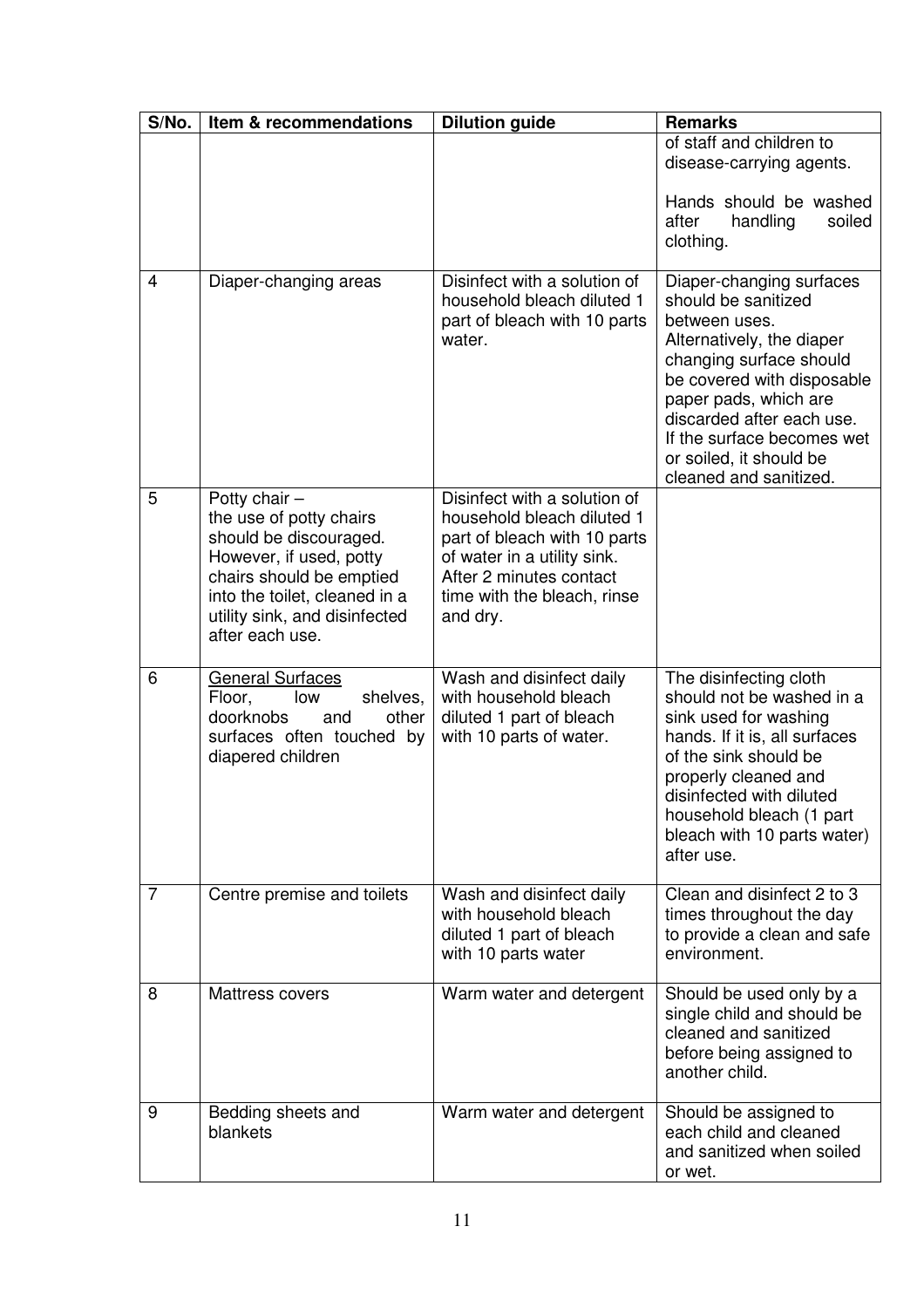| S/No.     | Item & recommendations                                                                                                                                            | <b>Dilution guide</b>                                                                                                                                                                                                                                                           | <b>Remarks</b> |
|-----------|-------------------------------------------------------------------------------------------------------------------------------------------------------------------|---------------------------------------------------------------------------------------------------------------------------------------------------------------------------------------------------------------------------------------------------------------------------------|----------------|
| 10<br>(a) | Cleaning<br>of<br>Horizontal<br><b>Surfaces</b><br>Uncarpeted floors and other<br>touched<br>frequently<br>horizontal<br>surfaces<br>(e.g.<br>tables, door knobs) | Clean regularly and if spills<br>occur.                                                                                                                                                                                                                                         |                |
| (b)       | Carpeting                                                                                                                                                         | Vacuum regularly &<br>cleaned if spills occur and<br>given a shampoo<br>whenever a thorough<br>cleaning is indicated.                                                                                                                                                           |                |
| 11        | Toilet & bathroom facilities                                                                                                                                      | Clean toilet twice daily and<br>disinfect highly touched<br>areas e.g. taps, door<br>handles, toilet seat with<br>their antiseptic solution<br>after cleaning. Wipe down<br>also high touched surfaces<br>(e.g. table surfaces and<br>shared toys) with antiseptic<br>solution. |                |
|           | For surfaces in bathroom<br>like faucet handles and toilet<br>seats<br>Surfaces that infants and                                                                  | Wash and disinfect with<br>diluted household bleach<br>(1 part of bleach with 10<br>parts of water) at least<br>once a day.<br>Wash daily and disinfected                                                                                                                       |                |
|           | young toddlers are likely to<br>touch                                                                                                                             | with diluted household<br>bleach (same dilution).                                                                                                                                                                                                                               |                |
| 13        | Cleaning Walls, Blinds and<br>Curtains                                                                                                                            | Routine daily cleaning of<br>walls, blinds and curtains<br>are not recommended<br>unless visibly soiled.                                                                                                                                                                        |                |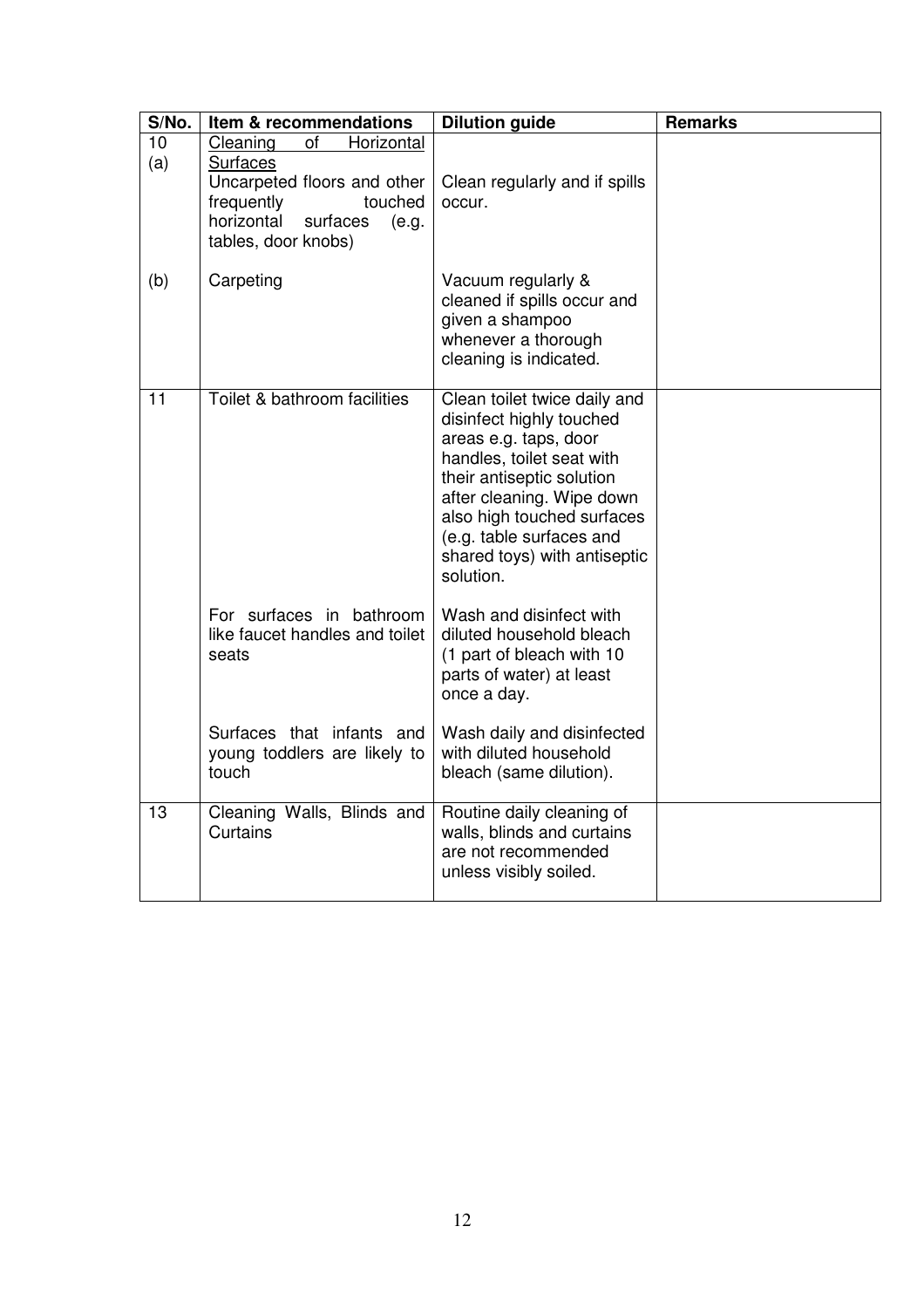## **Handling and Disposal of Infectious Waste**

Appropriate handling and disposal of potentially infectious waste is very important in preventing or minimising the spread of infection, illness and disease. When cleaning and disposing of potentially infectious waste such as blood or body fluids, or items containing these products, such as bloodstained items or soiled clothing, the following steps should be taken:

- Wear disposable powder-free latex or vinyl gloves, and a plastic apron if necessary.
- For blood and body fluid spills, absorb the bulk of the spill with disposable materials such as paper towels. Special care should be taken if waste contains sharp materials such as broken glass. Sharp material should be picked up with sturdy tongs, and wrapped securely in several layers of newspaper or put into a puncture-resistant rigid-walled container such as a sharps container.
- Clean the spill with warm water and detergent.
- After cleaning, disinfect the area with a freshly prepared solution of 1:50 diluted 5% household bleach and leave to dry. For small spills (e.g. spots of blood) an alcohol wipe may be sufficient
- Wash cleaning equipment such as mops and buckets with warm water and detergent and store dry.
- Remove and dispose of gloves and other waste such as paper towels into a sealable plastic bag. Dispose of the sealed plastic bag in general waste. Wash hands thoroughly with soap, water and dry with paper towels. Refer to the pictorial Hand Washing Technique (Appendix A).
- If the spill is on the carpet, clean with a neutral detergent and arrange for the carpet to be cleaned with an industrial cleaner as soon as possible.
- Granular formulations that produce high chlorine concentrations can be used to contain the spill and prevent airborne contaminants. School cleaning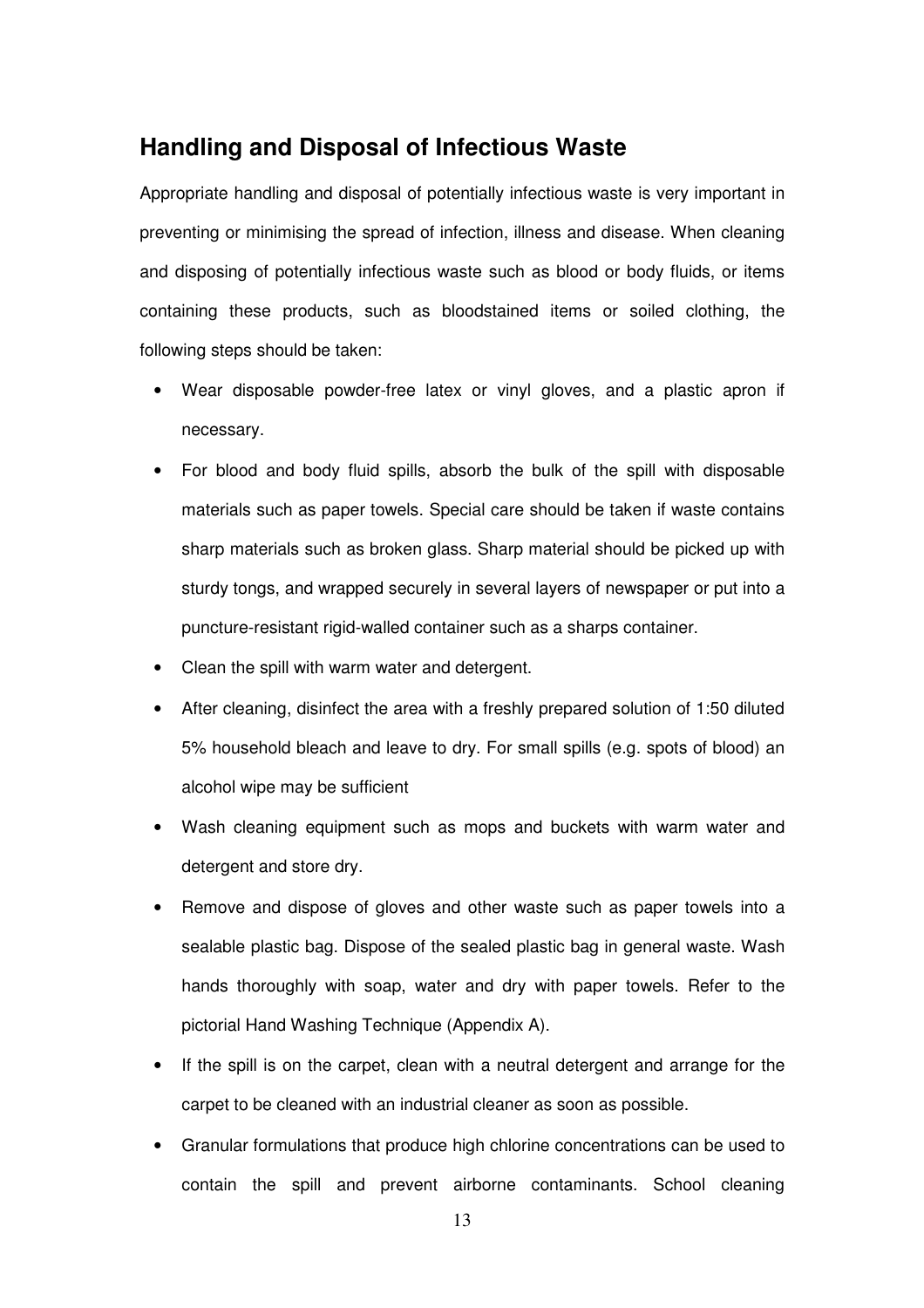supervisors may assist in recommending products that are available from chemical suppliers.

- If staff or students inadvertently find potentially infectious waste items, such as used needles and syringes on school grounds, they should immediately inform relevant staff. Where possible, a responsible person should remain with the item while another retrieves appropriate handling and disposal equipment. No attempt should be made to recap, break or bend the needle as this is a common cause of injury.
- If a needle-stick or other injury involving exposure to blood or body fluids occurs during handling and disposal of potentially infectious waste, the person should be medically assessed as soon as possible.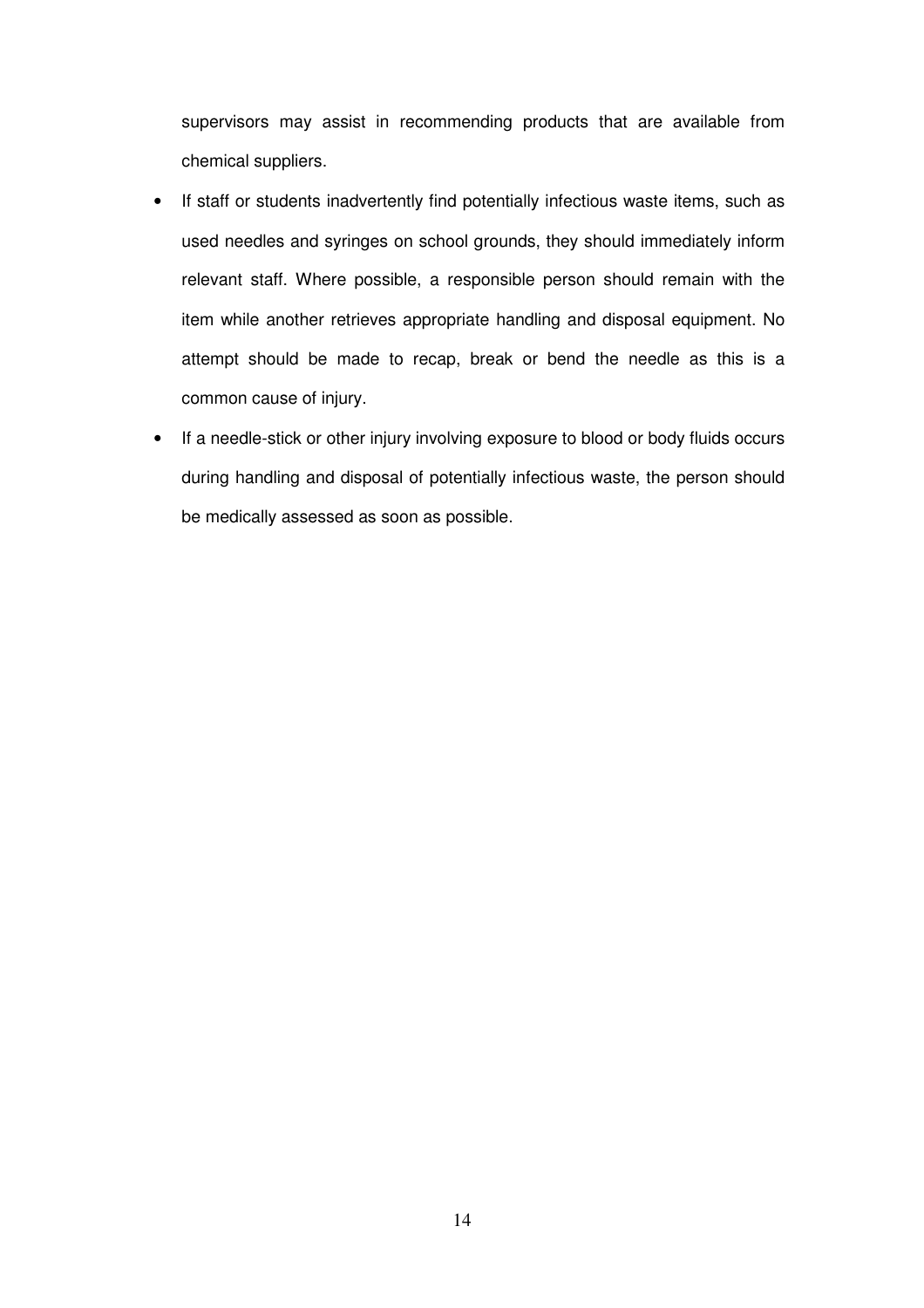# **Immunisation and schedule**

Vaccines contain antigens or parts of antigens that cause diseases, but the antigens in vaccines are either killed or weakened. When they are injected into our bodies, the vaccine antigens cause the immune system to produce antibodies against them but do not produce the disease. This is known as immunity. Most infants and toddlers have received all the recommended vaccines by the age 2 years.

| Age                          | <b>New Schedule</b><br>(wef Jan 2008)                                                                | <b>Immunisation</b><br>Agent          |
|------------------------------|------------------------------------------------------------------------------------------------------|---------------------------------------|
| At birth                     | <b>BCG</b><br>Hepatitis $B - 1st$ dose                                                               | <b>BCG</b>                            |
|                              |                                                                                                      | <b>Tuberculosis</b>                   |
| 1 mth                        | Hepatitis $B - 2^{nd}$ dose                                                                          |                                       |
| 3 mths                       | $DFT/DT - 1st$ dose<br>Oral Sabin $-1st$ dose                                                        |                                       |
|                              | $PCV - 1st$ dose                                                                                     | <b>DPT</b>                            |
| 4 months                     | $DPT/DT - 2nd$ dose<br>Oral Sabin $-2^{nd}$ dose                                                     | Diphtheria,<br>Pertussis &<br>Tetanus |
| 5 mths                       | $DPT/DT - 3rd$ dose<br>Oral Sabin $-3^{rd}$ dose<br>$PCV - 2nd$ dose                                 | <u>DT</u><br>Diphtheria &             |
| 5-6 mths                     | Hepatitis $B - 3^{rd}$ dose **                                                                       | Tetanus                               |
| 1-2 years                    | MMR – Primary dose $(1st$ dose)<br>PCV - booster                                                     | <b>MMR</b>                            |
| 18 mths                      | $DPT/DT - 1st booster$<br>Oral Sabin $-1st$ booster                                                  | Mumps,<br>Measles &<br>Rubella        |
| 6-7 years<br>(Primary 1)     | Oral Sabin $-2^{nd}$ booster<br>MMR – Booster $(2^{nd}$ dose)                                        | <b>Sabin</b>                          |
| $10-11$ years<br>(Primary 5) | 2 <sub>nd</sub><br>DT-containing<br>vaccine<br>booster <sup>##</sup><br>Oral Sabin $-3^{rd}$ booster | Poliomyelitis                         |

### **National Childhood Immunisation Schedule**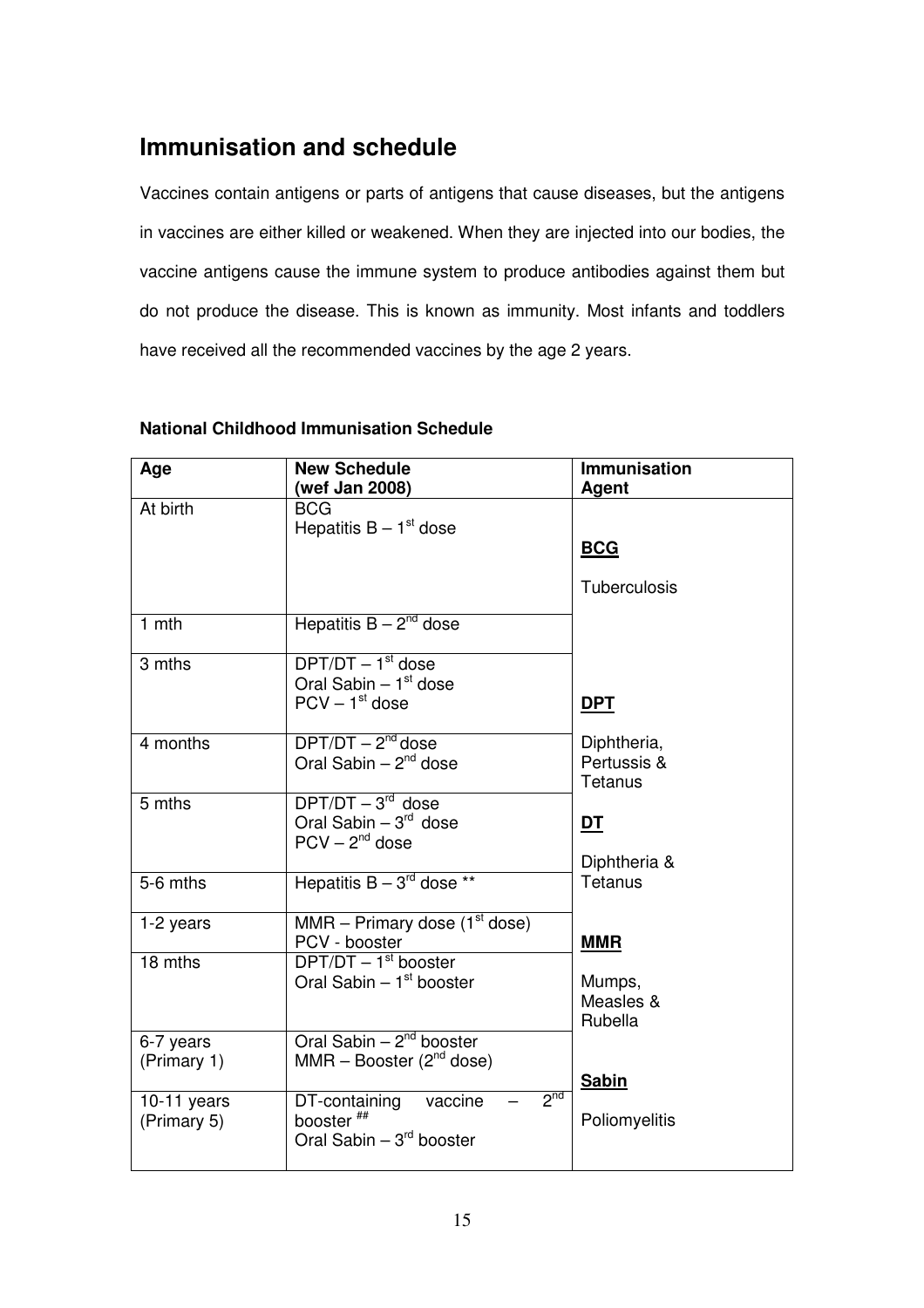| 11-12 years |  |
|-------------|--|
| (Primary 6) |  |

PCV – pneumococcal conjugate vaccine

- \*\* 3<sup>rd</sup> dose of Hepatitis B vaccination can be given with the 3<sup>rd</sup> dose of DPT and Oral Sabin for the convenience of parents.
- ## Can use either:
	- Diphtheria-tetanus vaccine; or
	- Combined tetanus, reduced diphtheria and acellular pertussis vaccine

Note: Please refer to HPB's website for updates: http://www.nir.hpb.gov.sg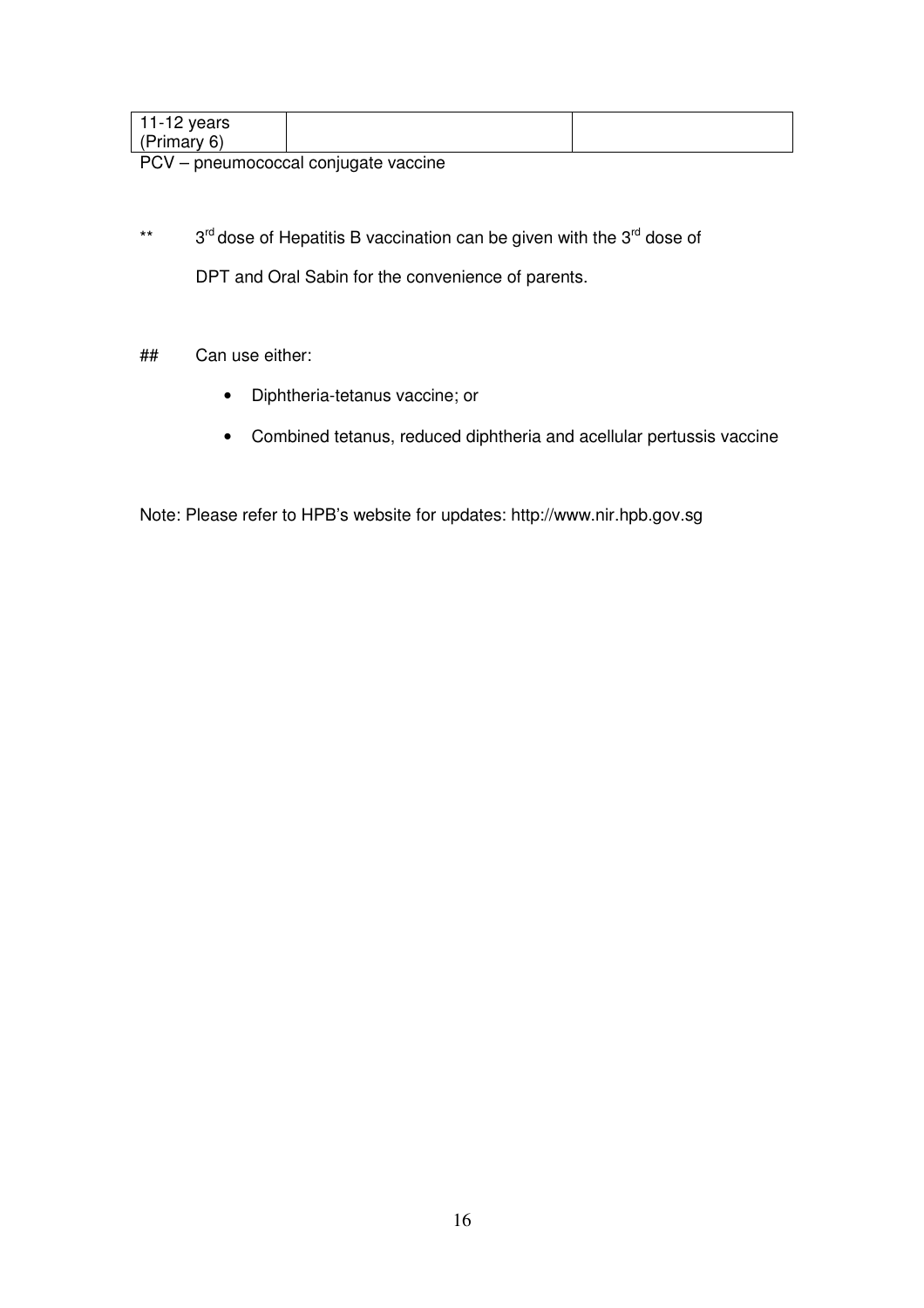## **Infection Diseases**

### **Chickenpox**

Causative agent: Varicella zoster virus (VZV) is a herpes virus closely related to Herpes simplex virus.

#### **Signs and symptoms**

Chickenpox is the primary infection with VZV. It usually occurs in children less than 10 years of age, although it may occur in older children and adults. Incubation period is between 14-21 days.

Symptoms include an itchy rash that begins as maculopapular lesions and rapidly progress to vesicles, pustules and crust. The more severe the infection, the greater the number of skin lesions. Fever associated with chickenpox can last 5 days. Complications include bacterial superinfection of the skin lesions, varicella pneumonia and encephalitis (brain infection).

Zoster is a secondary infection with VZV. It occurs only in persons who have a previous varicella infection.

#### **Mode of spread**

The major sources of VZV are the respiratory tract and moist skin lesions. Individuals who have not previously been infected with VZV are at the risk to develop varicella following exposure to someone with either varicella or zoster.

The VZV is spread by the airborne route and person-to-person contact. The disease is transmissible 1 to 2 days prior to the development of rash and remains so until the

17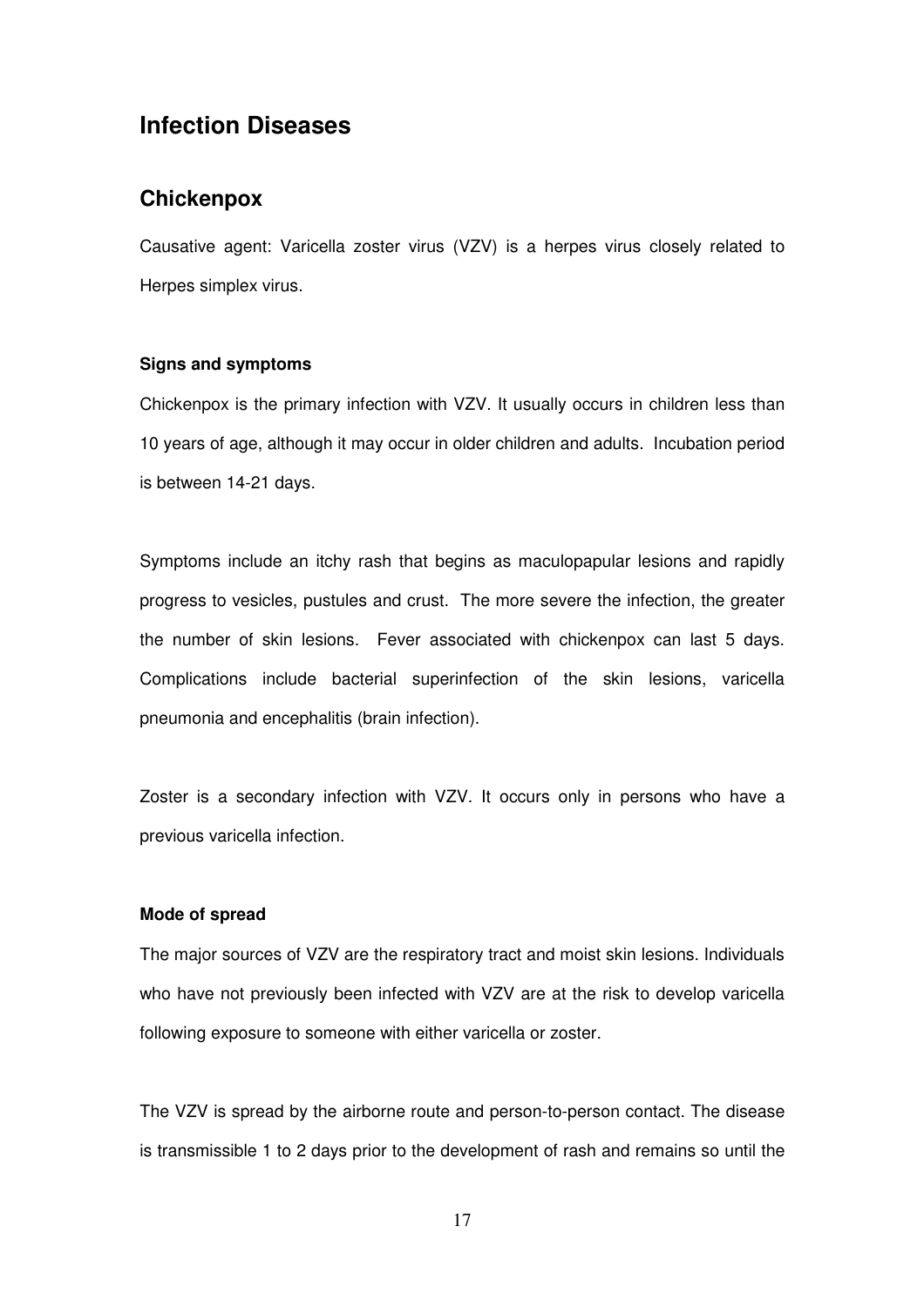skin lesions have crusted (within 5 to 7 days). The diagnosis of varicella can be made on clinical grounds.

Immunity to VZV can be confirmed by blood tests showing the presence of VZV Ig G antibody.

#### **Treatment**

Oral acyclovir should be started within 24 hours after onset of rash. Acyclovir shortens the duration of illness by about one day. The adult dose is 800mg five times a day for 5 days. Oral acyclovir is not recommended for routine use in otherwise healthy children.

#### **Prevention**

A live attenuated varicella vaccine is licensed for use in children over the age of 12 months and adults who are susceptible to chickenpox (2 doses, 4 to 8 weeks apart). Varicella vaccine can provide protection to non-immune staff who are exposed to chickenpox, if given within 3 days of exposure.

However, women who are pregnant and those with severely weakened immune systems should not receive varicella vaccine. If non-immune staff who are pregnant or immunocompromised are inadvertently exposed to varicella, they can still receive post-exposure immunoglobulin (VZIG) if given within 3-4 days of exposure.

Children with acute natural chickenpox should not attend day care or preschool until all the lesions have crusted.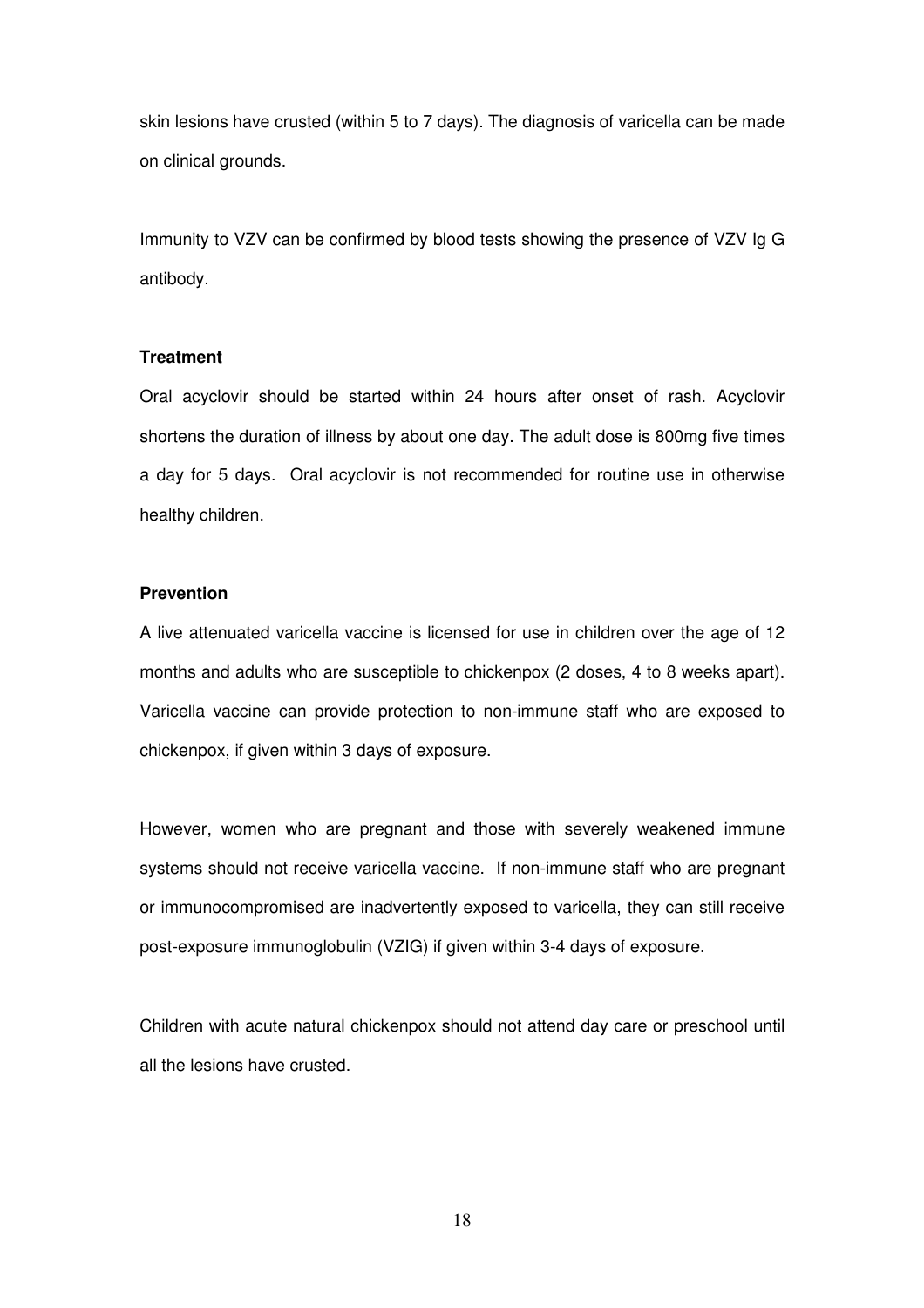## **Hand, Foot and Mouth Disease (HFMD)**

HFMD is a viral infection caused by a group of enteroviruses and is most commonly

caused by the Coxsackie virus.

### **Signs and symptoms**

- Fever
- **Sorethroat**
- Rash (flat or raised spots) or small blisters on palms of hands, soles of feet, or buttocks.
- Mouth ulcers on the inside of the mouth or sides of the tongue
- Poor appetite
- Lethargy

### **Mode of spread**

It is easily spread from one person to another by droplet, saliva as well as by coming in contact with fluid from inside the blisters. It can also be in faeces for up to several weeks after being infected

### **Incubation period**

The incubation period of HFMD is 3 to 5 days. Symptoms usually start 3 to 7 days after catching the infection. Symptoms can last between 7 to 10 days.

### **Infectious period**

A child infected with HFMD is contagious throughout the duration of the illness. They cease to be contagious when their illness resolves.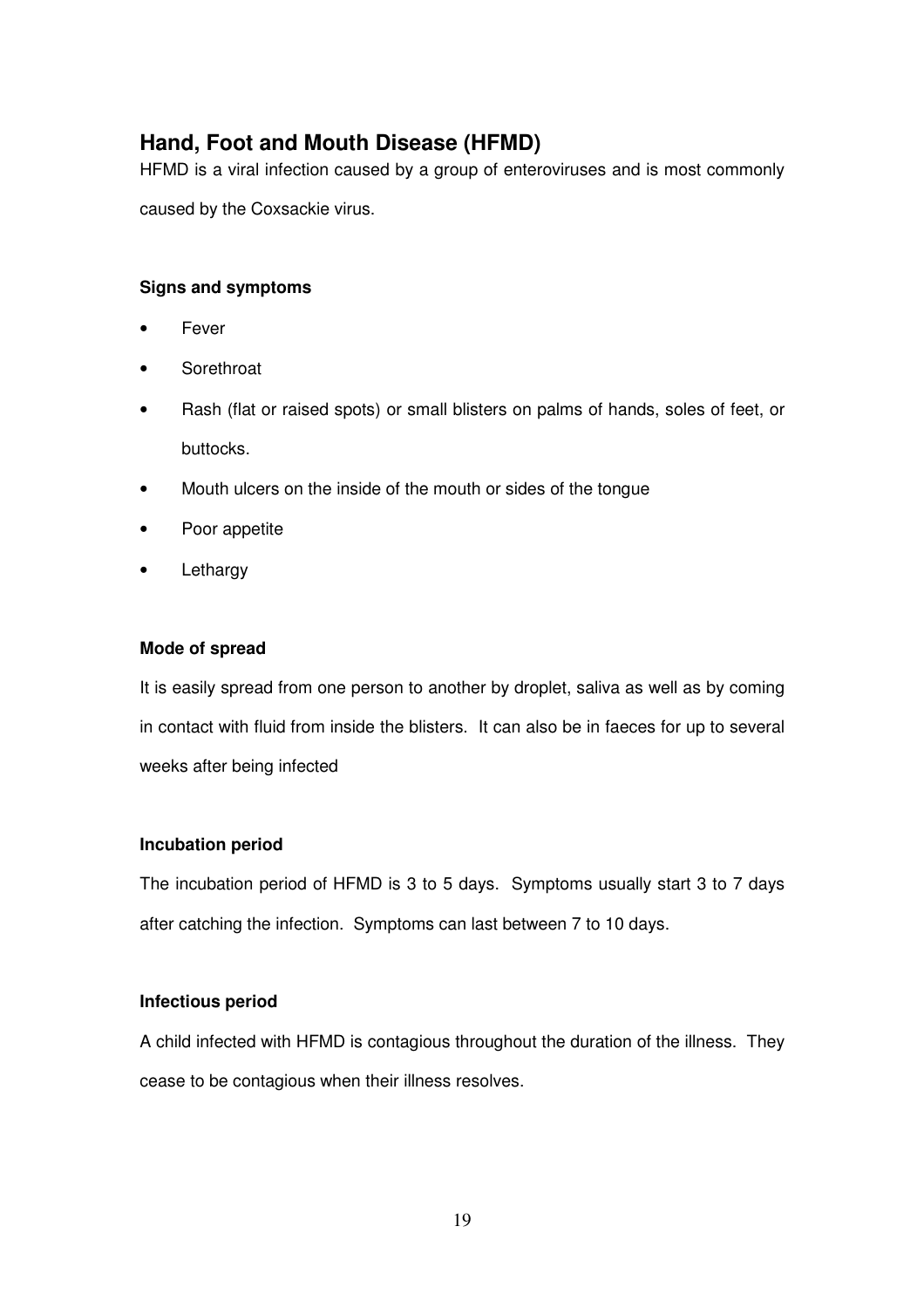#### **Prevention**

All centres must maintain high standards of personal and environmental hygiene to minimise the risk of HFMD transmission.

- 1. The overall health of the children should be checked daily upon arrival at the childcare centre. Children with any unusual symptoms or behaviour should be removed from the child care centre for further assessment. This is an important measure in preventing the mode of spread of infectious diseases to other children.
- 2. Children with HFMD should stay at home, away from school, child care, playgroup, kindergarten and crowded public places until the fluid in the blisters has dried. During this period, contact with other children should be avoided until the child recovers.
- 3. Both staff and children must wash their hands frequent enough to maintain their hands in a clean state.

#### 3.1 Handwashing

Staff and children should follow the following recommended handwashing procedures to reduce the risk of disease mode of spread in the centres

- Use liquid soap and running water;
- Run hands vigorously as they are washed for at least 10 seconds;
- Wash all surfaces, including back of hands, wrists, between fingers and under fingernails;
- Rinse hands well after washing;
- Dry hands with single-use towel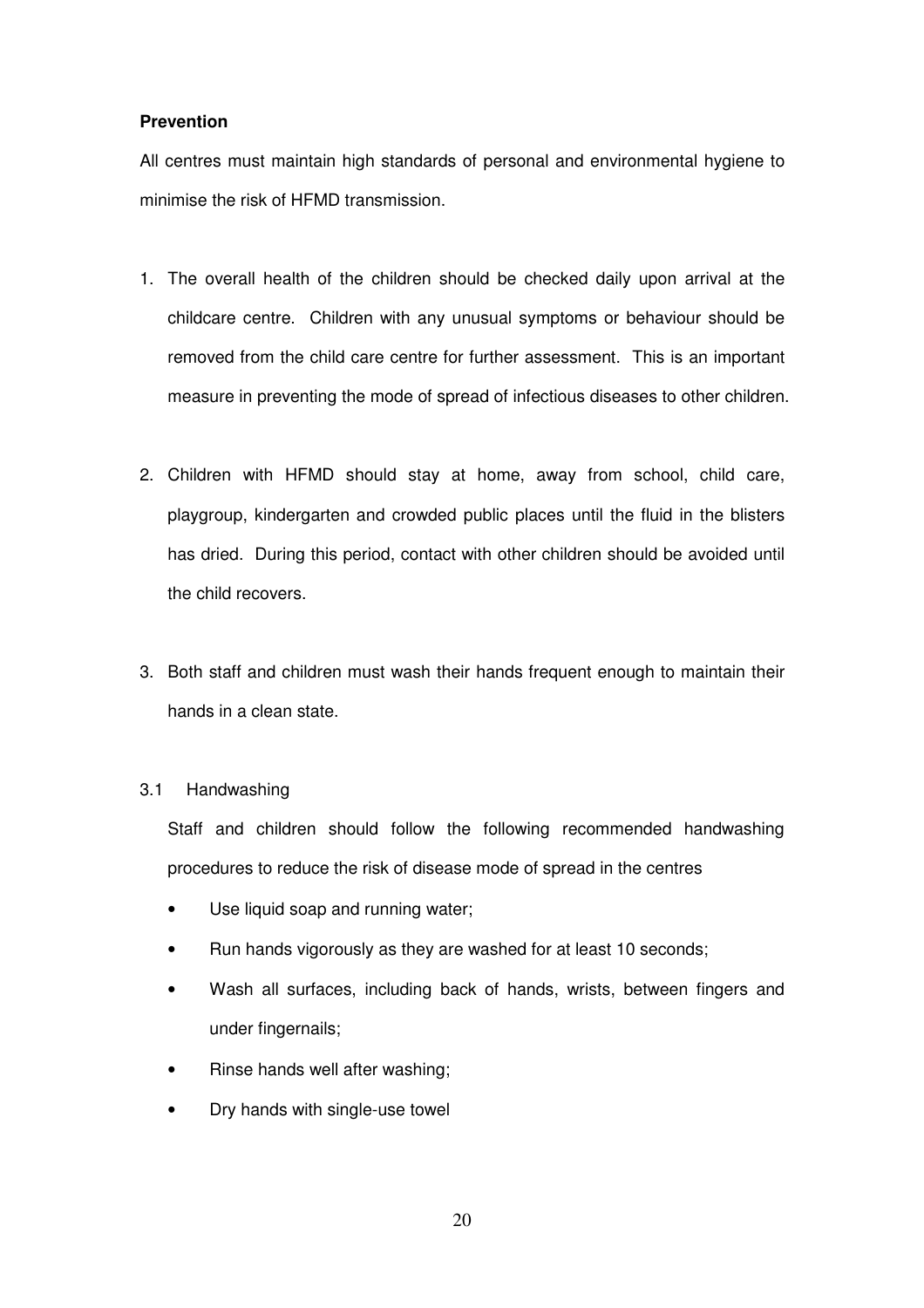Staff should wash their hands:

- When they come to the centre in the morning;
- Before they prepare or serve food;
- After they change diapers, clean up or wipe the nose of a child;
- After contact with blood or body fluids such as fluids from the nose, mouth and chest as well as from inside the blisters ;
- After they have been to the toilet, either with a child or by themselves;
- After handling pets, pet cages, or other pet objects;
- After outdoor activities (e.g. playing with children in the playground);
- Before giving or applying medication or ointment to a child or self;
- Before going home

Children should wash their hands:

- When they arrive at the centre;
- Before they eat or drink;
- After they use the toilet;
- After they come into contact with a child who may be sick;
- After having their diapers changed;
- After playing on the playground;
- After handling pets, pet cages, or other pet objects;
- Before going home
- 4. Do not share food, utensils, drinking cups, toothbrushes or towels with other children.
- 5. Proper disinfection of articles such as toys, eating utensils and towels contaminated by droplet, saliva, vesicular fluid or faeces of infected cases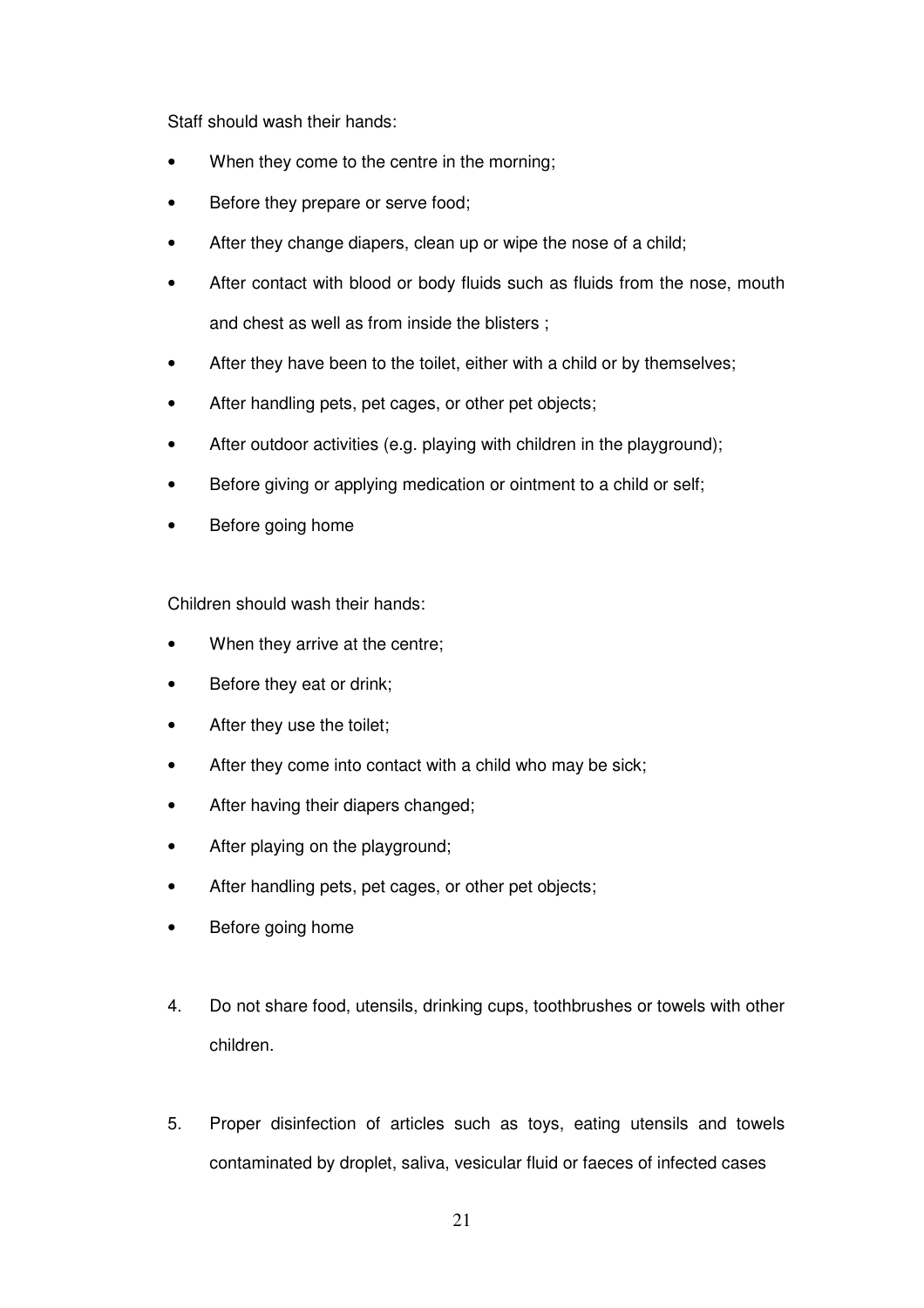- 6. Communal Toys
	- Toys or appliances that are contaminated by nasal or oral secretions should be cleaned before they are used again.
	- Only washable toys should be used with diapered children. Separate toys should be provided for each child group so that no sharing should occur between groups. This will limit the exposure of the infectious agents to only a single group during disease outbreaks.
	- Hard surfaced toys should be washed and disinfect with household bleach regularly.
	- Stuffed toys should be discouraged, i.e. toys that cannot be sanitized should not be allowed.
	- A toy that is mouthed by a child should be washed and disinfected before other children handle it.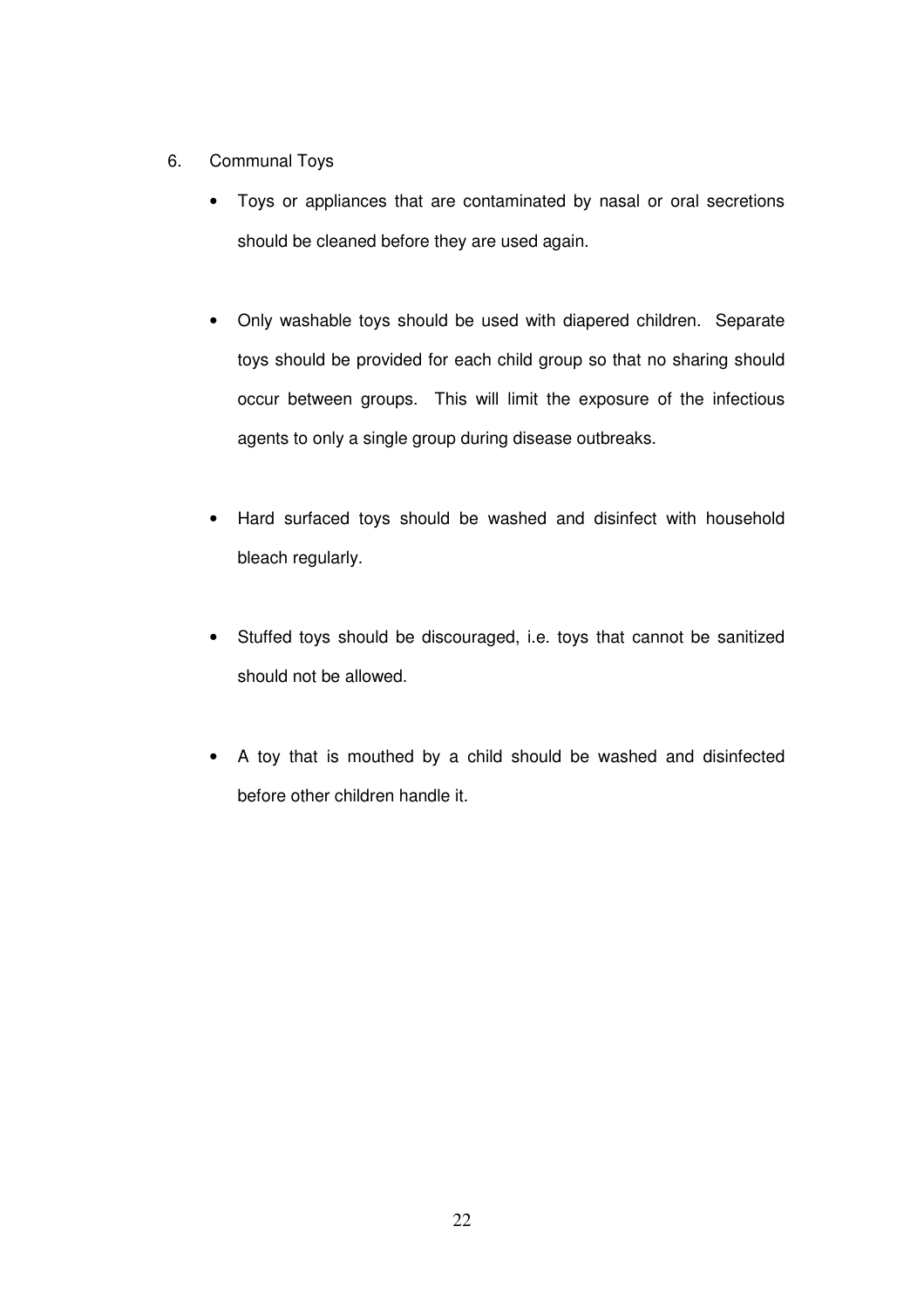### **Measles**

Causative agent: measles virus.

#### **Signs and symptoms**

The onset of measles is marked by fever followed by the "three C's" – coryza, conjunctivitis and cough. These signs will peak at about 3 to 4 days around the time the rash appears. The rash starts on the face and progresses to the feet over 3 days changing from a discrete to a confluent rash. Once the rash appears, the fever and respiratory signs tend to improve. The rash fades over the next few days to leave a brown stain with generalised peeling of the skin. The course of measles generally resolves over a 10-day period. Incubation period is 10-12 days.

#### **Mode of spread**

Measles is spread by contact with secretions of infected persons by large-particle droplets requiring close contact or small-particle aerosols which allow distant mode of spread. Direct contact may also occur via contact with contaminated surface or objects. Measles is considered contagious from onset of symptoms through the first day of rash.

**Diagnosis** is often made clinically. Confirmation may be made by rapid antigen tests or measles IgM antibody.

#### **Treatment**

Measles is a self-limiting disease and treatment is mainly supportive. Antibiotics should be given only for proven bacterial complications such as otitis media. Complications can include pneumonia and encephalitis (brain infection).

23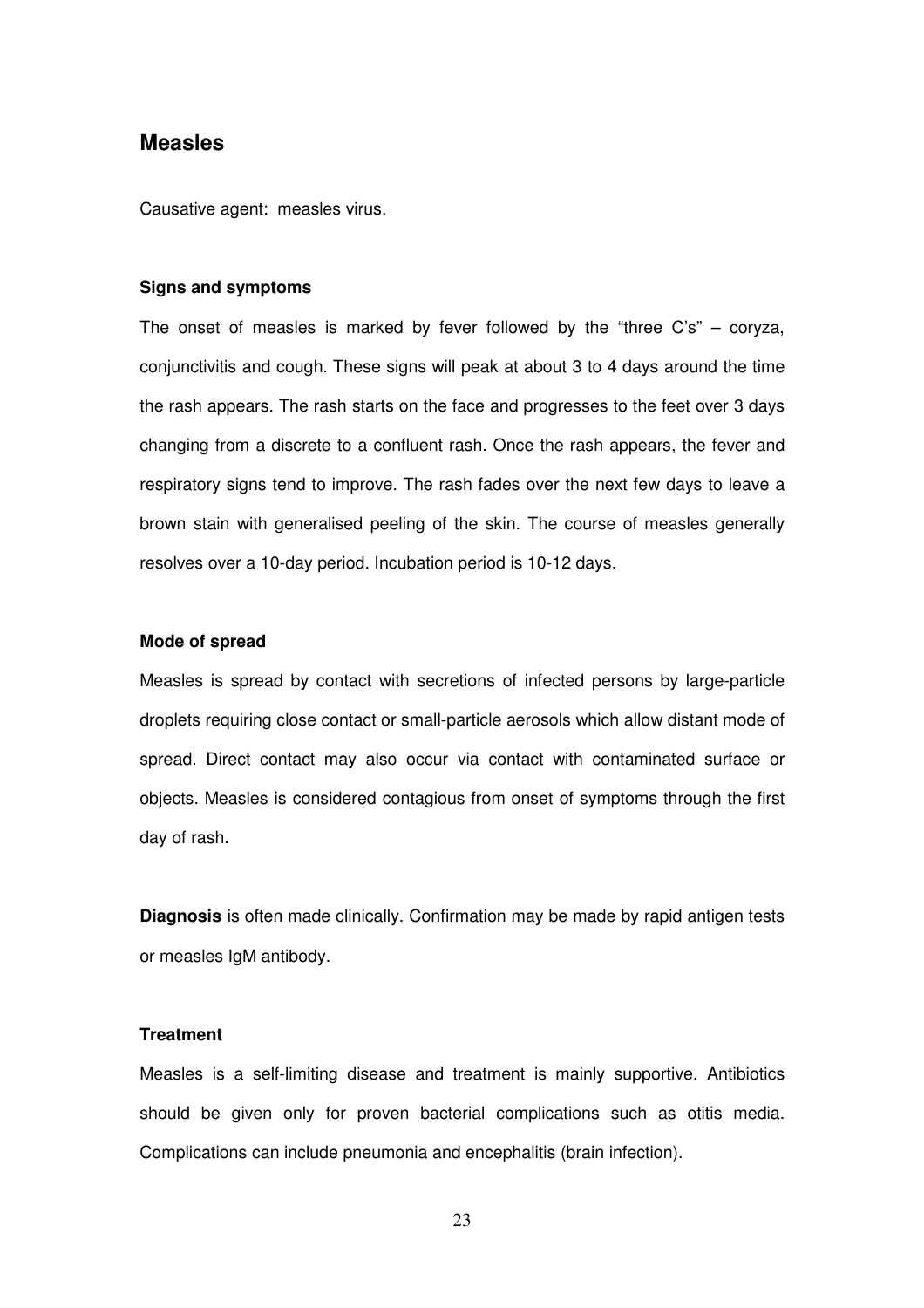#### **Prevention**

Measles vaccine: 2 doses of measles vaccination required. 1<sup>st</sup> dose at 12-15 months and  $2^{nd}$  dose at age either 6 or 7 years.

A child with known measles should be excluded from child care or preschool until 5 days after onset of rash. Unvaccinated children who are 6 months of age older should receive the live measles vaccine. If the vaccine is given within 72 hours of exposure, it may give protection against infection.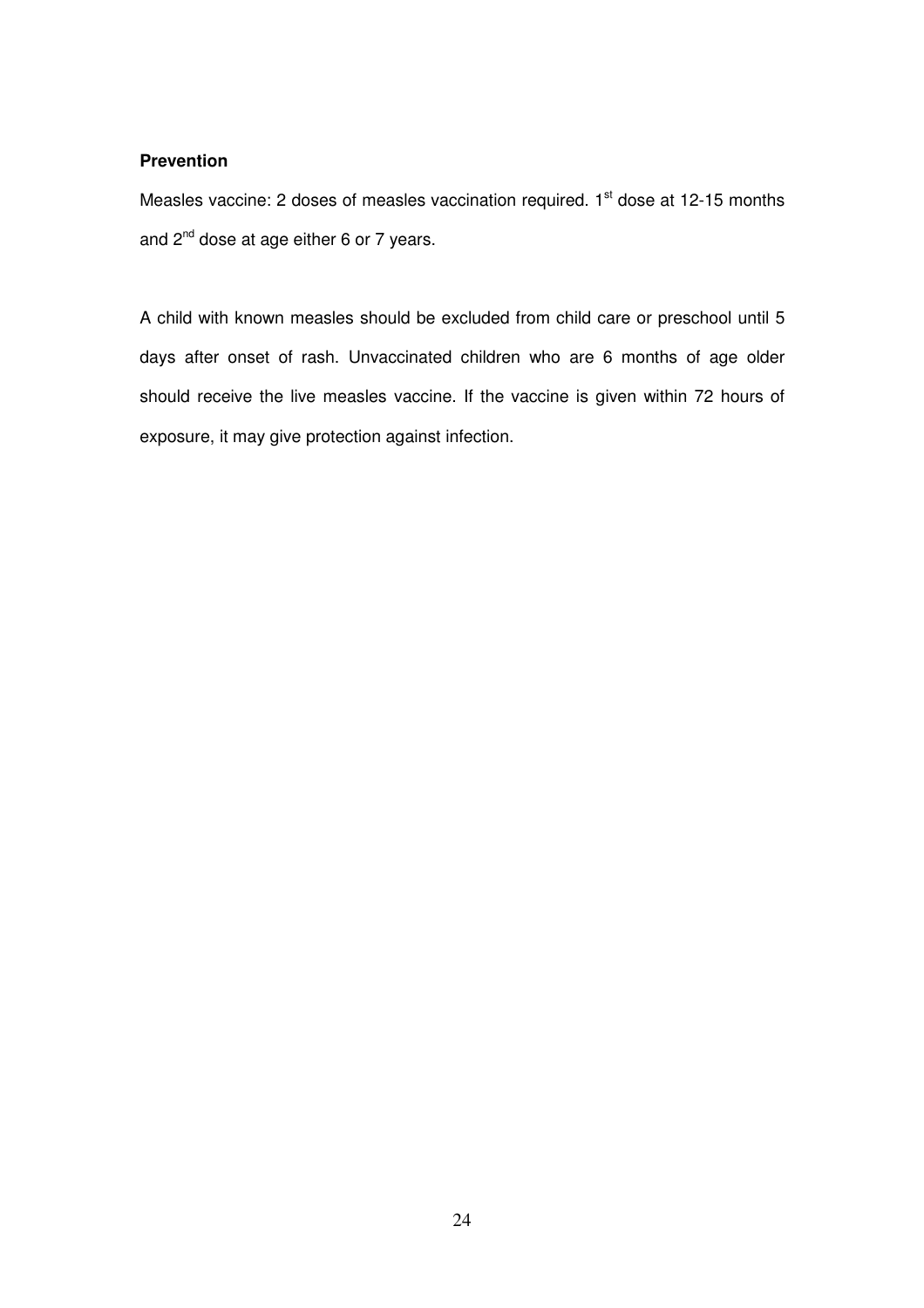### **Influenza**

Influenza (flu) is an infection caused by a virus called the influenza virus.

#### **Signs and symptoms**

Fever often with chills or rigors, headache, extreme tiredness, dry cough, sore throat, runny or stuffy nose, and muscle aches. Nausea, vomiting, and diarrhea also can occur, but are much more common in children than adults. In some children, influenza can appear as an upper respiratory tract infection or as a febrile illness with few respiratory tract signs. In infants, influenza can produce a sepsis-like picture and occasionally can cause croup, bronchiolitis or pneumonia.

#### **Mode of spread**

Influenza is spread from person to person mainly by droplets through coughing and sneezing of infected persons. It can also be spread by direct contact with influenza virus-contaminated surfaces eg. someone touching something with flu viruses on it and then touching their mouth or nose.

#### **Incubation period**

The incubation period for influenza is 1-4 days, with an average of 2 days.

#### **Infectious period**

People with influenza can potentially infect others during the 24 hours before symptoms develop and up to 5 days after becoming sick. That means that you may be able to pass on the flu to someone else before you know you are sick, as well as while you are sick. Viral shedding in nasal secretions usually peaks during the first 3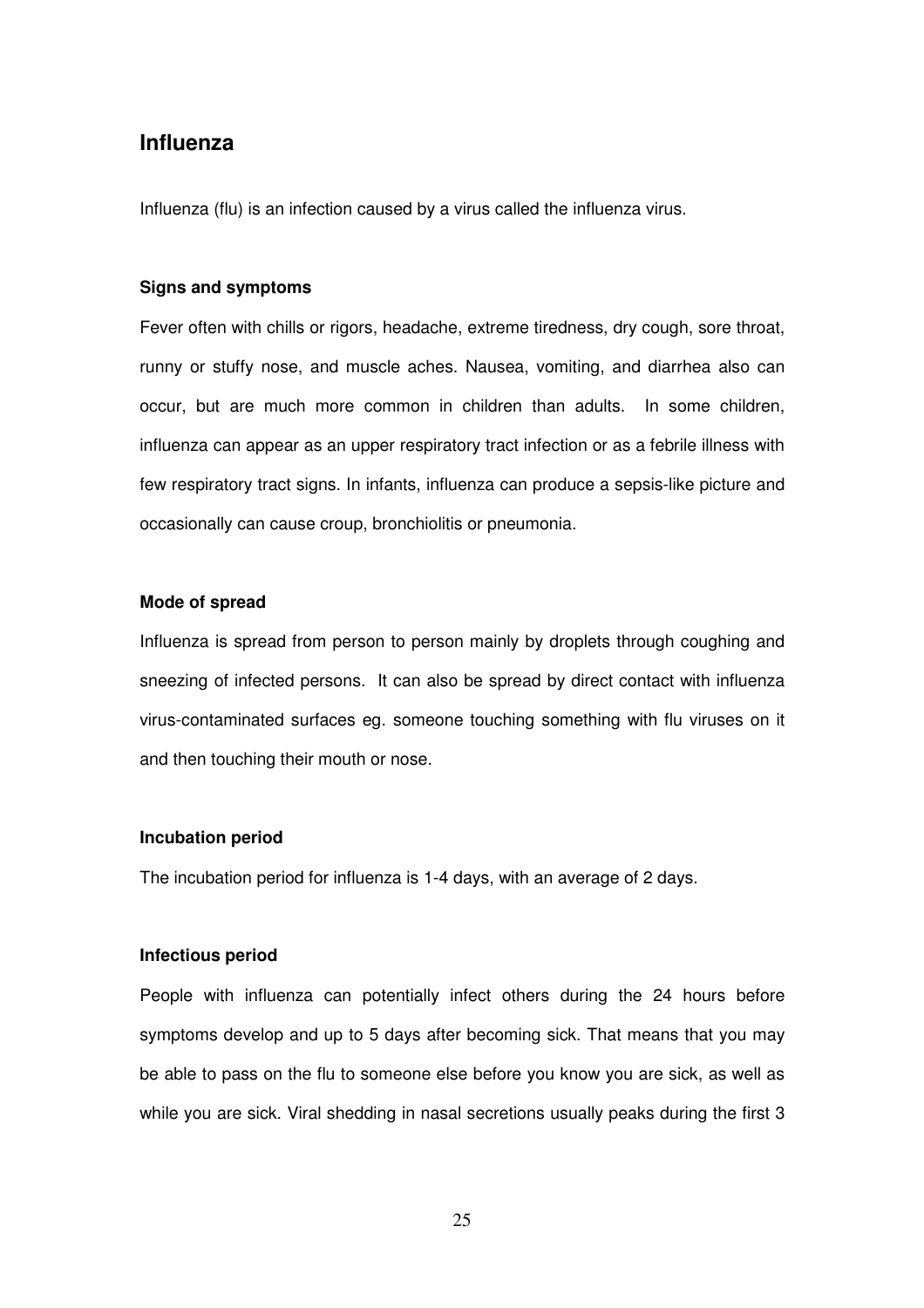days of illness and ceases within 7 days but can be prolonged in young children and immunodeficient patients.

#### **Prevention**

Recommend influenza vaccination for children and care providers in child care settings as this is the best method for preventing flu and its potentially severe complications in children.

### 1. Encourage care providers and children

- To use soap and water to wash hands when hands are visibly soiled, or an alcohol-based hand cleaner when soap and water are not available and hands are not visibly soiled.
- Advise children and care providers to cover their noses and mouths with a tissue when sneezing or coughing, and to put their used tissue in a waste basket.
- Make sure that tissues are available in all nurseries, child care rooms, and common areas such as reading rooms, classrooms, and rooms where meals are provided.

#### 2. Hand hygiene to prevent the spread of germs

- (a) Care providers to wash their hands
	- when the hands become soiled especially after they have sneezed or coughed on their hands.
	- between contacts with infants and children;
	- before meals or feedings:
	- after wiping the child's nose or mouth;
	- after touching surfaces soiled with saliva or nose drainage;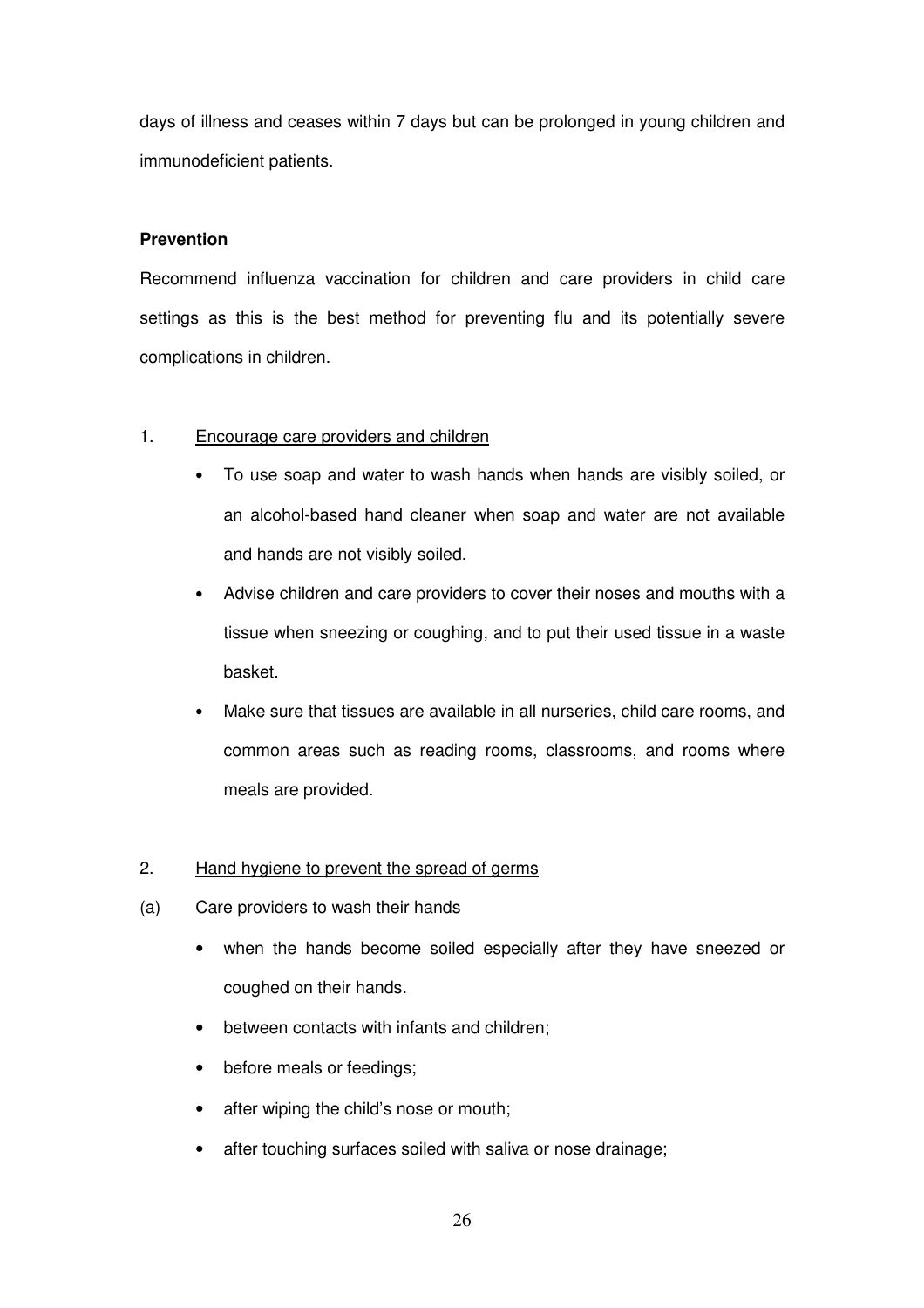- after diaper changes;
- after assisting a child with toileting
- (b) Children are to wash hands when their hands have become soiled. Teach children to wash hands for 15-20 seconds (long enough for children to sing the "Happy Birthday" song twice). When using the alcohol-based hand cleaner:
	- Rub hands thoroughly until the alcohol has dried, when using alcoholbased hand cleaner.
	- Keep alcohol-based hand cleaner out of the reach of children to prevent unsupervised use.
	- Ensure that sink locations and restrooms are stocked with soap, paper towels or working hand dryers.
	- 3. Ensure that each child care room and diaper changing area is supplied with alcohol-based hand cleaner when sinks for washing hands are not readily accessible.
	- 4. Keep the child care environment clean and make sure that supplies are available.
	- 5. Clean frequently touched surfaces, toys, and commonly shared items at least daily and when visibly soiled.
	- 6. Observe all children for symptoms of respiratory illness
		- Observe closely all infants and children for symptoms of respiratory illness. Notify the parent if a child develops a fever of 37.8˚C or chills, cough, sore throat, headache, or muscle aches.
		- Encourage parents of sick children to keep the children at home and away from the child care setting until the children have been without fever for 24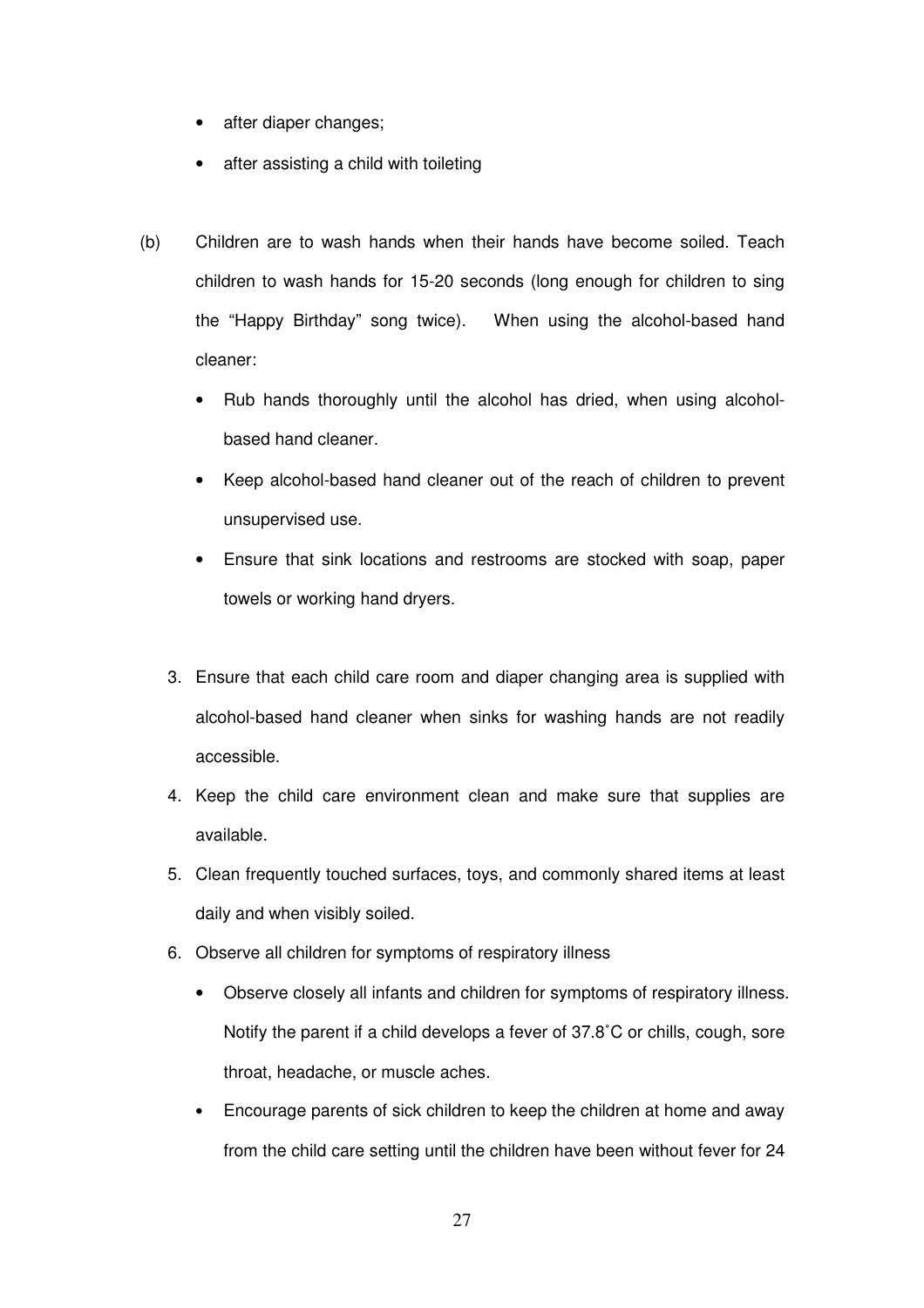hours, to prevent spreading illness to others. Similarly, encourage sick care providers to stay home.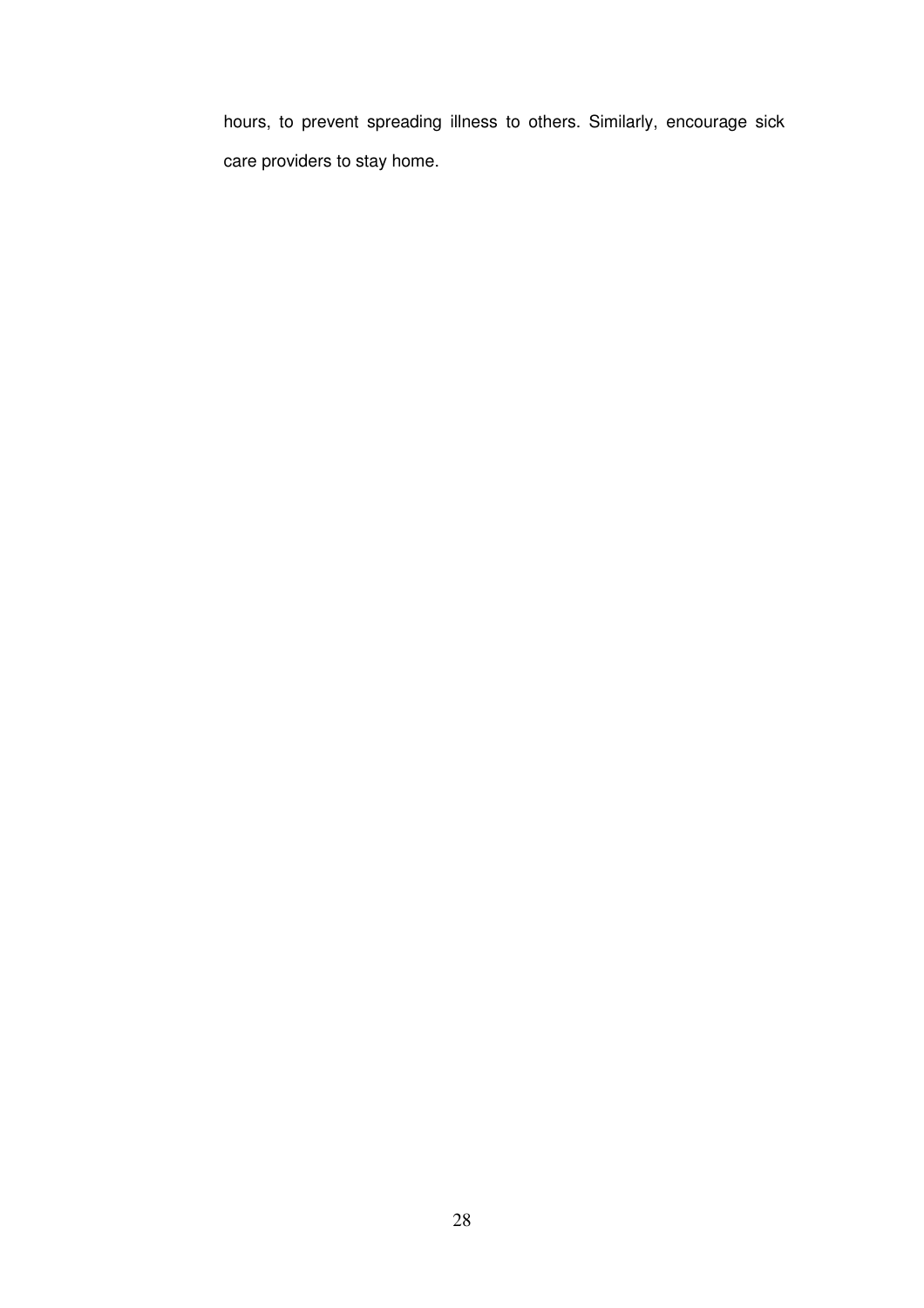## **Rubella (German measles)**

#### **Signs and symptoms**

Clinical manifestations can be inapparent and hence unrecognised. It is generally a mild disease, characterised by slight fever, rash and enlarged lymph nodes (commonly in the neck region). The rash first appears on the face and then spreads downward and peripherally. The usual duration is 2-5 days. The illness is often more severe in adolescents and adults, with joint pain and arthritis being common.

#### **Mode of spread**

Rubella is transmitted by respiratory droplets or direct contact with an infected patient.

#### **Diagnosis**

Detection of rubella-specific immunoglobulin M antibody usually indicates recent rubella infection. Rubella virus can also be isolated from the nose and throat. A confirmed or suspected case should be notified to MOH immediately.

#### **Treatment**

No specific treatment is currently available.

#### **Infectious period**

The period of communicability occurs from up to 5 days before rash onset until 5 to 7 days after onset of rash. Incubation is from 14 to 21 days.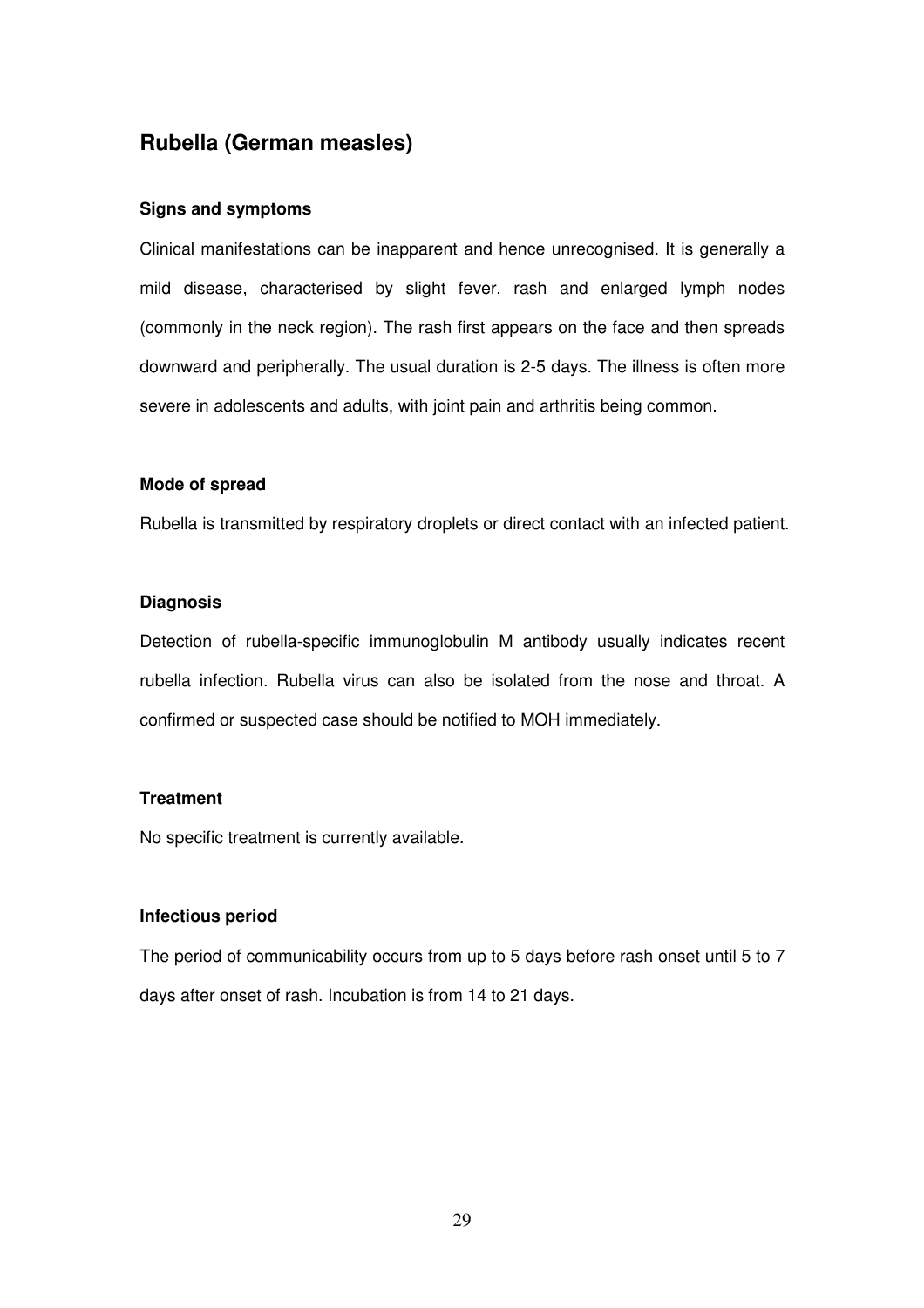### **Prevention**

- 1. Rubella vaccine is recommended to be administered together with measles and mumps vaccine (MMR) when a child is 12 to 15 months of age, with a second dose at 6 to 7 years.
- 2. Children with rubella should be excluded from child care or preschool for 7 days after rash onset.
- 3. The first step is to verify that other children in the centre have already been immunized against rubella. The immunized children may continue to attend the centre. Vaccination is recommended to protect against subsequent exposures if the child is not already incubating mild rubella infection. Rubella vaccine is not known to prevent illness when given post-exposure.
- 4. All staff members should provide a documented history of immunization or serologic evidence of immunity at the time of employment.
- 5. Pregnant non-immune women who are exposed to rubella should see their obstetrician for counselling regarding the risk of rubella to the foetus.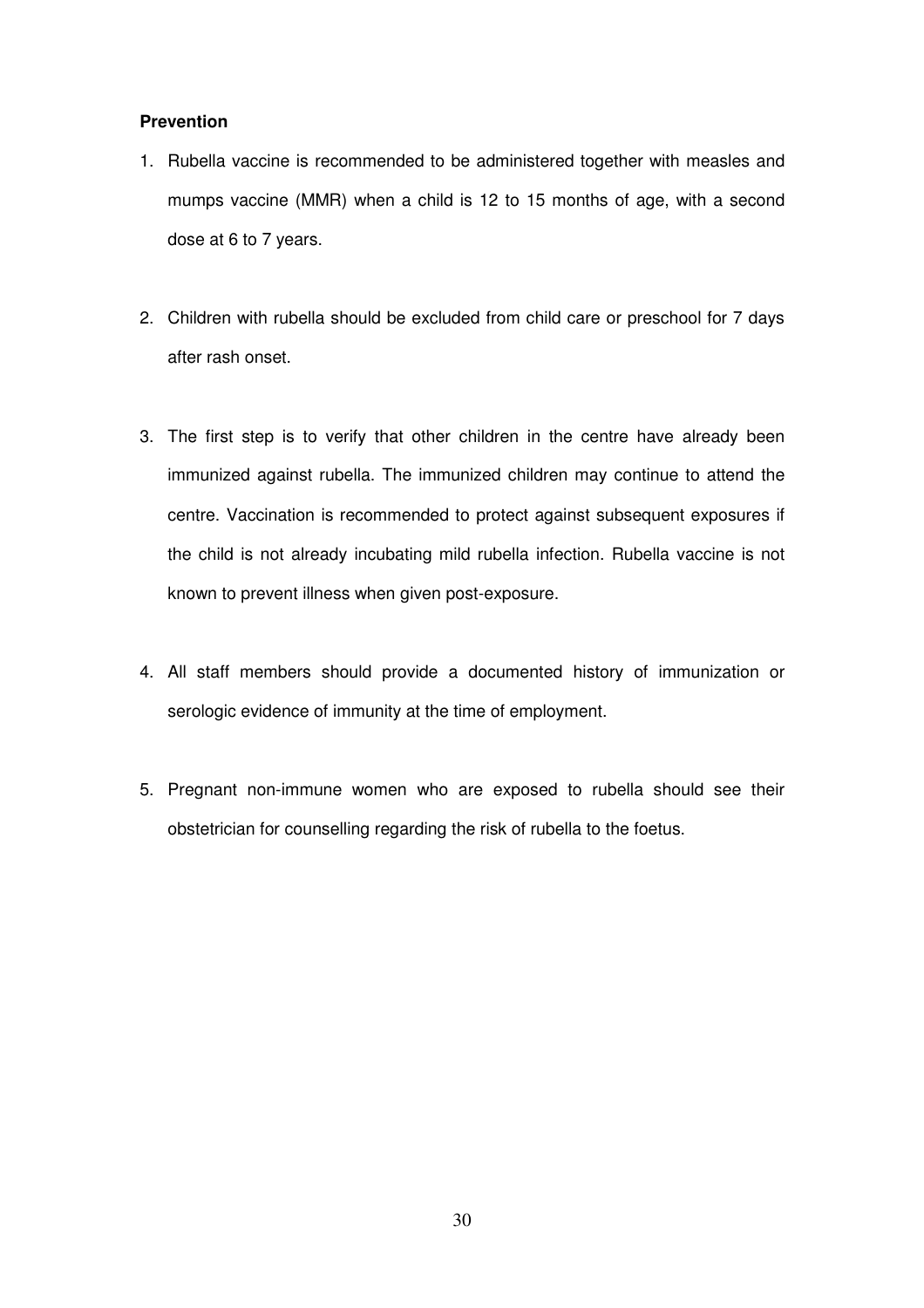## **Tuberculosis (TB)**

Causative agent: Mycobacterium tuberculosis

### **Signs and symptoms**

TB disease can occur in many parts of the body; namely categorised as pulmonary (lung) TB and extrapulmonary (outside the lungs) TB. Extrapulmonary TB is less common, but children and persons with compromised immune systems are more susceptible to it.

The following features raise the suspicion of TB disease (i.e. active TB):

- Cough lasting 3 weeks or longer
- Coughing out blood
- Feeling tired all the time
- Fever and night sweats
- Loss of weight
- Chest pain

### **Mode of spread**

TB is spread by breathing in droplets containing the TB bacteria which are expelled when patients with active pulmonary TB cough or sneeze, and spray these droplets into the air. Persons in close, prolonged proximity may become infected when they inhale these TB bacteria.

Not everybody who gets infected with the TB bacteria develops the disease. The body's immune system 'walls off' the TB bacteria, which can lie dormant in the body for years. This is called latent TB infection. Persons with latent TB infection are well and healthy, and do not spread the germ to others.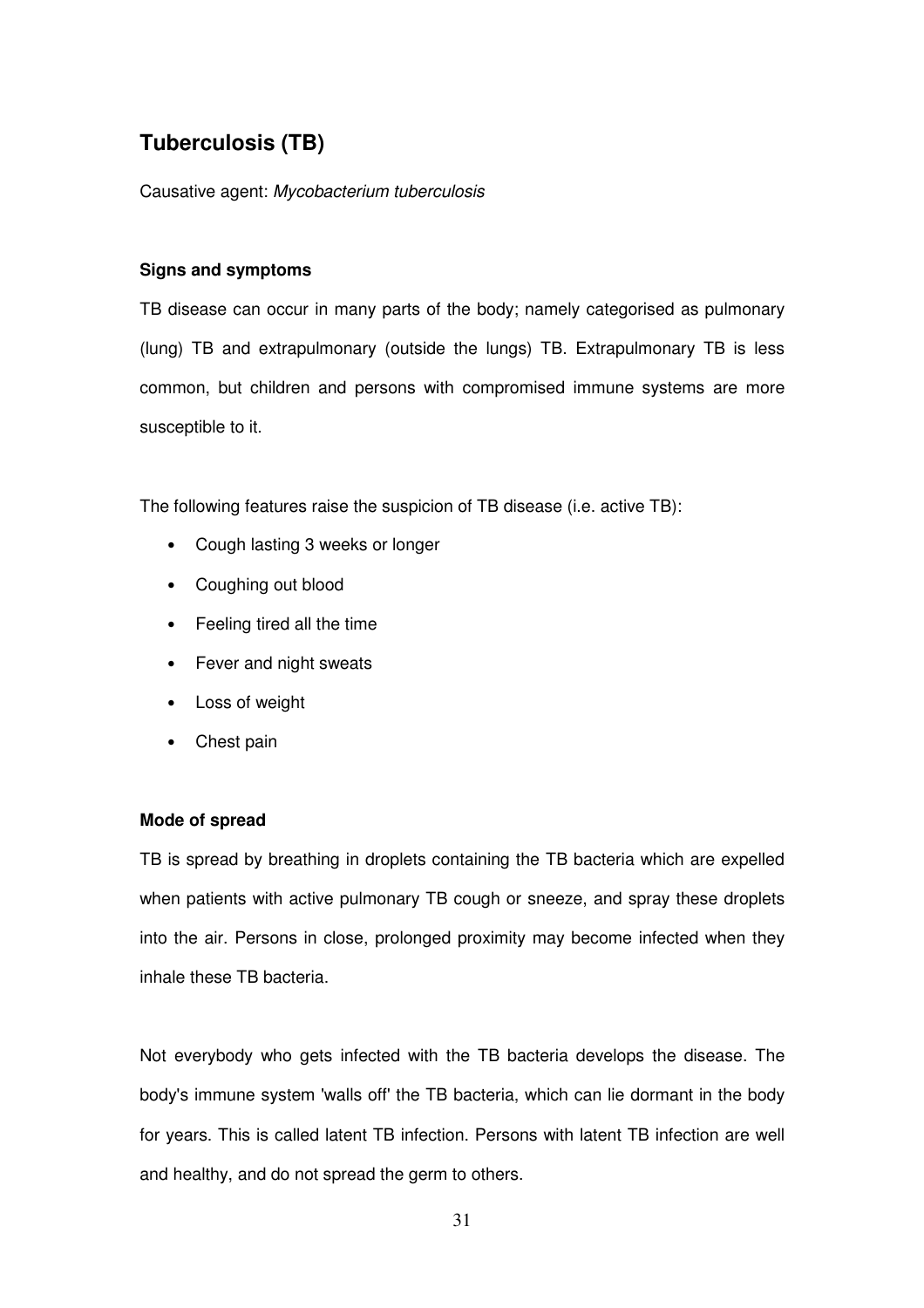90% of those with untreated latent TB infection will never develop active TB. TB disease develops in about 10% of those infected. Half of these will develop disease within the first 2 years of infection.

The risk of latent TB infection developing into active TB disease is however higher in:

- Persons with weakened immune systems due to underlying medical conditions such as HIV infection, certain malignancies, kidney failure and diabetes, or being on immunosuppressive drugs
- Children under the age of 5 years old
- Persons who have poor nutritional status

#### **Treatment**

TB disease can be completely cured through medication. Treatment usually involves a combination of several different drugs (i.e. rifampicin, isonaizid, pyrazinamide, streptomycin). Because TB bacteria die very slowly, these anti-TB drugs must be taken for at least 6 to 9 months. One is considered non-infectious after the initial 2 weeks of treatment.

Most people with TB need not be hospitalized, but they will need to undergo Directly Observed Therapy (DOT) which requires them to take their TB medication under the supervision at the polyclinics. The World Health Organization has advocated DOT as the standard of care for TB patients. This is to ensure that the patient takes his or her medications correctly, and successfully completes the course of treatment. One must continue to take the medicine until the doctor certifies that treatment has been completed.

Irregular or incomplete TB treatment could mean that the TB bacteria in the body that survive continue to grow and multiply. But this time, the bacteria may develop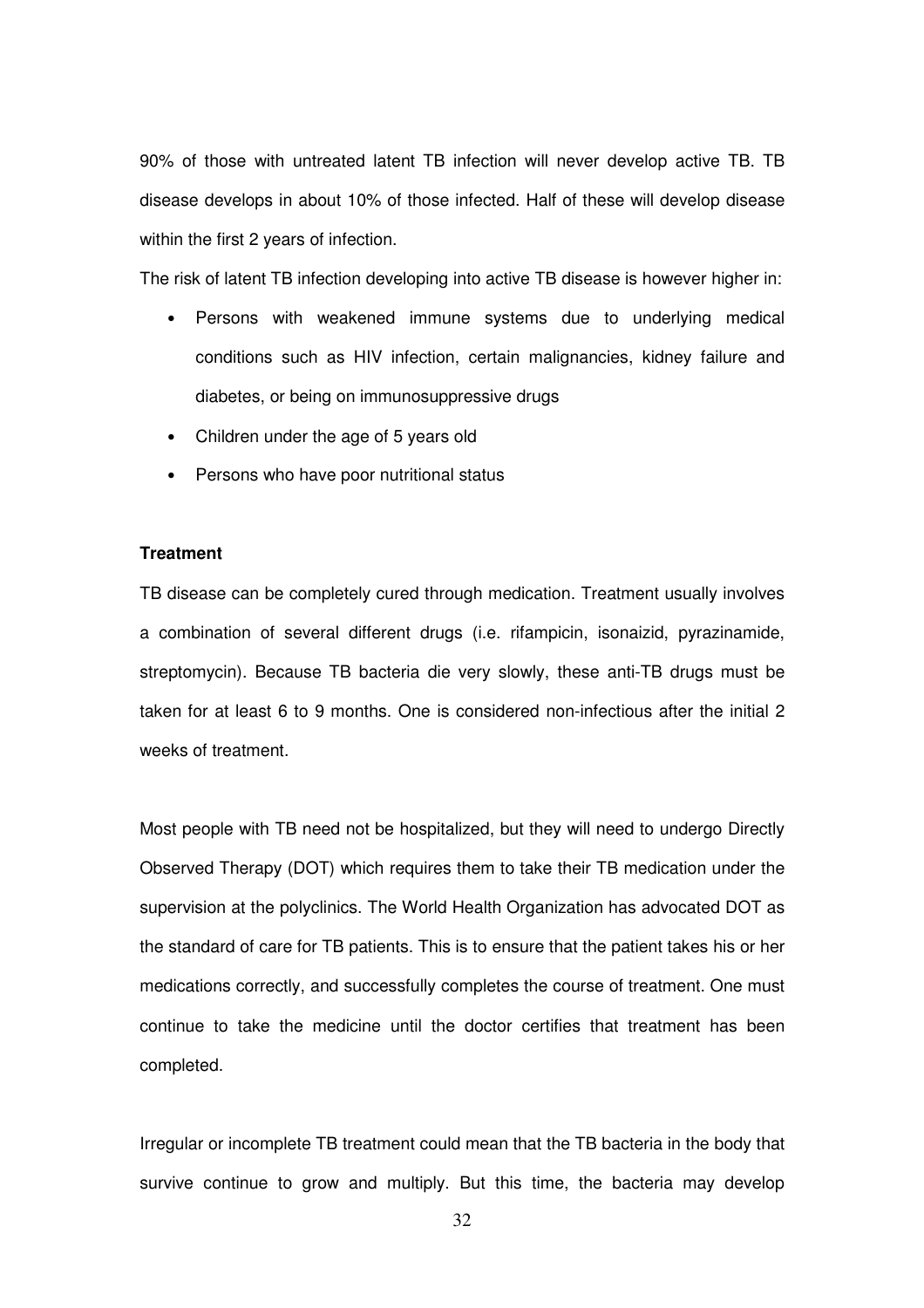resistance to the usual TB drugs. In such situations, a different set of stronger drugs (with more side effects) must be taken for a longer period (approximately 18 months). The chance of cure is also considerably reduced and the drug-resistant TB germ may also be transmitted to the patient's close contacts.

#### **Prevention**

TB is a preventable disease. BCG vaccination at birth helps to reduce infants' and young children's risk to miliary TB and meningitis TB. However, it is less effective against the most common form of TB infection – pulmonary TB. Certain categories of persons (e.g. recent close contacts) with latent TB may benefit from treatment to reduce their lifetime risk of developing active TB disease.

There are also measures one can take to help protect oneself and others:

#### • **Complete the full course of the TB medications.**

TB bacteria have a chance to become resistant to most TB drugs if the full course of TB treatment is not properly adhered to. The mutant TB strains become more deadly and difficult to treat.

• **Lead a healthy lifestyle.**

Keep your immune system healthy by adopting healthy eating habits, exercising regularly and having enough sleep

If one has active TB, he or she can help keep his or her family and friends from getting sick by:

- Staying at home all the time especially in the first two to three weeks of treatment.
- Covering your mouth with a tissue when you cough or sneeze and wear a mask in the presence of other people during the first few weeks of treatment.
- Disposing properly the dirty tissue by sealing it in a bag and throwing it away.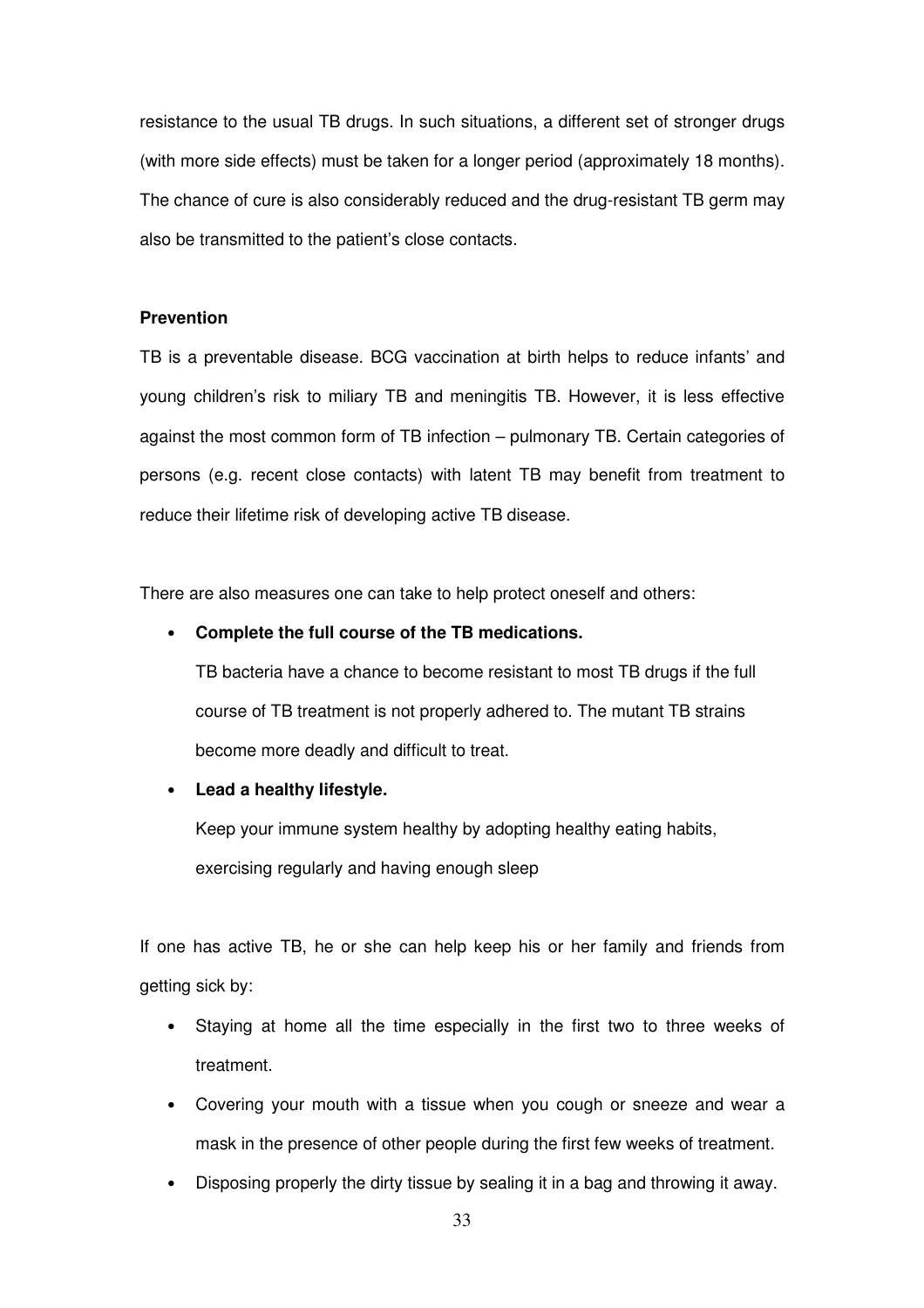## **Food handling**

Children are particularly vulnerable to the effects of food poisoning, so it is essential to protect them from this hazard by taking care when preparing their food. Strengthening food safety measures in schools would better protect students and school staff from outbreaks of food-borne illness.

Frequent hand washing is the single most effective means of preventing the spread of bacteria and viruses that can cause food-borne illness. Staff who changes diaper for children or assist in toileting children are frequently exposed to faeces and to children with infections of the intestines (often with diarrhoea). Staffs who prepare food in the kitchen should not change diapers or assist in toileting children.

### **FOOD PREPARATION AND CONSUMPTION**

- 1. If food is to be prepared in the childcare centre/kindergarten/pre-school, the food handlers should undergo a Basic Food Hygiene course conducted by the National Environment Agency. (Please contact the National Environment Agency at 1800-225 5632 for any enquiries)
- 2. If food is catered, operators of childcare centres/kindergartens/pre-schools/ student care centres should ensure that the catered food is from a source licensed by the National Environment Agency.
- 3. Staff and parents are discouraged from bringing home-cooked food for the children as prolonged storage of food could increase the risk of food poisoning.

34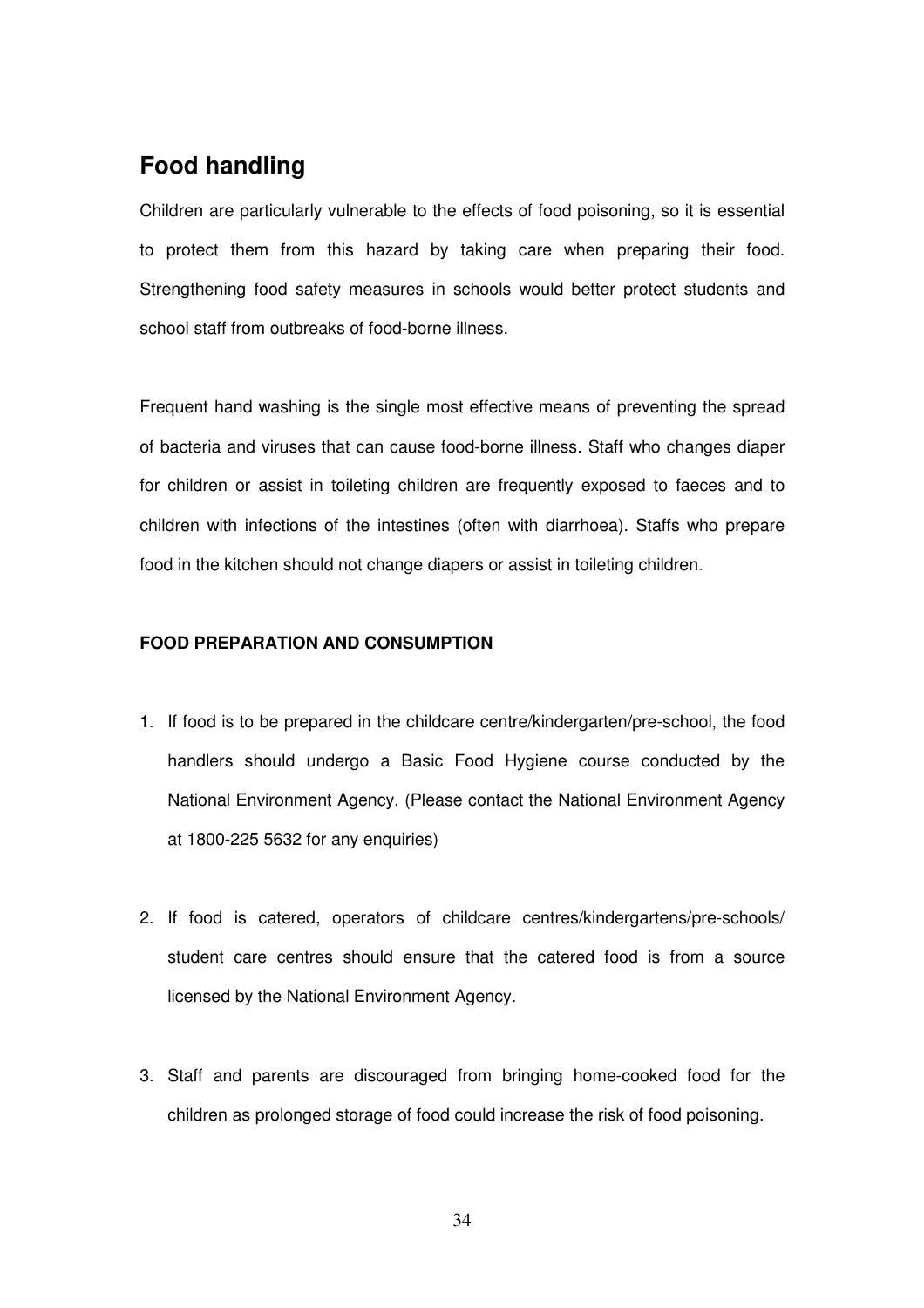- 4. All food that requires preparation prior to being cooked and sold must be prepared under hygienic conditions at all times and persons handling food must observe good hygiene practices at all times.
- 5. Food handlers should wear clean, tidy clothes and an apron, if possible, when handling food.
- 6. Food handlers with sores or cuts on their hands should cover them with waterproof plasters and wear disposable waterproof gloves when handling food.
- 7. Food handlers should thoroughly wash their hands before handling food; after using the toilet; after coughing, sneezing, using a handkerchief or disposable tissue; after handling raw meats or unwashed product; and/or after engaging in any activity that may contaminate the hands.
- 8. Food should be kept properly covered to prevent contamination. If storing is required for longer periods, cooked food should be kept at below 10°C or above 60°C to prevent harmful bacteria from multiplying.
- 9. Bare hands should not be used to handle cooked food and other food, like salad and ice, which do not require further cooking. These food items should be handled with suitable utensils such as deli paper, waxed paper, tongs, forks, spatulas, spoons or single-use gloves.
- 10. Every child should have individual eating and drinking utensils. Children should not share or be fed from the same eating utensils.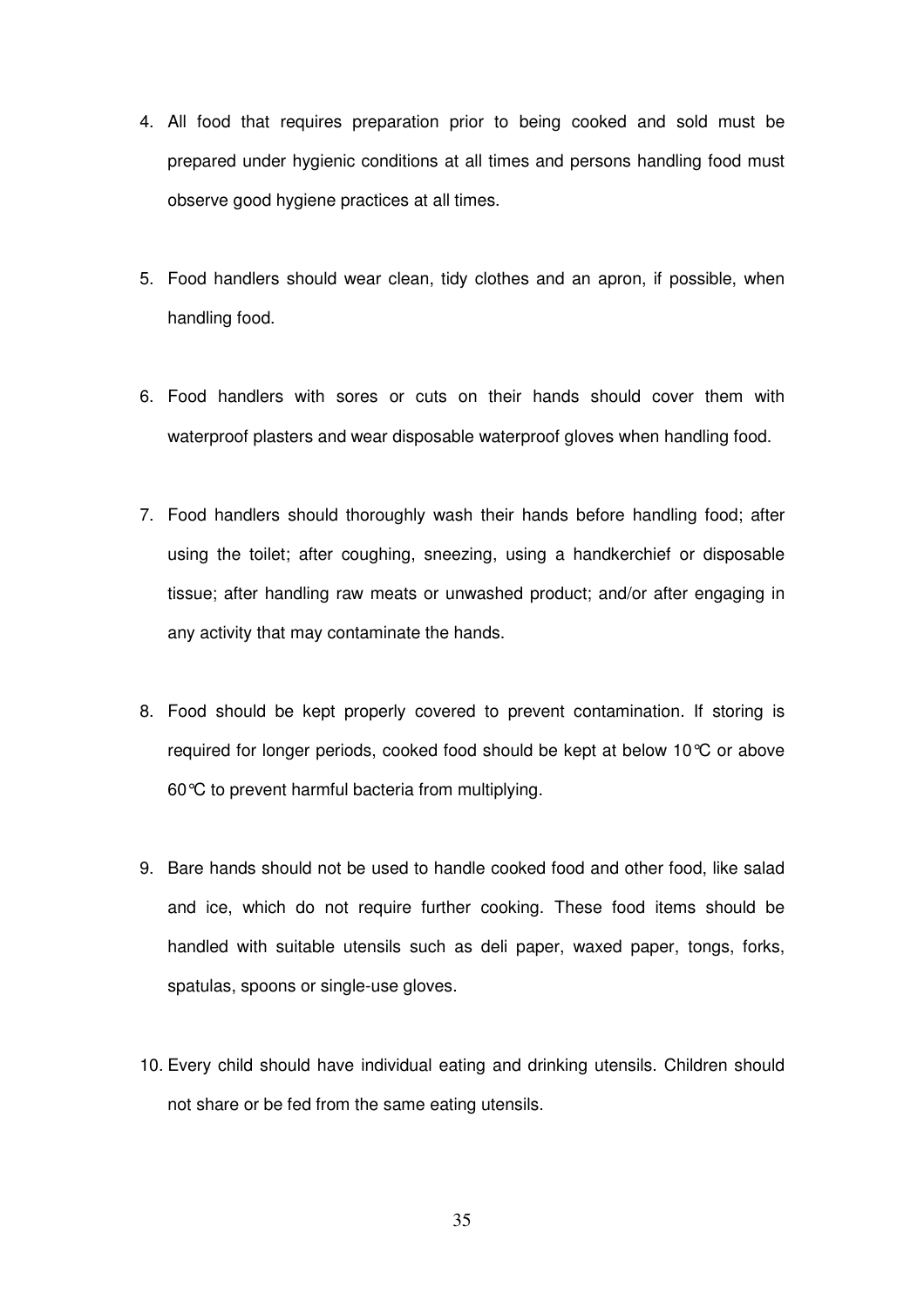- 11. Cracked or chipped eating and drinking utensils should not be used for serving food as they may harbour bacteria as well as pose risk of cut injuries to children.
- 12. Rubbish bins should be properly covered and emptied daily.
- 13. Staff with diarrhoea, fever or any other symptoms of food-borne diseases should not be allowed to work and handle food or feed the children.
- 14. Staffs who prepare food in the kitchen should not change diapers or assist in toileting children.
- 15. Utensils and food-handling equipment should be stored at least 30 cm off the floor/ground and in a manner that protects from dust, wind, rain, spillage, drainage and other sources of contamination. Food should be protected from contamination by storing them in a clean, dry location where it is not exposed to splash, dust, or other contamination and is at least 30 cm above the ground.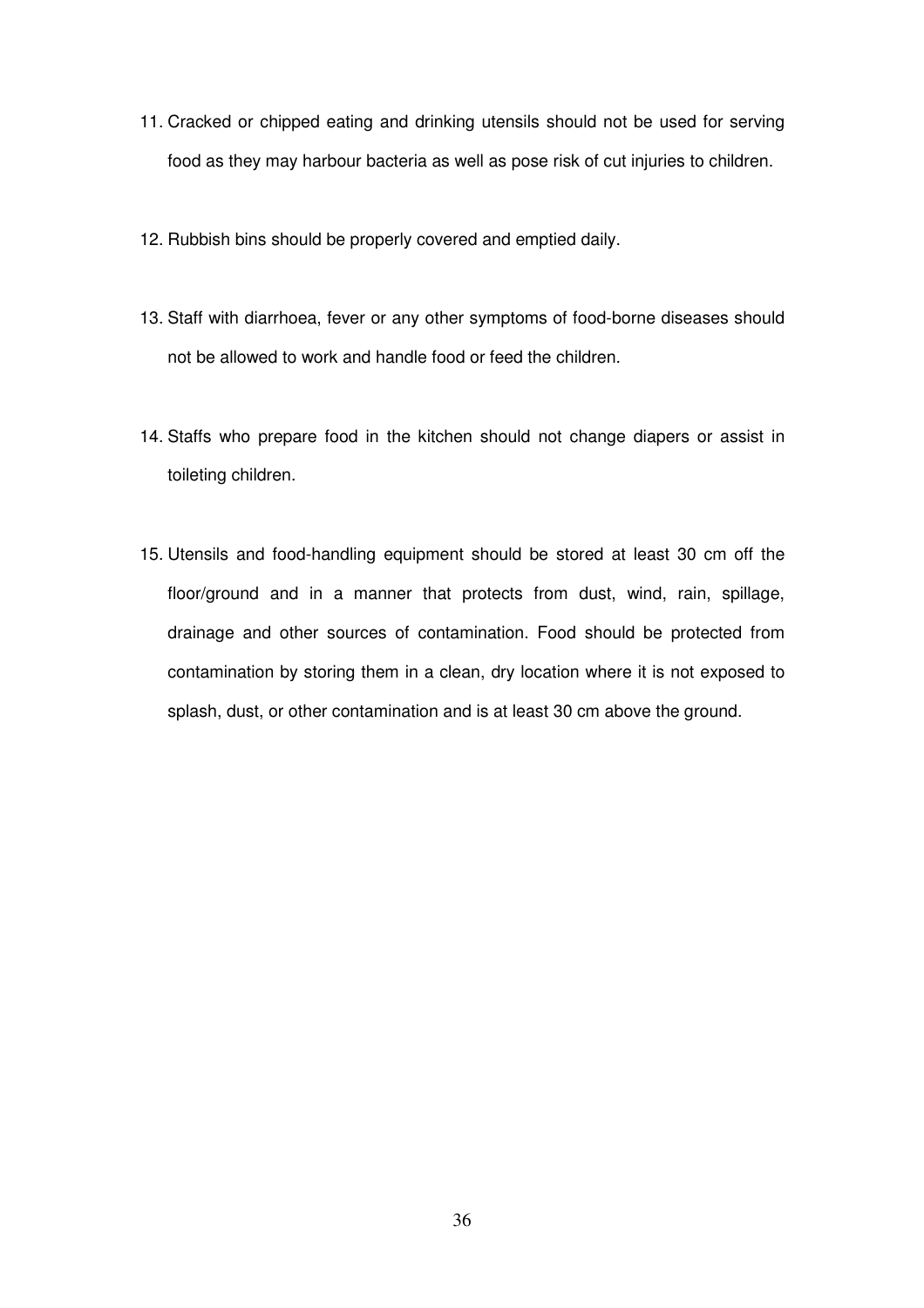## **Body Contact Sport**

Body Contact Sport is any sport in which the impact of one person against another is an inherent part of the sport. Contact sports include boxing, soccer, rugby, martial arts and hockey. Contact sports carry a high risk of injury.

### **Accidents where bleeding occurs**

- 1. If skin is penetrated or broken, the immediate first aid is to clean the wound with soap and water. If water is not available, a 70% alcohol hand rub can be used. Remove the bulk of blood with absorbent material e.g. paper towels and dispose in a sealed plastic bag. Wipe the site with disposable towels soaked in 1:10 solution of bleach.
- 2. If clothes are blood stained, they should be changed for the clean clothes once the wound has been treated. They should be handled with gloves. Routine laundry procedures using hot water and detergents are adequate for decontamination of laundry items. Rubber gloves should be worn when handling or washing soiled linens.

#### **General Hygiene for players**

- 1. No sharing of towels and drink containers.
- 2. Report all cuts and abrasions to the teacher/coach for immediate treatment.
- 3. Maintain strict personal hygiene at all times, in activities on and off the field. This is the best method of controlling the spread of diseases.
- 4. It is strongly recommended that all players involved be vaccinated against Hepatitis B.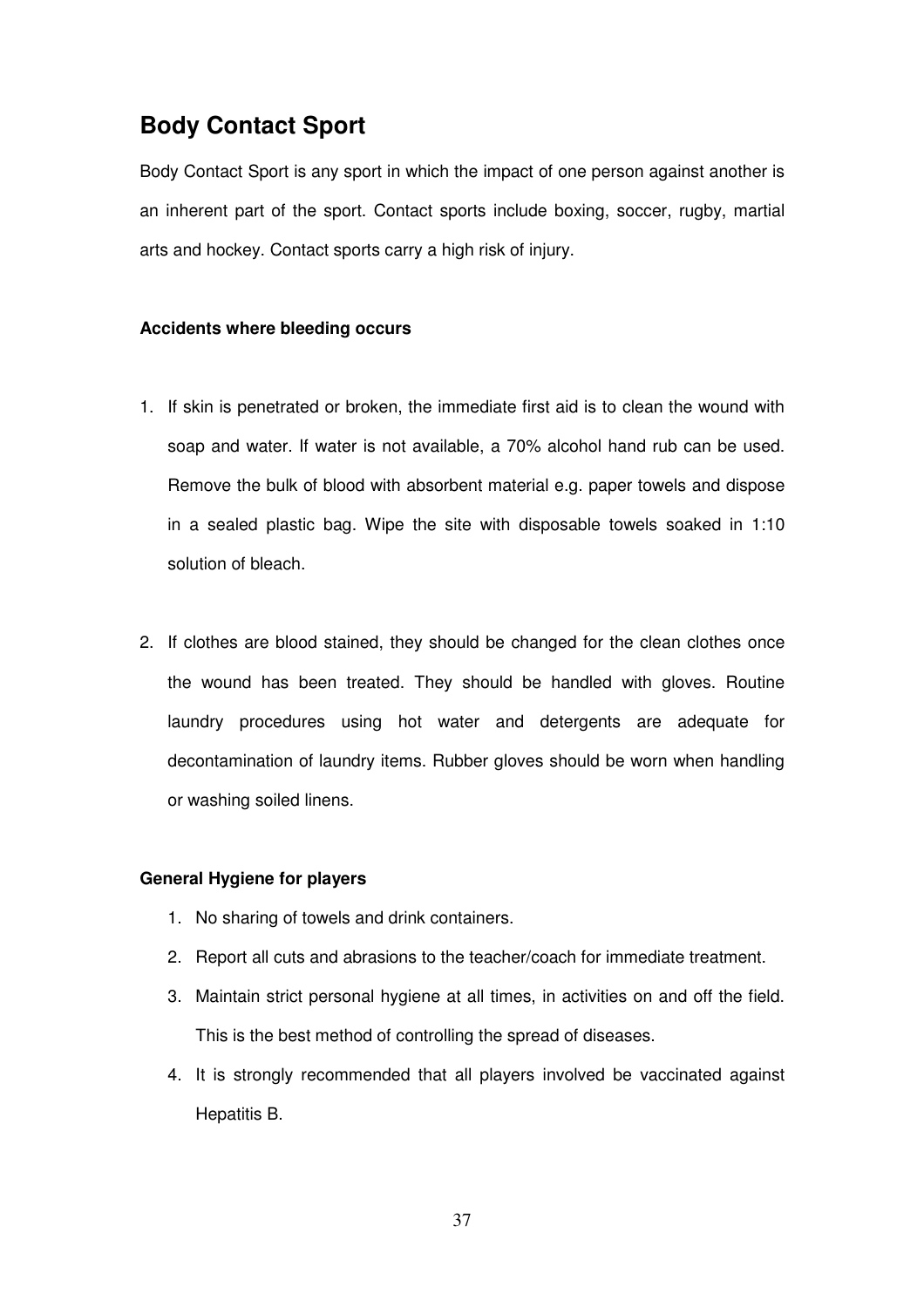## **Exposure to blood or body fluids**

Body fluids include all secretions and excretions of the body. This includes blood, saliva, sputum, feces, urine, vomitus, open lesions, non-intact (broken) skin and secretions from wounds

Exposure to blood and body fluids poses a potential risk for mode of spread of infection to those providing care. The safe and effective management of blood and body fluids are necessary to prevent mode of spread of infection via this route.

#### **Routes of mode of spread from blood or body fluids**

#### **1. Faecal-oral**

Viruses, bacteria and parasites that are present in the faeces of the student who have an infectious disease may be passed directly form soiled hands to others either directly to the mouth or indirectly via objects, surfaces or food. The sites most commonly contaminated with faeces are hands, floors, tab handles, toilet areas (e.g. flush handles/buttons) handrails, door handles and tabletops. Examples of infectious diseases transmitted via the faecal-oral route are bacterial and viral gastroenteritis, Salmonellosis and Shigellosis. Contact Precautions are to be applied to prevent this transmission.

### **2. Urine**

Urine can contain infectious organisms. Hands, objects or surfaces that have been soiled by urine from an infected child can enable the spread of infection, such as cytomegalovirus (CMV). Contact Precautions will prevent this transmission.

38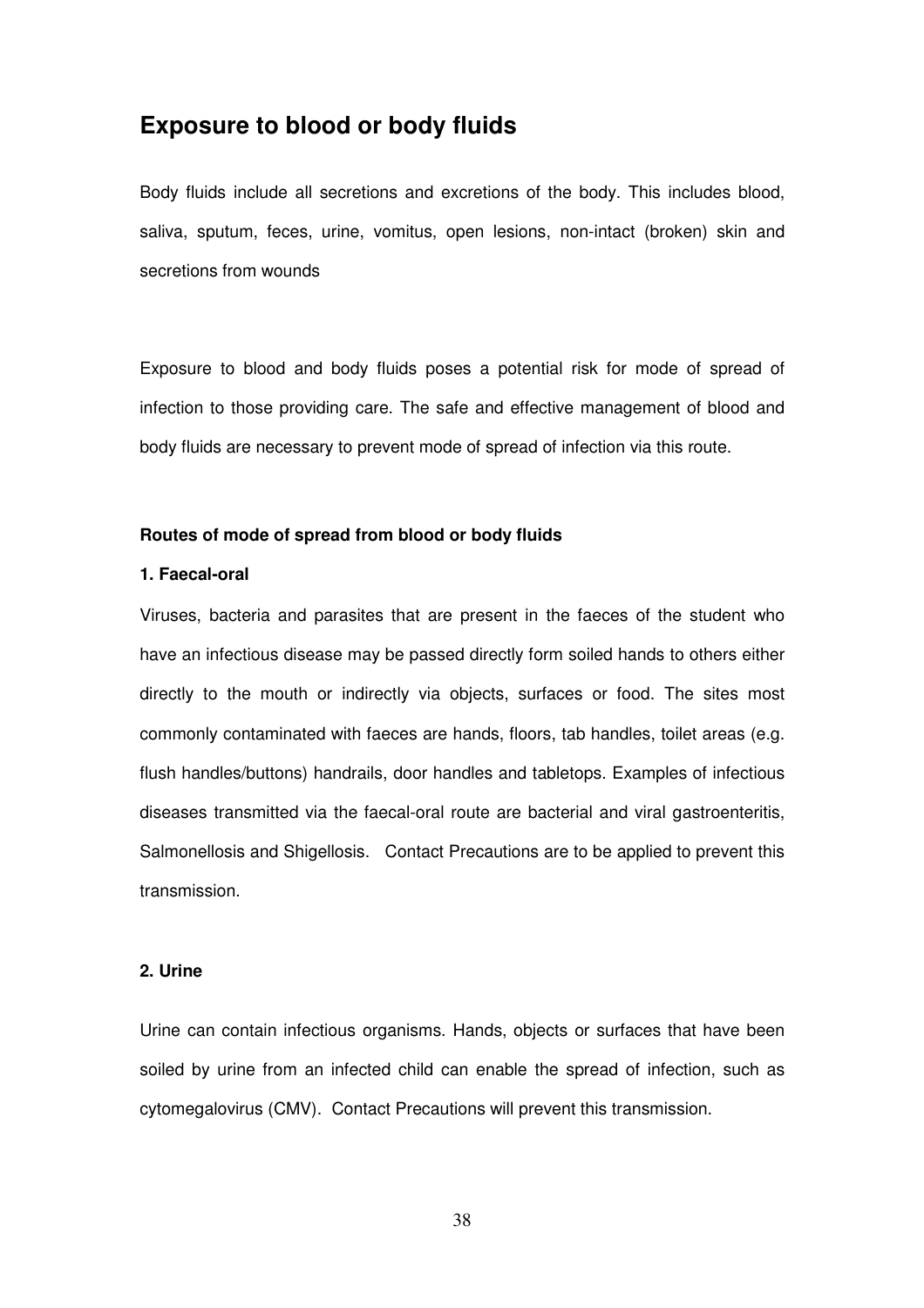#### **3. Vomitus**

Hands, objects or surfaces that have been soiled by vomitus from an infected child can enable the spread of infection, such as gastrointestinal virus. Contact Precautions will prevent this mode of spread.

#### **4. Blood**

Some diseases, such as AIDS, Hepatitis B and Hepatitis C can spread through blood or blood products. Mode of spread can occur when infected blood enters another person through broken skin or needle-stick or sharp injuries.

Blood and body fluids often contain microorganisms that can cause illness. In order for an illness or infectious disease to occur, the microorganism must be transmitted from the reservoir (blood or body fluid) to a susceptible host. The use of barrier methods such as gloves, as well as good hand washing practices, helps to prevent the mode of spread of a pathogen into a susceptible host and minimizes the chance that disease or infection will occur.

#### **Management of Exposure to Urine, Vomitus and Faeces**

- 1. Wear disposable gloves and apron
- 2. Bring the child to the designated area to change clothing soiled with body fluids
- 3. Ensure that diapers changing area are designated for that use only and that they are not near the playing or kitchen area.
- 4. Diapering procedures to include folding the soiled diaper surface inward. The potentially contaminated diaper should be wrapped in a plastic bag, tied securely before being discarded into a plastic-lined foot-operated lid bin.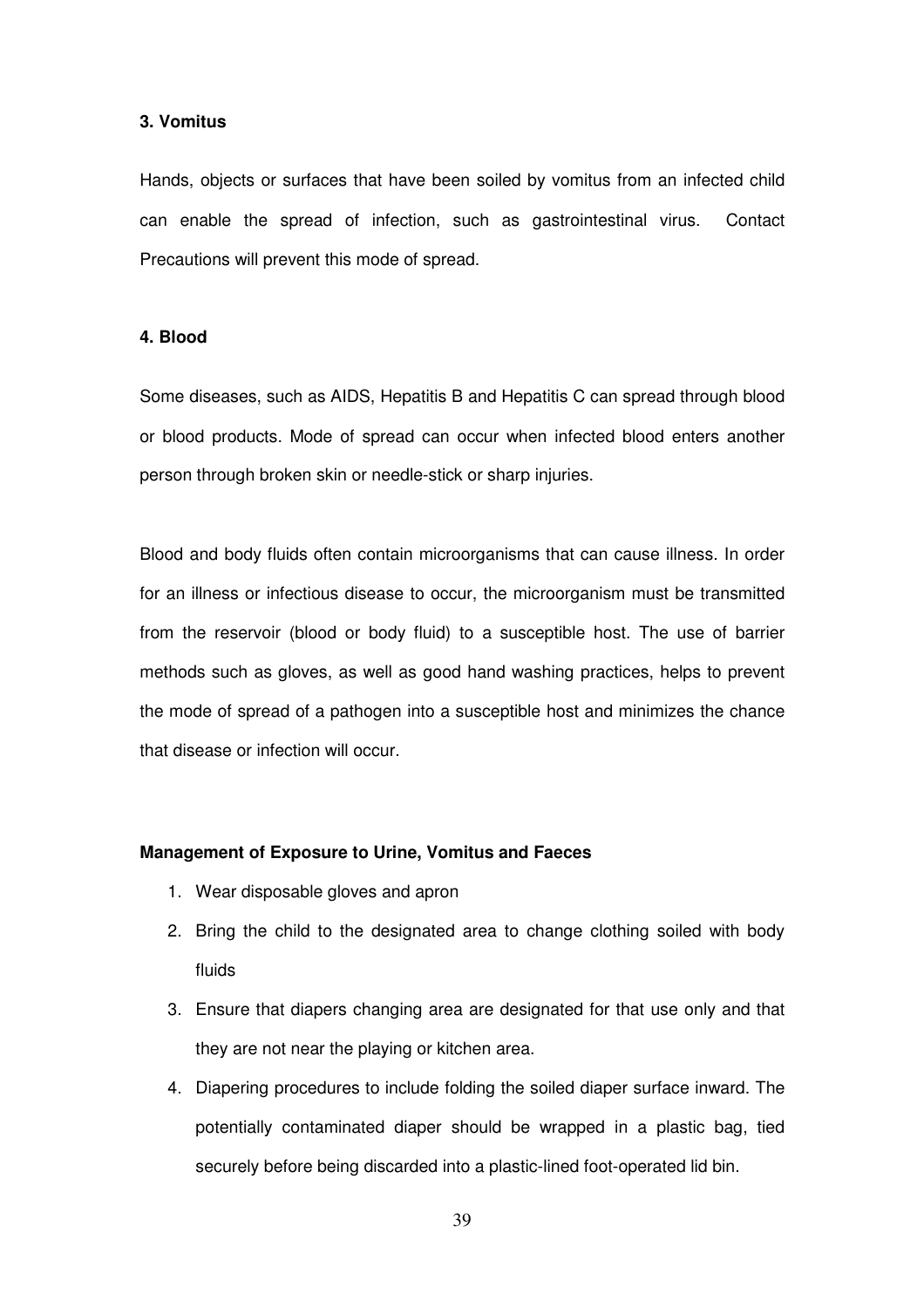- 5. Potentially contaminated items (e.g., tissues, paper towels, diapers) should be handled with disposable gloves
- 6. Remove gloves / apron and discard and put into a plastic bag, and tie securely before discarding into a plastic-lined foot-operated lid bin.
- 7. Hand hygiene should be performed.
- 8. The child's hands should be washed.
- 9. Clean the area with a neutral detergent and disinfect the changing surface.

#### **Management of Exposure to Blood**

- 1. Staff to wear gloves /disposable apron.
- 2. Administer first aid (first aid staff, facilities and equipment should be provided in accordance with the school procedure for first aid)
- 3. Assist student to change clothing soiled with blood.
- 4. Staff to remove glove and apron and dispose into a plastic-lined, hands-free covered bin. Performed hand washing.

#### **Cleaning a Blood or Body Fluid Spill**

When cleaning environmental surfaces that are visibly soiled with feces or vomitus, masks and gloves should be worn, a disposable towel soaked in dilute detergent should be used to wipe the surface for  $\geq$ 10 seconds, and a 1:10 household bleach solution should then be applied for  $\geq$ 1 minute. Disposable towels used to clean visibly soiled surfaces should be discarded appropriately after use because they can transfer virus to fingers and other surfaces

For spills containing large amounts of blood or other body substances, workers should first remove visible organic matter with absorbent material (e.g. disposable paper towels discarded into leak-proof, properly labelled containment) and then clean and decontaminate the area.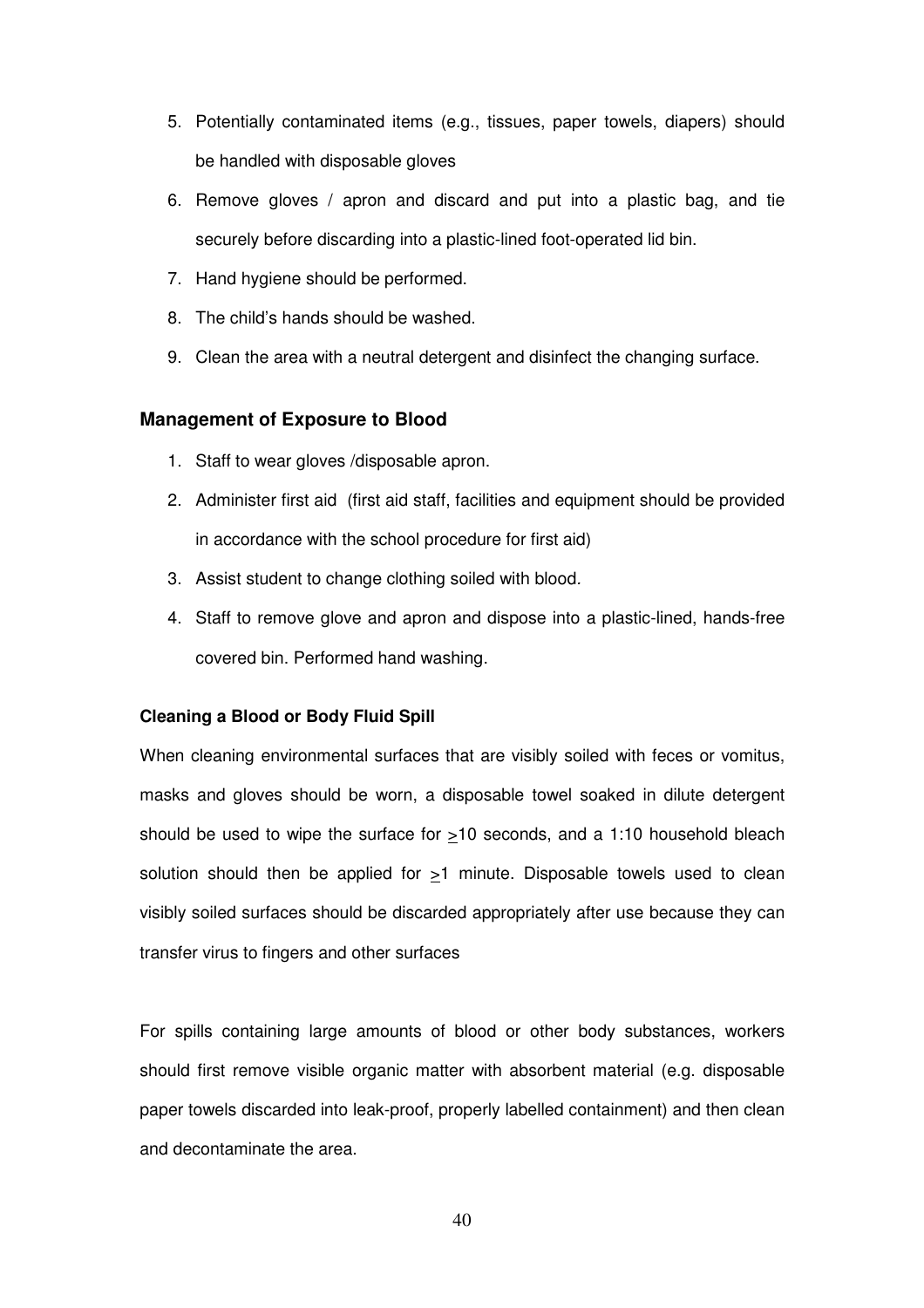## **Infectious disease outbreak**

Infectious diseases are common among nursery, pre-school or school children and these settings often present as an ideal situation for diseases to spread. Ensuring that infectious and ill children do not attend school is an important aspect of infection control.

Schools tend to be affected by outbreaks more than other settings because their occupants - primarily children - easily transmit illnesses to one another as a result of their close proximity and difficulty in ensuring their compliance with good personal hygiene practices and respiratory etiquette.

An infectious disease outbreak can be defined as "two or more linked cases of the same illness or when the number of cases of the same illness unaccountably exceeds the expected number."

- 1. There are several ways in which nurseries, pre-schools and schools may become aware that they have an outbreak of an infectious disease.
	- a. Several children may be ill in nursery, pre-school or school with the same illness;
	- b. There may be a sudden increase in the number of absentees;
	- c. Parents may report to the nursery, pre-school or school that their children are suffering from an infectious disease;
	- d. The Ministry of Health staff may contact the teacher-in-charge / principal
- 2. Outbreaks of infectious disease may occur in nurseries, pre-schools and schools. Their importance depends on several factors:
	- a. severity of the disease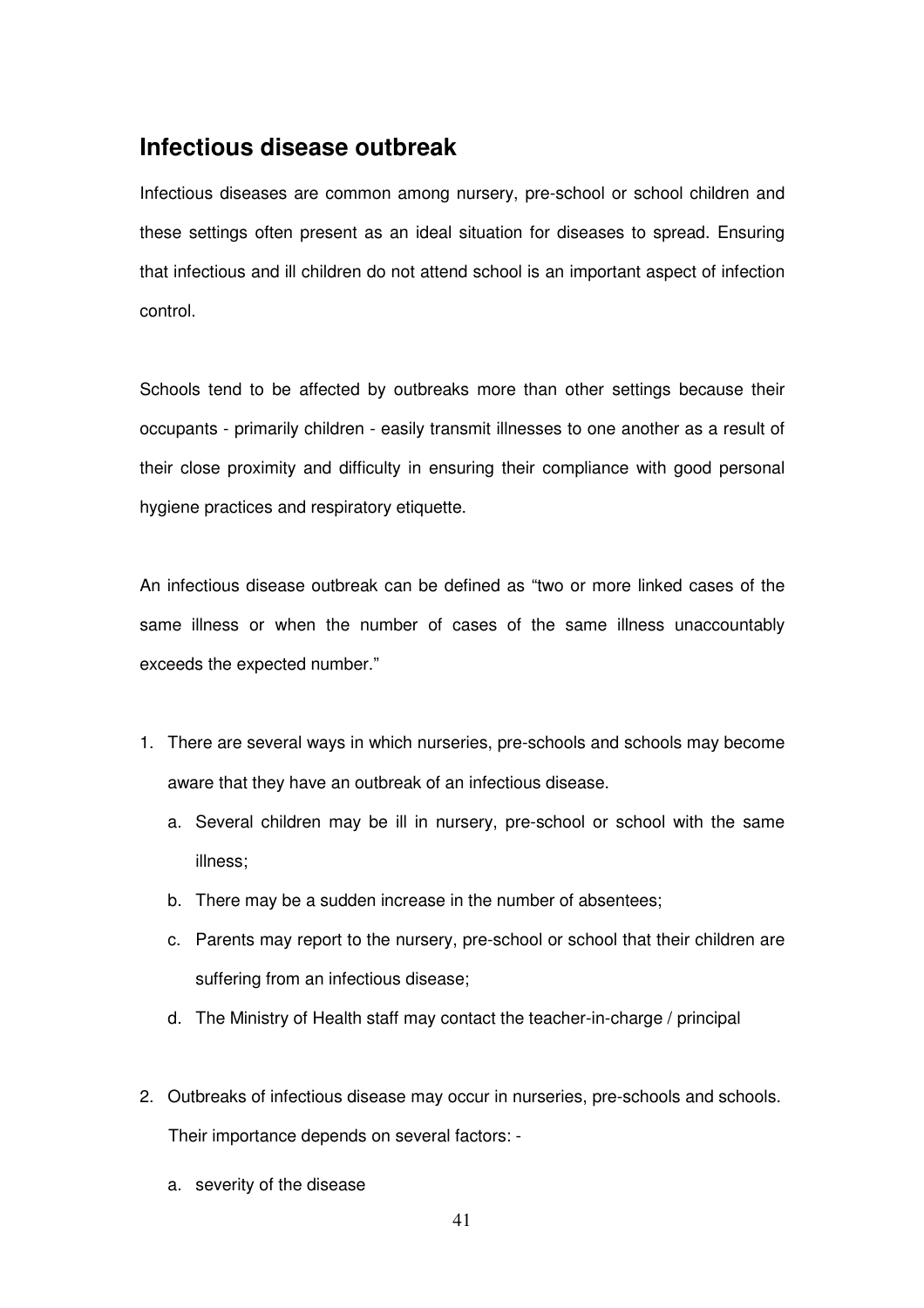- b. number of children affected
- c. mode of mode of spread
- d. amount of anxiety they generate in parents and staff
- e. if any specific action is necessary to stop further cases (e.g. immunisation, improving food-handling practices).

#### **Prevention**

Prevention may be considered in three areas, aiming at:

- a. the outbreak source
- b. contaminated vehicles of infection mode of spread
- c. susceptible human

Choice of control measure within these three areas is dictated by factors such as whether the outbreak source is known, whether a suspected vehicle has been identified, and whether a vaccine or prophylactic treatment is available for susceptible humans.

Infectious disease prevention includes:

### 1. Requiring certain immunizations

 Parents should be encouraged to ensure that their child receives all appropriate routine vaccinations when they are due, unless there are true medical reasons why they should not immunised. Nurseries, pre-schools and schools should keep an updated children's immunisation record**.** Some infections, however, cannot be prevented by immunisation and limiting their spread in the community is dependent on a combination of isolating the infectious source as well as improving personal hygiene practices, where appropriate.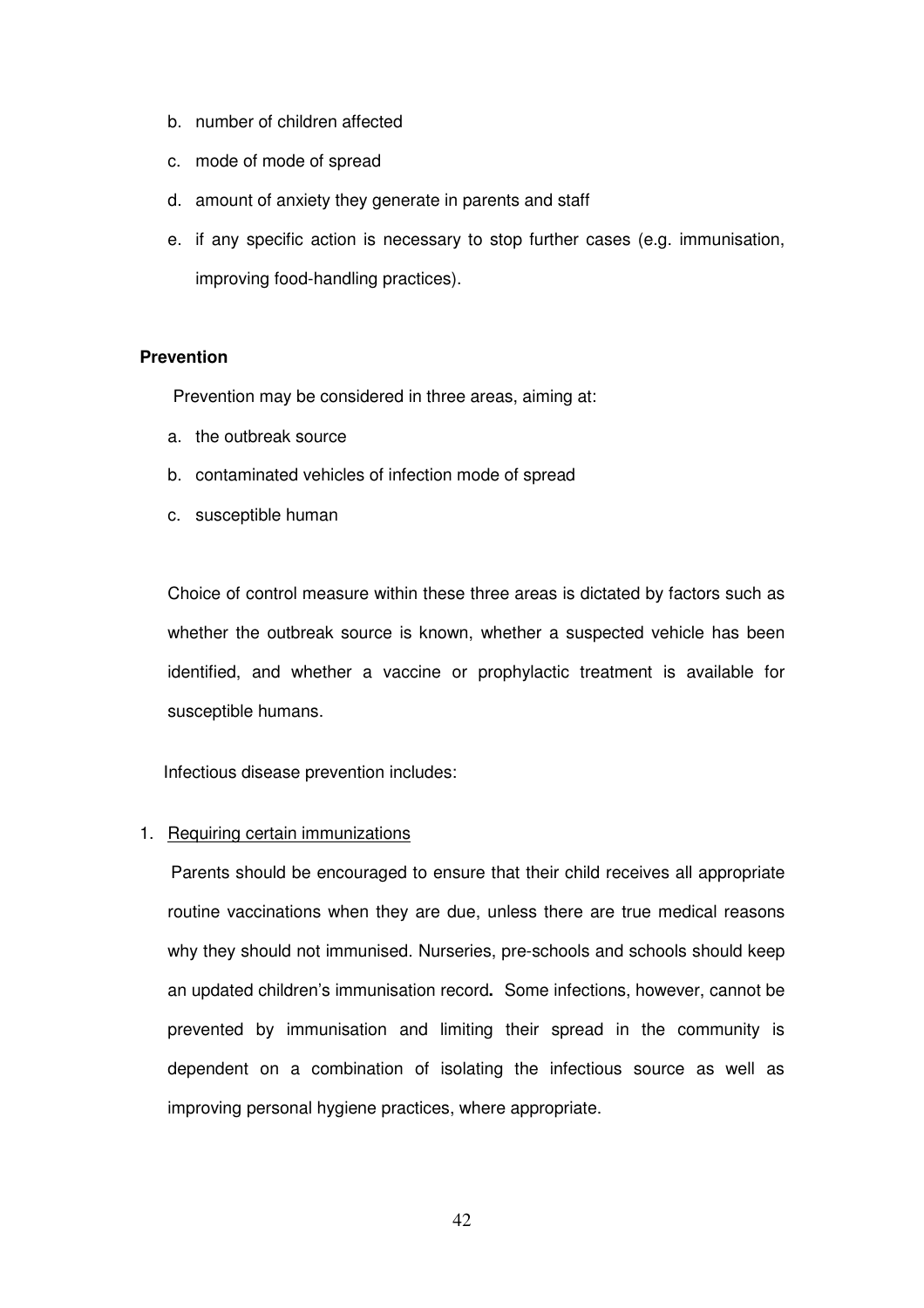#### 2. Identifying children who have communicable diseases

 If the officer-in-charge / head teacher suspects that there may be an outbreak, he or she should report the situation to Ministry of Health. It is helpful for the initial assessment of the situation if the officer-in-charge / head teacher / can find out:

- a. What are the symptoms?
- b. When did each child fall ill i.e. when did symptoms first start?
- c. Where did the child get the infection i.e. at home or at school?
- d. How many children are ill?
- e. Which group of children i.e. are the children from the same class?
- f. What type of food did the children eat i.e. they have taken same type of food? (for situations when the children develop food poisoning symptoms such as diarrhoea and/or vomiting)

#### **Prevention of spread**

- 1. If a child is suffering from any of the infectious disease, the child should be immediately isolated by placing him/ her temporarily at the sick-bay (for childcare centres), or principal's office (for kindergartens). The child should wear a surgical mask if he has signs or symptoms of upper respiratory tract infections. His/her parents should be informed to bring him/her for medical treatment and isolated at home/hospital.
- 2. It is the responsibility of the supervisor/ principal of the child care centre/ kindergarten/ pre-school centre/ student care centre to ensure that if any staff or child or person engaged in food preparation or rendering services to the centre / kindergarten is suffering from an infectious disease, he/she should be excluded from the centre/ kindergarten/ pre-school centre until well and displaying no symptoms.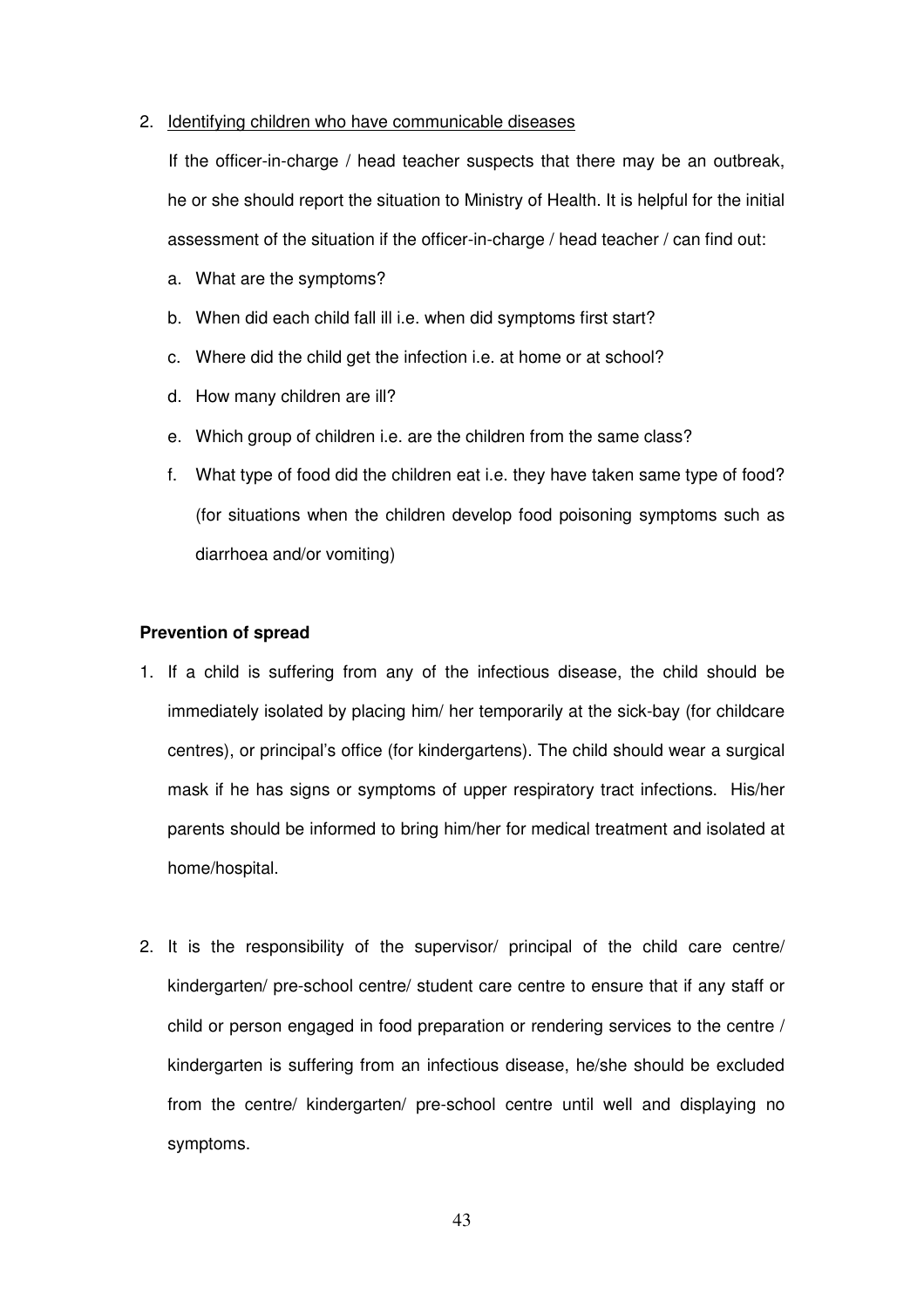- 3. Devise a communications system to inform parents of outbreaks, risks and precautions, as well as actions taken by the school and resources for additional information. Communication with parents, staff, families, students and the media is important, and each group may require different, yet consistent, messages. It is imperative that schools maintain up-to-date emergency contact numbers for all pupils, not only so that parents can be contacted if children are ill and need to be taken home, but also to assist in the investigation of any outbreaks.
- 4. Disseminate messages about preventive hygiene including effective hand washing and the importance of covering the mouth during coughs and sneezes by using posters and educational talks to outline recommended procedures for staff and students.
- 5. Social distancing refers to procedures to decrease the frequency of contact among people to lessen the risk of spreading an infectious disease. Depending on the type and severity of the infectious disease, closing schools may not be enough to slow the spread. Students can re-congregated in malls, private homes, movie theatres, restaurants or other places in the community, increasing the risk of the spread of the disease. For this reason it is recommended that, when closing schools, public health partners encourage social distancing for students and issue guidelines for social distancing. These procedures or guidelines, which may be distributed through the school networks, will play an integral role in limiting the mode of spread of the disease and delaying the spread of the virus.
- 6. Childcare facilities should clean and sanitize frequently-touched surfaces (e.g. desks, doorknobs, computer keyboards, toys) routinely and if they become visibly soiled.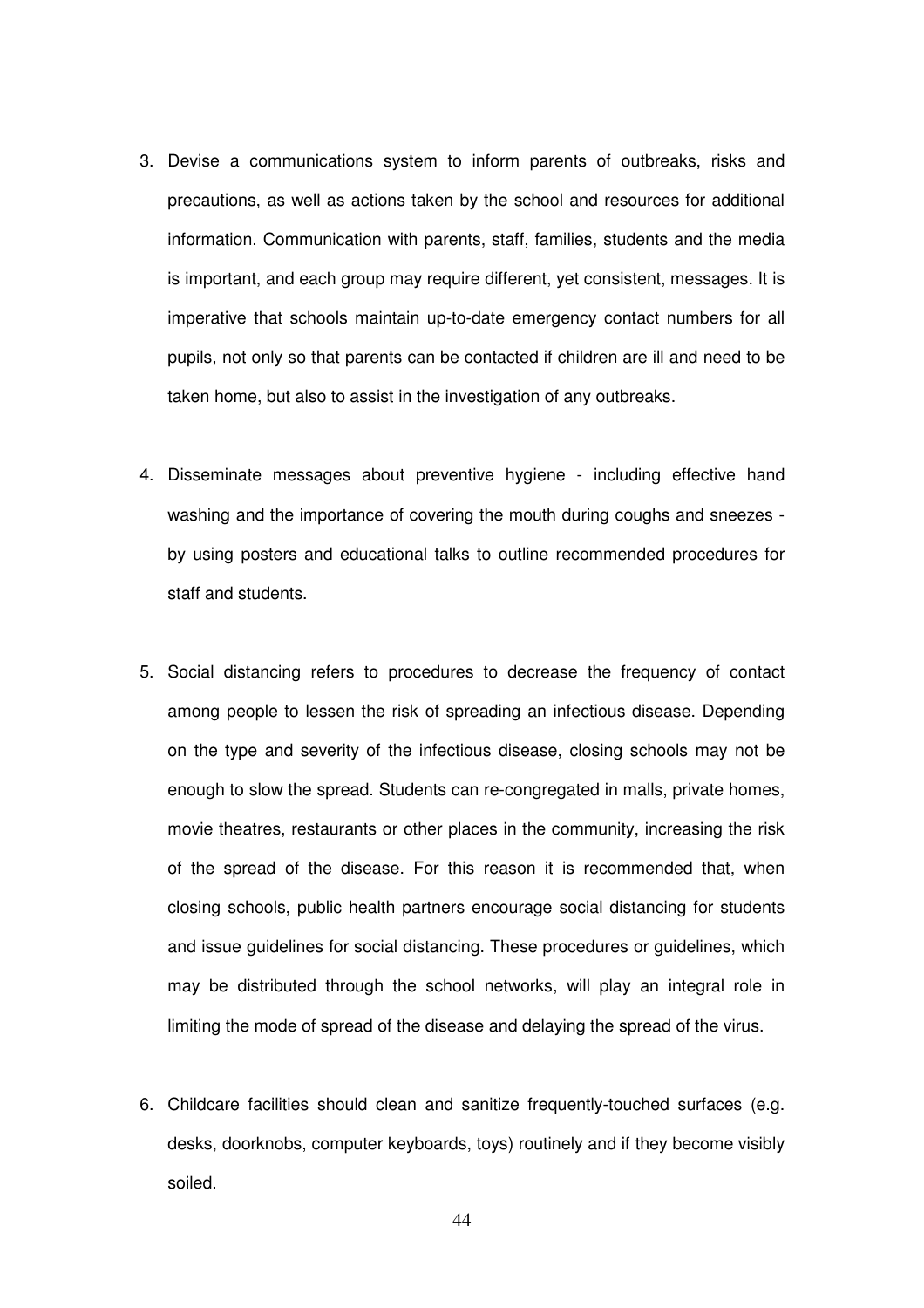7. Conduct training for teachers, administrative staff and food service staff about infectious diseases, their symptoms and treatments, and how to prevent and control outbreaks

#### **Surveillance**

- 1. Establish processes and procedures (a "surveillance system") so individual schools can continually report the absentee rates for staff and students.
- 2. The overall health of the children should be checked daily upon arrival, noting any unusual symptoms or behaviour. A child who has contracted an infectious disease usually shows general signs of illness before development of a rash or other typical symptoms. Thus the child may complain of shivering attacks or feeling cold, headache, vomiting, sore throat or just vaguely feeling unwell.
- 3. The supervisor should ensure that the screening of children for illness includes promoting good standards of personal hygiene, keeping ill children out of school until they are fully recovered and undertaking daily surveillance i.e. identifying and investigating any new cases on a daily basis.
- 4. Early recognition of disease outbreaks is necessary to implement effective control methods. Clusters of illness (such as two or more people ill with similar symptoms closely grouped in terms of time and place) should be reported.

### **Notification**

If an outbreak of two or more cases of infectious diseases occurs, the Ministry of Health is to be immediately notified under the Infectious Diseases Act (Cap 137).

45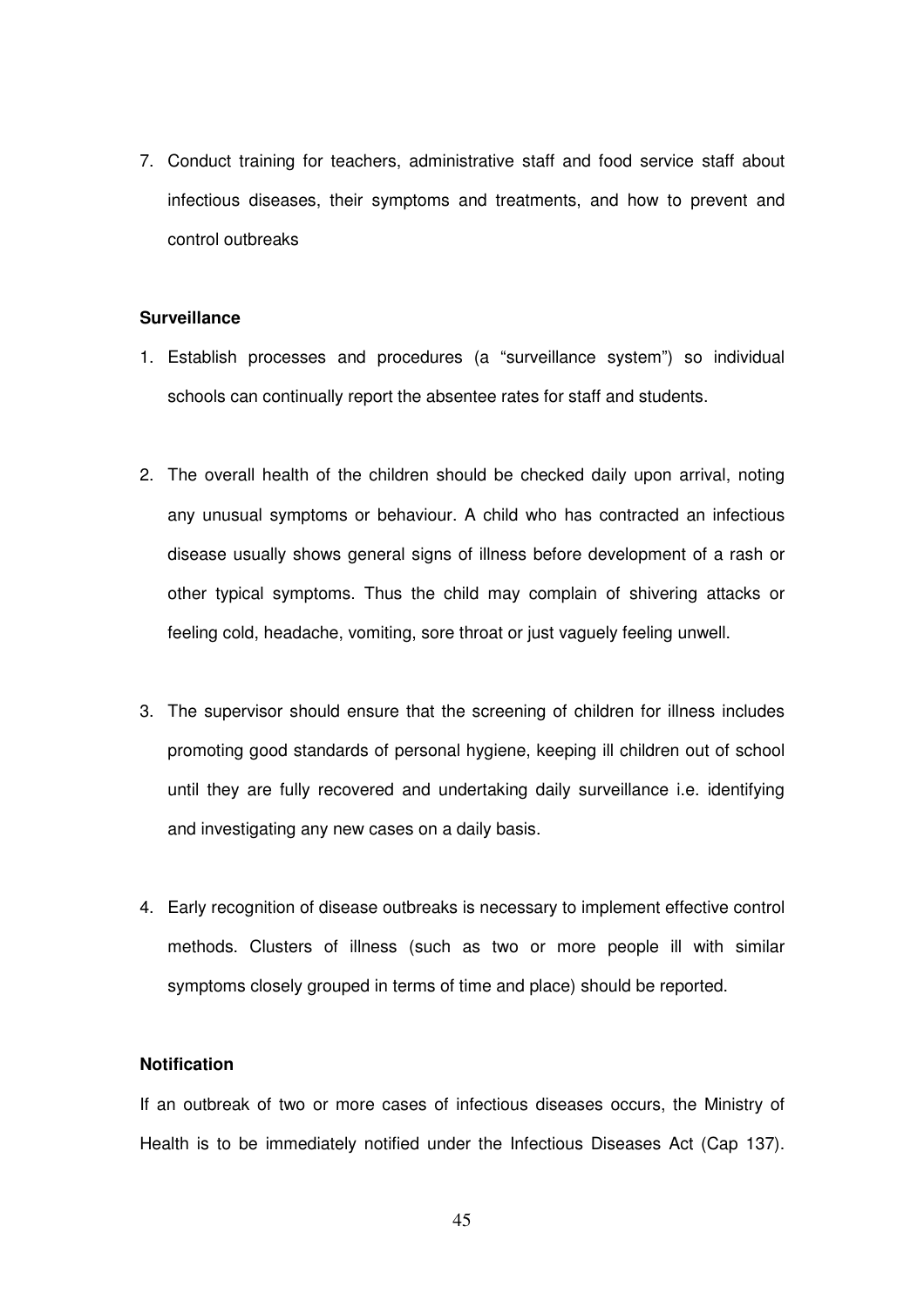Please refer to the MOH website for instructions on notification (http://www.moh.gov.sg/).

#### **What to do when a student has symptoms of an infectious disease**

- a. Inform the designated staff.
- b. Inform the student's parents/guardians.
- c. Separate the student from the other students.
- d. Take the student's temperature.
- e. If a student is coughing or sneezing, remind her/him to cover her/his mouth and to wash her/his hands afterwards.
- f. After touching a student who might be sick, the teacher should avoid touching other students until he or she has washed hands.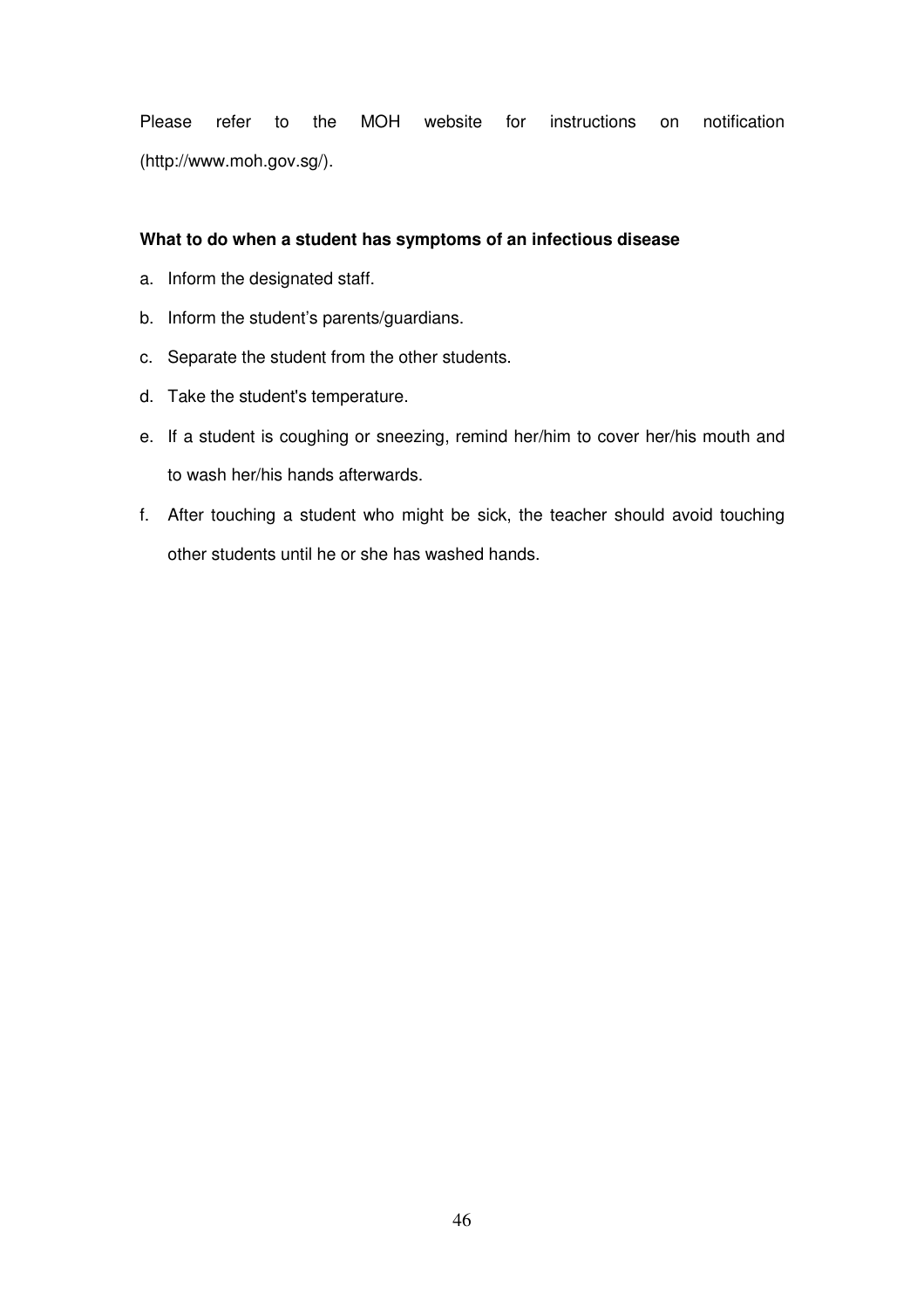## **References**

- 1) WHO Guidelines on Hand Hygiene in Health Care. WHO, May 2009.
- 2) Ministry of Health Singapore. Guidelines for the Prevention and Control of Infectious Diseases in Child Care Centres/ Kindergartens /Preschool centres. 2005. Ministry of Health Singapore. http://www.moh.gov.sg/mohcorp/publications.aspx?id=2962
- 3) William A. Rutala, David J. Weber, and the Healthcare Infection Control Practices Advisory Committee (HICPAC).Guidelines for Disinfection and Sterilization in healthcare facilities, 2008. USA Centers for Disease Control and Prevention. (http://www.cdc.gov/ncidod/dhqp/pdf/guidelines/Disinfection\_Nov\_2008.pdf)
- 4) Red Book: 2009 Report of the Committee on Infectious Diseases. 28th edit. Elk Grove Village, IL: American Academy of Pediatrics; 2009
- 5) http://www.pqms.moh.gov.sg/apps/fcd\_faqmain.aspx?qst
- 6) http://www.cdc.gov/mmwr/preview/mmwrhtml/rr5103a1.htm
- 7) http://www.cdc.gov/flu/shool/index.htm
- 8) http://www.cdc.gov/flu/professionals/infectioncontrol/childcaresettings.htm
- 9) Carolyn B. Bridges, Keiji Fukuda,Timothy M. Uyeki, Nancy J. Cox and James A. Singleton. Prevention and Control of Influenza: Recommendations of the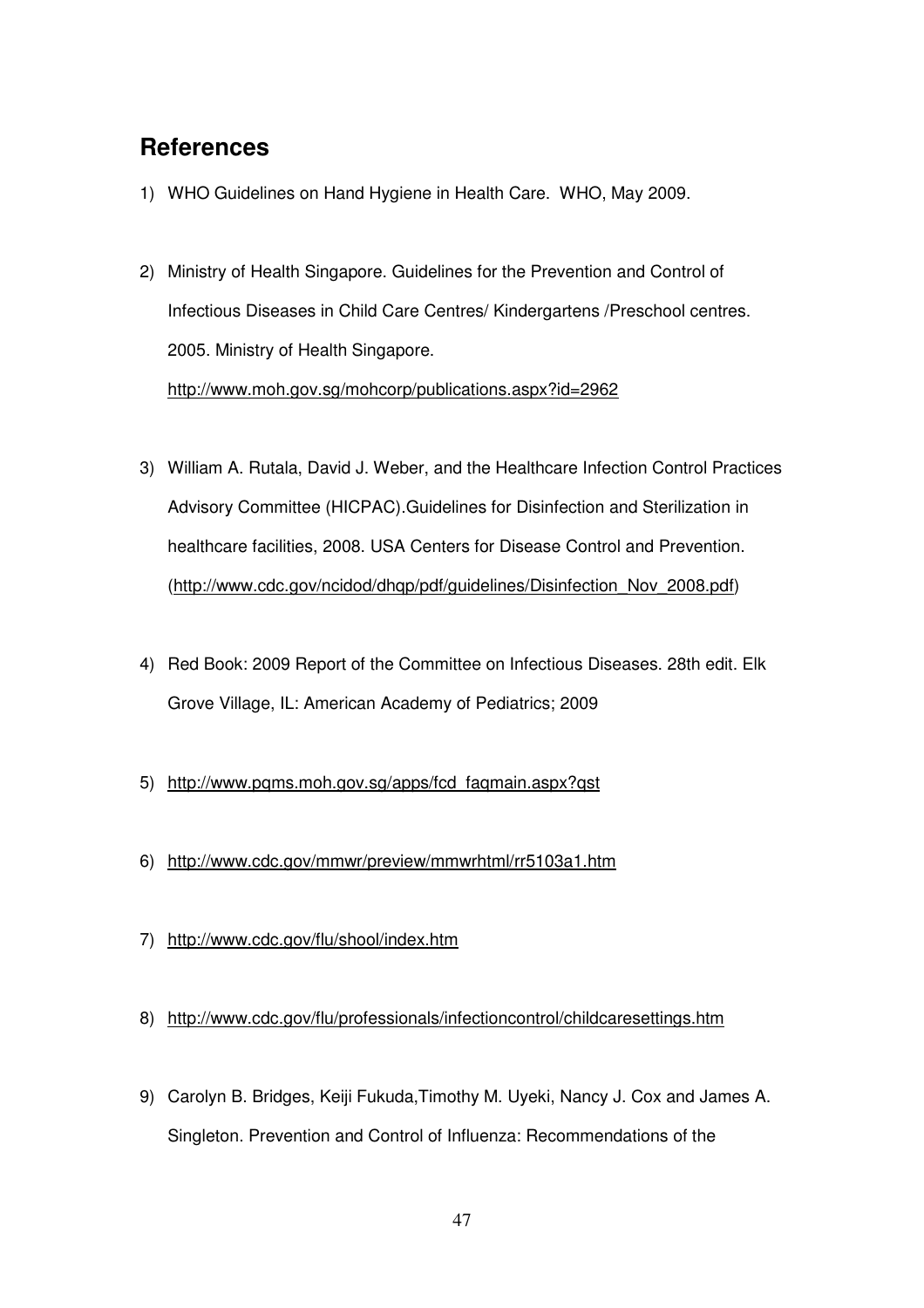Advisory Committee on Immunization Practices (ACIP). MMWR; 2002; 51(RR03); 1-31. http://www.cdc.gov/mmwr/preview/mmwrhtml/rr5103a1.htm

10) Immunisation schedule. National Immunisation Registry. Health Promotion Board.

http://www.nir.hpb.gov.sg/nir/sv/eservices/eservicesv;HPBSession=KgPfnKYWp WG30PLvlzSR3nH5NYyLGrLXykf1g9D4c36clGd3QG24!- 388962778?ACTION=DISPLAY\_IMMUNSCH

- 11) Seasonal Flu Information for Schools & Childcare Providers, 2009. USA Centers for Disease Control and Prevention. http://www.cdc.gov/flu/school/index.html
- 12) Preventing the spread of Influenza (the flu) in Childcare Settings: Guidance for Administrators, Care Providers, and Other Staff, 2009. USA Centers for Disease Control and Prevention.

http://www.cdc.gov/flu/professionals/infectioncontrol/childcaresettings.htm

- 13) Norwalk-like viruses': public health consequences and outbreak management. USA Centers for Disease Control and Prevention. MMWR 2001;50 (RR-9); 1-18 http://www.cdc.gov/mmwr/preview/mmwrhtml/rr5009a1.html
- 14) Barker J, Vipond IB, Bloomfield SF. Effects of cleaning and disinfection in reducing the spread of Norovirus contamination via environmental surfaces. J Hosp Infect 2004;58:42--9.
- 15) Guideline for Environmental Infection Control in Health-Care Facilities, 2003. CDC and the Healthcare Infection Control Practices Advisory Committee (HICPAC).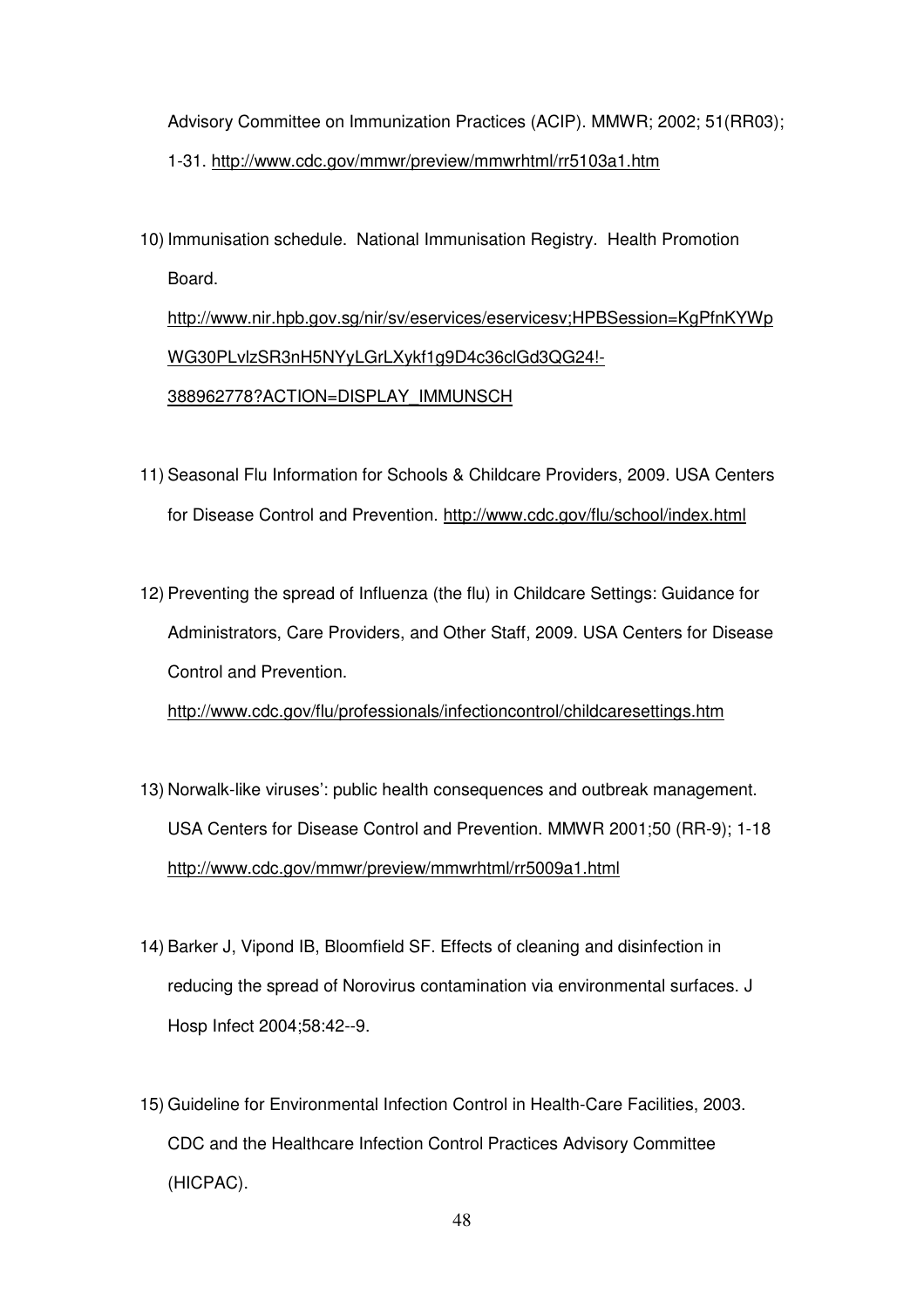- 16) American Academy of Pediatrics (AAP). http://www.aap.org/
- 17) USA Centers for Disease Control and Prevention. http://www.cdc.gov/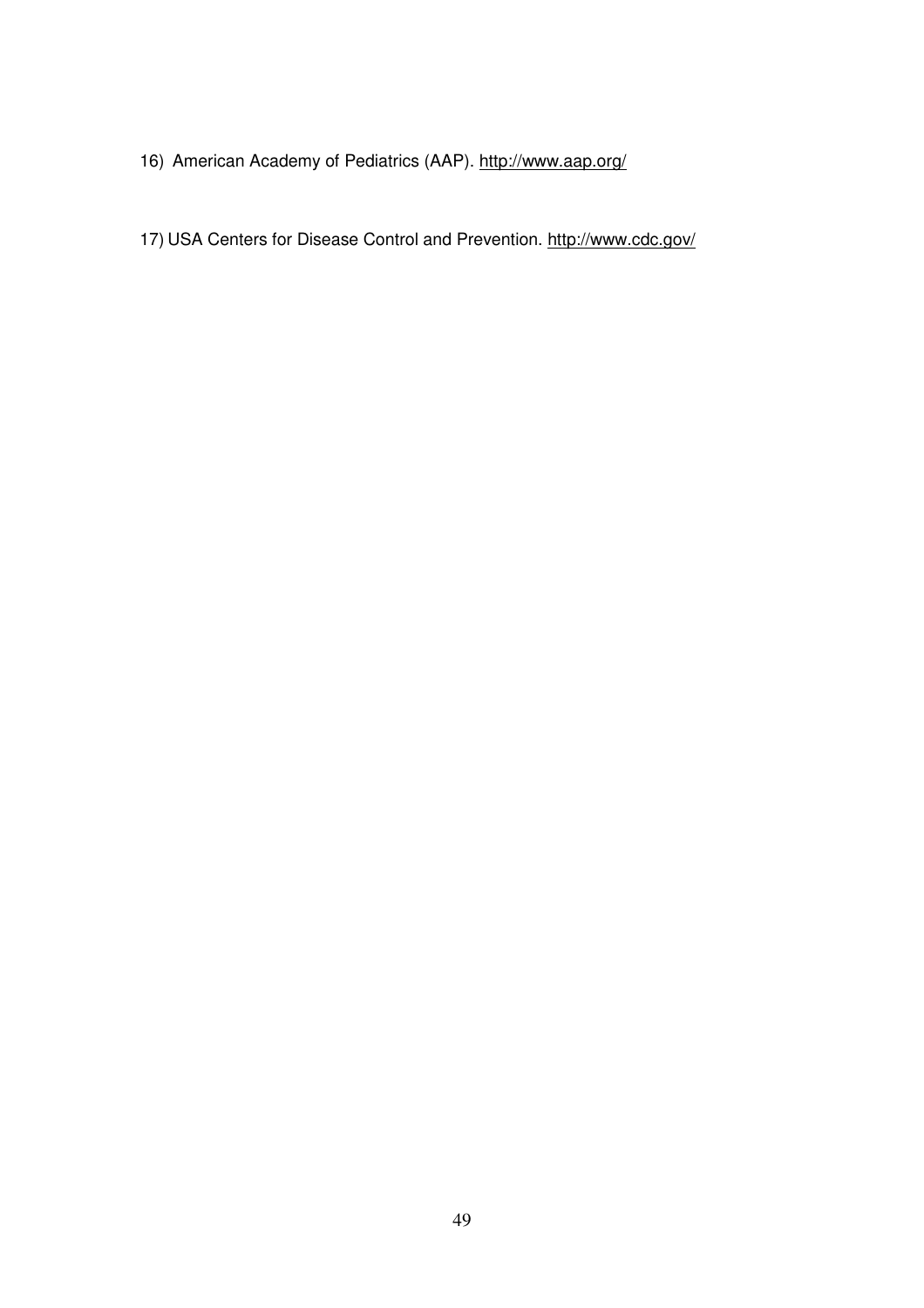# **Appendix A**

## **Hand hygiene**



**Source: Infection Control, SGH, used with permission**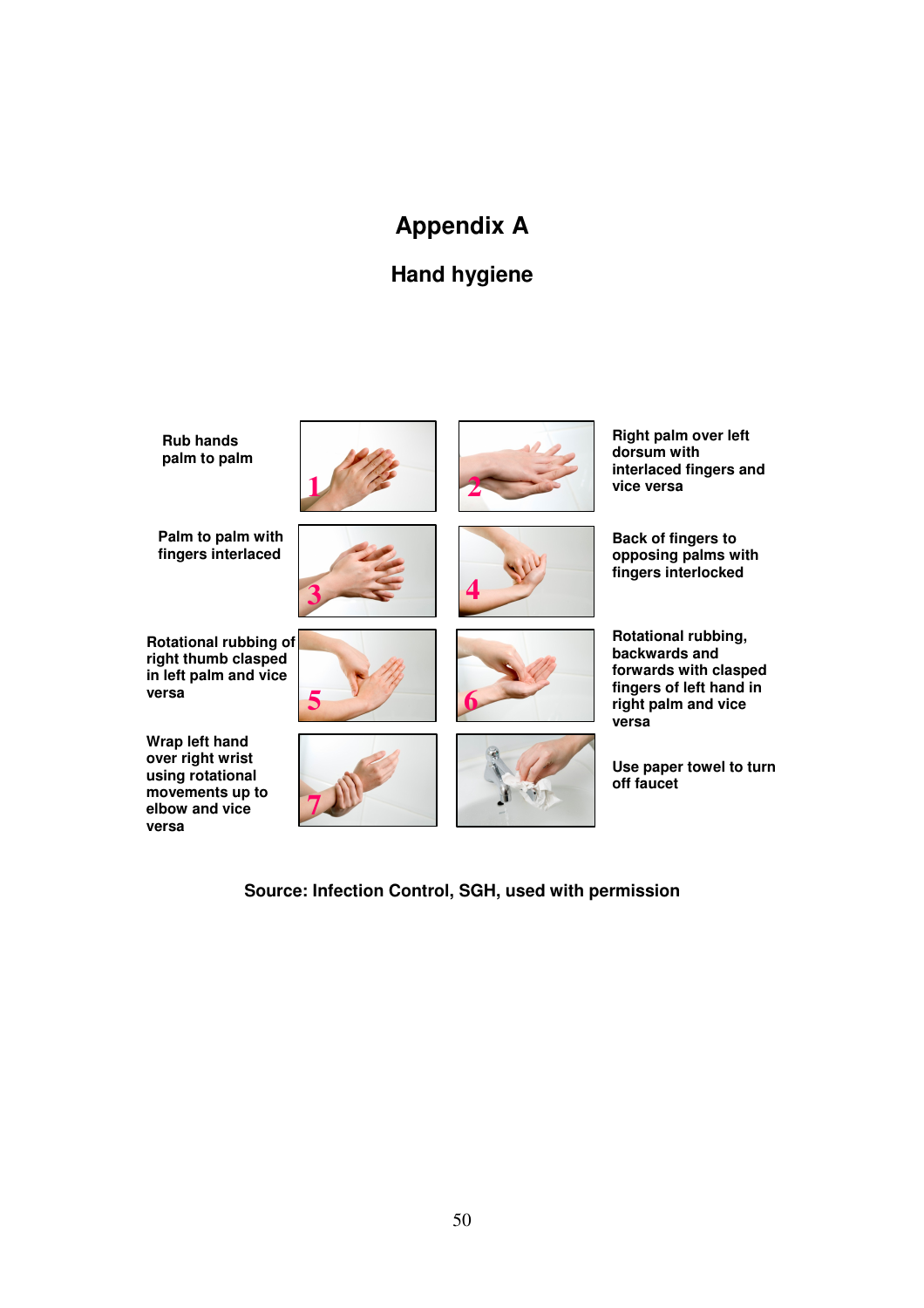# **Appendix B**

## **Putting on and removal of a surgical mask**



**Tie the upper strings at the top of the head** 



**Tie the lower strings at the back of the neck**



**Fix the metallic strip securely over the bridge of the nose** 



**Ensure that the mask fully cover the nose, mouth and is stretched gently over the chin and fit snugly over the face** 



**Change mask every 4 hrs or if it becomes moist or damaged** 

**Source: Infection Control, SGH, used with permission**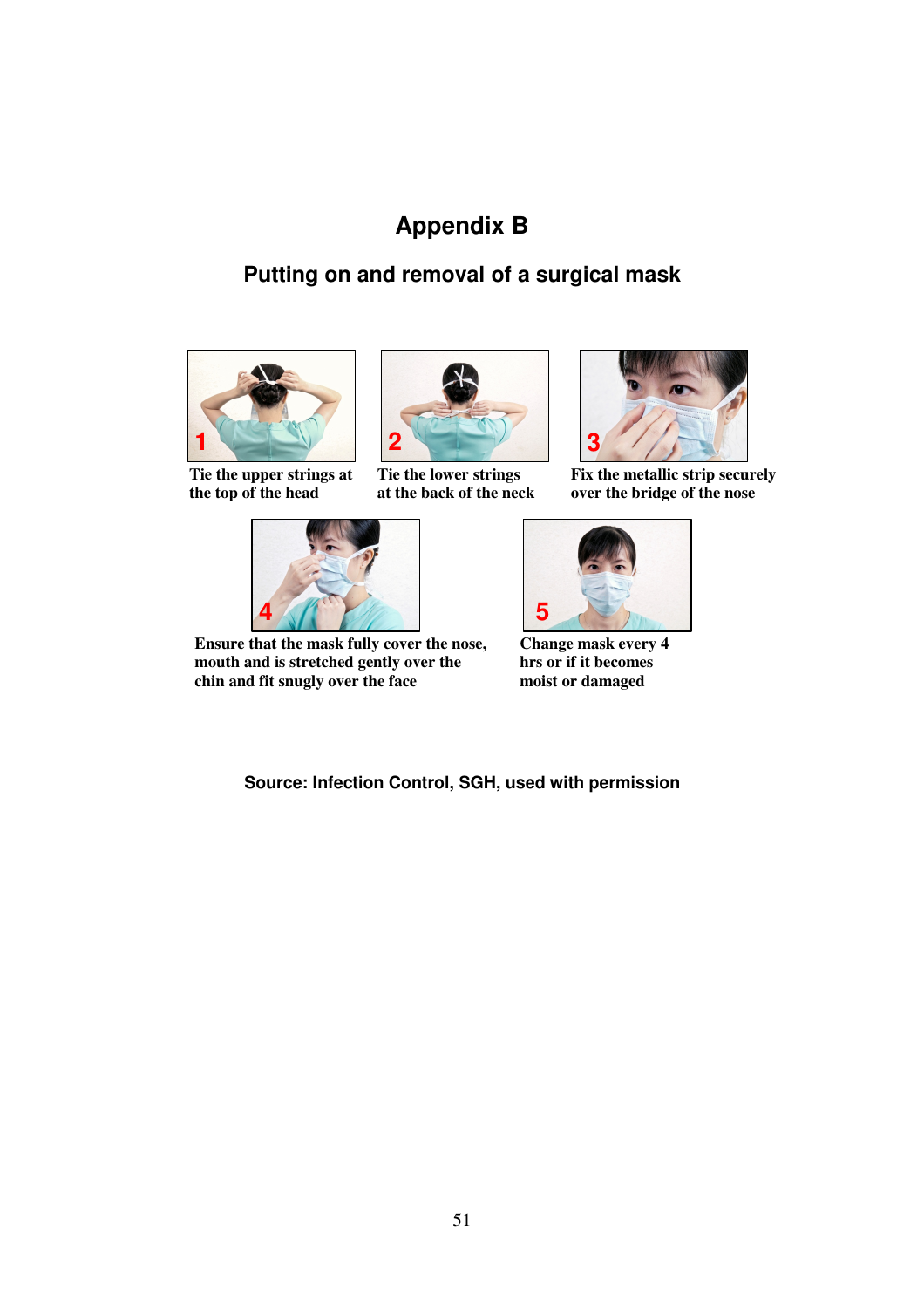# **Appendix C**

## **Recommended exclusion periods**

| Infection or<br>condition          | Mode of mode of spread                     | <b>Criteria for exclusion</b>                                                                                  | Return                                                                                  | <b>Comments</b>                                                                                                                                                 |
|------------------------------------|--------------------------------------------|----------------------------------------------------------------------------------------------------------------|-----------------------------------------------------------------------------------------|-----------------------------------------------------------------------------------------------------------------------------------------------------------------|
| AIDS or HIV                        | Blood or body fluid                        | Nil                                                                                                            |                                                                                         | Children with certain<br>behaviour )e.g. biting,<br>frequent scratching,<br>dermatitis or bleeding<br>problems) should be<br>assessed on an<br>individual basis |
| Chickenpox<br>(Varicella)          | Airborne and contact with<br>vesicle fluid | Clinical diagnosis,<br>laboratory diagnosis or<br>significant rise in blood<br>antibody titre                  | When lesions have crusted<br>(usually around 5 days)                                    |                                                                                                                                                                 |
| Conjunctivitis                     | Contact with eye drainage                  | Red/pink mucous<br>membrane of eye with<br>white/yellow discharge,<br>without evidence of allergic<br>reaction | When asymptomatic                                                                       |                                                                                                                                                                 |
| Diarrhoea                          | Oro-faecal                                 | When diarrhoea is present                                                                                      | When asymptomatic                                                                       |                                                                                                                                                                 |
| Fifth disease<br>(Parvovirus B-19) | Droplet, blood                             | When a "slapped cheek"<br>appearance and fever are<br>present                                                  | When fever is no longer<br>present                                                      |                                                                                                                                                                 |
| Hand foot mouth<br>disease         | Contact                                    | Clinical diagnosis                                                                                             | When fever is no longer<br>present and clinical<br>improvement of lesions is<br>evident | Surveillance of<br>children for similar<br>symptoms                                                                                                             |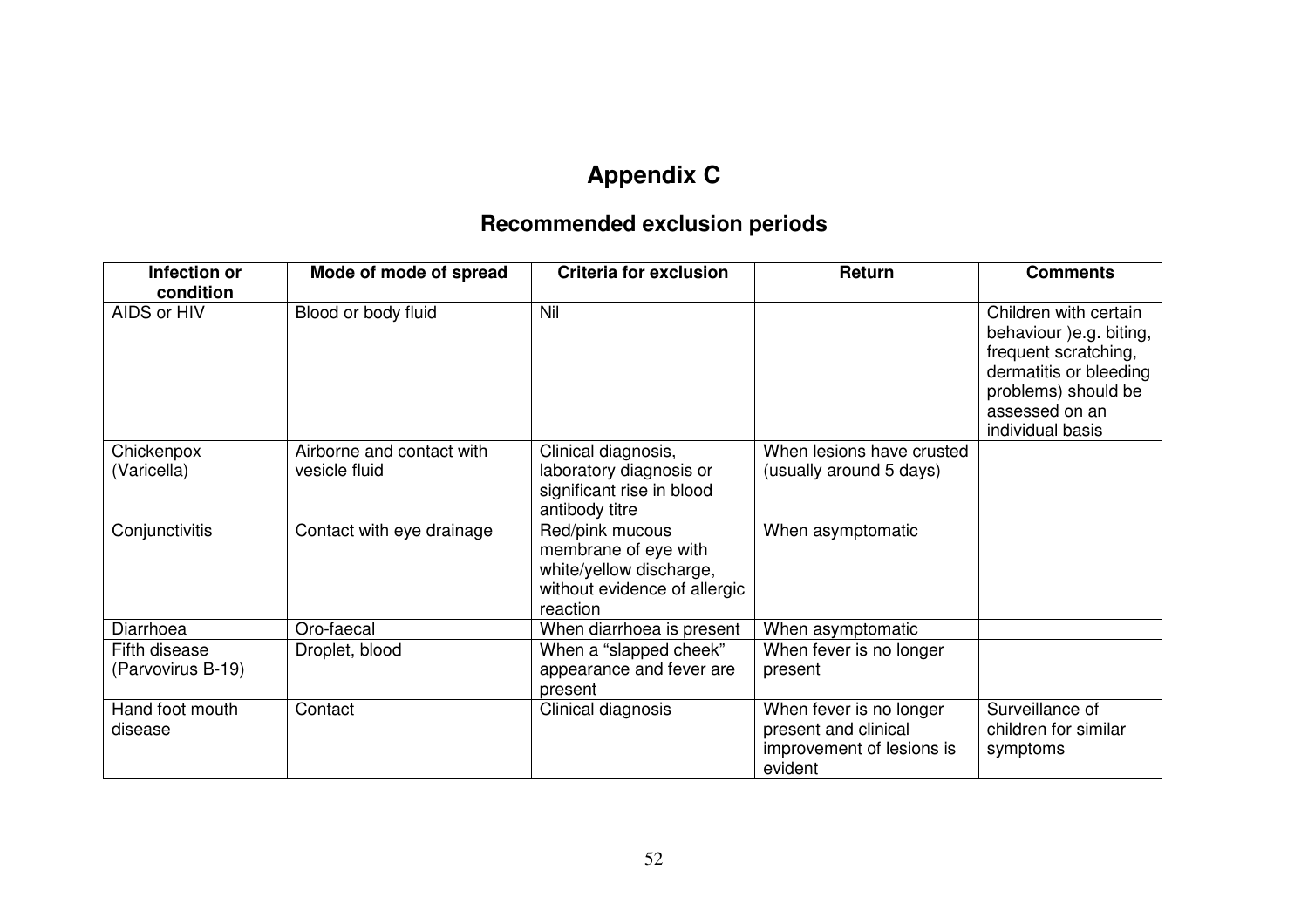| Infection or                    | Mode of mode of spread       | <b>Criteria for exclusion</b>                 | Return                           | <b>Comments</b>                              |
|---------------------------------|------------------------------|-----------------------------------------------|----------------------------------|----------------------------------------------|
| condition<br><b>Hepatitis B</b> | Blood or body fluid          |                                               | When acute illness has           | Children with                                |
|                                 |                              | Laboratory diagnosis<br>during acute stage of | resolved                         | behavioural problems                         |
|                                 |                              | illness                                       |                                  | that may increase risk                       |
|                                 |                              |                                               |                                  | of disease mode of                           |
|                                 |                              |                                               |                                  | spread should be                             |
|                                 |                              |                                               |                                  | assessed on an                               |
|                                 |                              |                                               |                                  | individual basis                             |
| <b>Hepatitis C</b>              | Blood or body fluid          | Laboratory diagnosis                          | When acute illness has           | Children with                                |
|                                 |                              | during acute stage of                         | resolved                         | behavioural problems                         |
|                                 |                              | illness                                       |                                  | that may increase risk<br>of disease mode of |
|                                 |                              |                                               |                                  | spread should be                             |
|                                 |                              |                                               |                                  | assessed on an                               |
|                                 |                              |                                               |                                  | individual basis                             |
| Impetigo                        | Contact with discharges from | Clinical diagnosis of                         | 24 hours after initiation of     | Surveillance of                              |
|                                 | infected lesions             | disease or laboratory                         | antimicrobial treatment          | children for similar                         |
|                                 |                              | isolation of Staphylococcus                   |                                  | symptoms                                     |
|                                 |                              | or Streptococcus from a                       |                                  |                                              |
|                                 |                              | skin lesion                                   |                                  |                                              |
| Influenza                       | Droplet and contact with     | Clinical diagnosis or                         | When fever is no longer          | Surveillance of<br>children for similar      |
|                                 | respiratory secretions       | laboratory confirmation of<br>disease         | present                          | symptoms                                     |
| Lice (head or body)             | Contact with person or       | Identification of nymphs or                   | Head lice: after 1 <sup>st</sup> | <b>Examine contacts</b>                      |
|                                 | clothing or other items      | adult lice on hair or body                    | treatment with effective         | and treat if infected.                       |
|                                 | infested with lice           |                                               | peduculicide                     | Machine wash                                 |
|                                 |                              |                                               |                                  | clothing, bedding or                         |
|                                 |                              |                                               | <b>Body lice: After changing</b> | cloth toys in hot water                      |
|                                 |                              |                                               | and washing infested             | cycle.                                       |
|                                 |                              |                                               | clothing                         | Dry cleaning is                              |
|                                 |                              |                                               |                                  | effective in killing lice                    |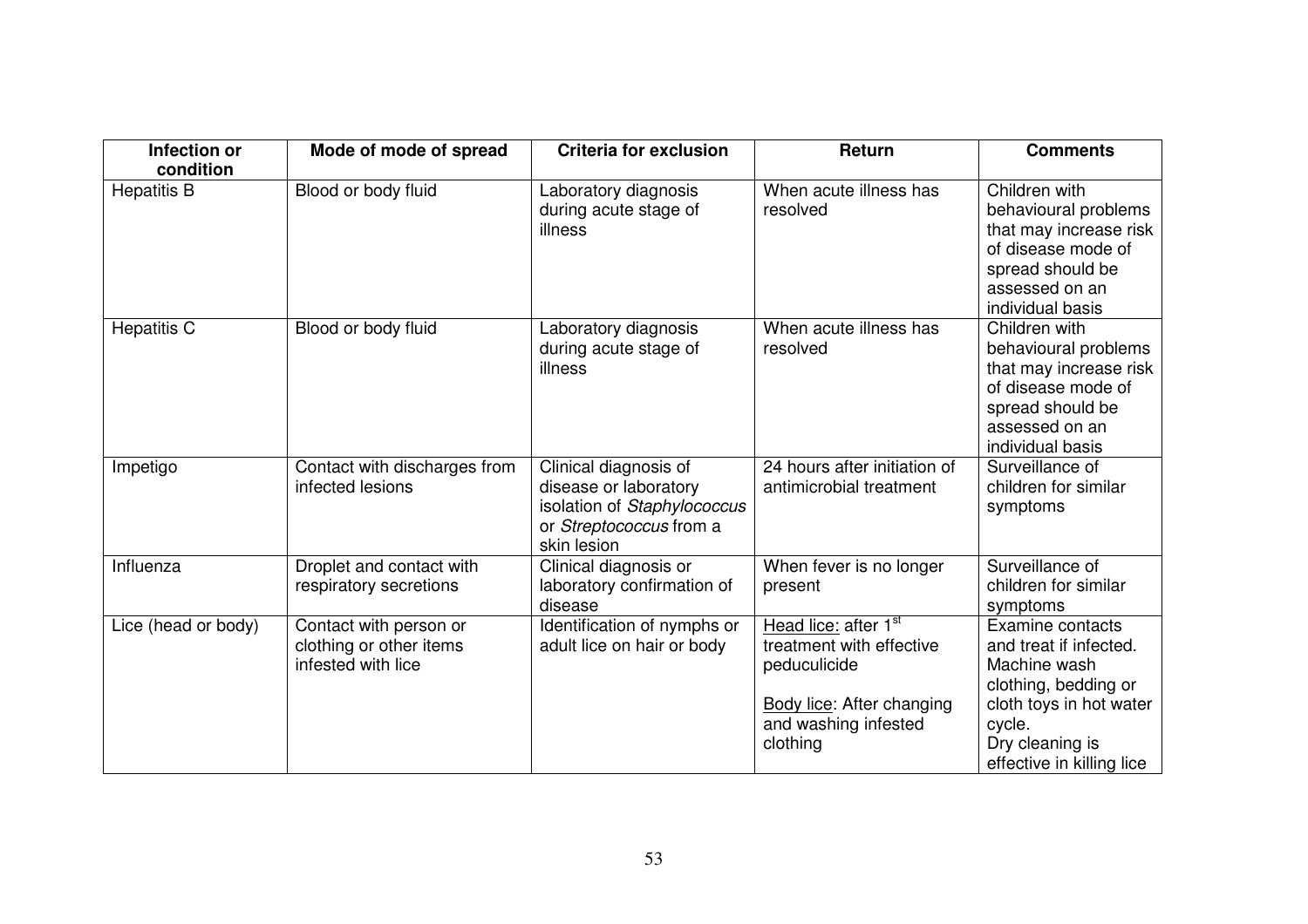| Infection or<br>condition                          | Mode of mode of spread                                                  | <b>Criteria for exclusion</b>                                                            | Return                                                                 | <b>Comments</b>                                                                                                                                                                                                                                       |
|----------------------------------------------------|-------------------------------------------------------------------------|------------------------------------------------------------------------------------------|------------------------------------------------------------------------|-------------------------------------------------------------------------------------------------------------------------------------------------------------------------------------------------------------------------------------------------------|
|                                                    |                                                                         |                                                                                          |                                                                        | or nymphs.                                                                                                                                                                                                                                            |
| <b>Measles</b>                                     | Contact with respiratory<br>secretions                                  | Clinical diagnosis or<br>laboratory confirmation by<br>IgM testing or virus<br>isolation | 5 days after onset of rash<br>or negative laboratory test              | Verify immune status<br>of children and staff<br>exposed to patient.<br>Those not immune<br>should be vaccinated<br>within 72 hours of<br>exposure.                                                                                                   |
| <b>Mumps</b>                                       | Contact with respiratory<br>secretions                                  | Clinical diagnosis or<br>laboratory confirmation by<br>IgM testing or virus<br>isolation | 10 days after onset of<br>parotid gland swelling                       | Verify immune status<br>of children and staff<br>exposed to patient.<br>Those not immune<br>should be vaccinated<br>with MMR.                                                                                                                         |
| <b>Scabies</b>                                     | Contact with infested person<br>or materials contaminated<br>with mites | Clinical diagnosis of<br>disease                                                         | After completion of<br>treatment                                       | Surveillance of<br>children for similar<br>symptoms.<br>Prophylactic<br>treatment for persons<br>who had skin to skin<br>contact with<br>confirmed cases.<br>Machine wash<br>clothing, bedding or<br>cloth toys in hot water<br>and dry in hot dryer. |
| Streptococcus<br><i>pyogenes</i> (strep<br>throat) | Contact with respiratory<br>secretions                                  | Laboratory isolation of<br>organism                                                      | 24 hours after initiation of<br>appropriate antimicrobial<br>treatment | Surveillance of<br>children for similar<br>symptoms.<br>Exclude those with                                                                                                                                                                            |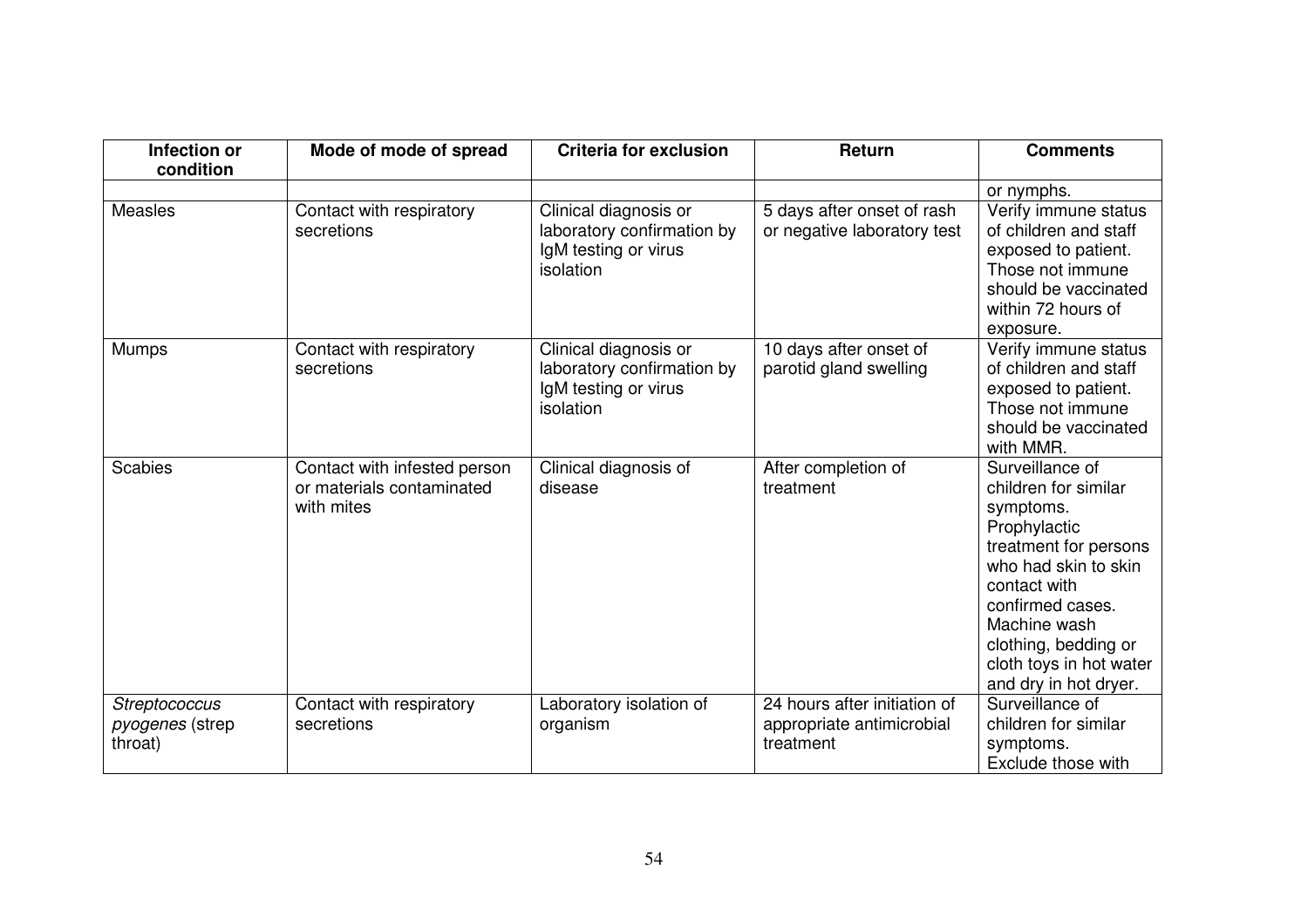| Infection or<br>condition | Mode of mode of spread | <b>Criteria for exclusion</b>                                                                    | <b>Return</b>                                                              | <b>Comments</b>                                                                 |
|---------------------------|------------------------|--------------------------------------------------------------------------------------------------|----------------------------------------------------------------------------|---------------------------------------------------------------------------------|
|                           |                        |                                                                                                  |                                                                            | similar symptoms<br>until asymptomatic or<br>laboratory testing is<br>negative. |
| <b>TB</b>                 | Airborne               | Laboratory confirmation of<br>TB from clinical specimens<br>or suspected TB based on<br>symptoms | When attending doctor<br>determines that person is<br>no longer infectious |                                                                                 |